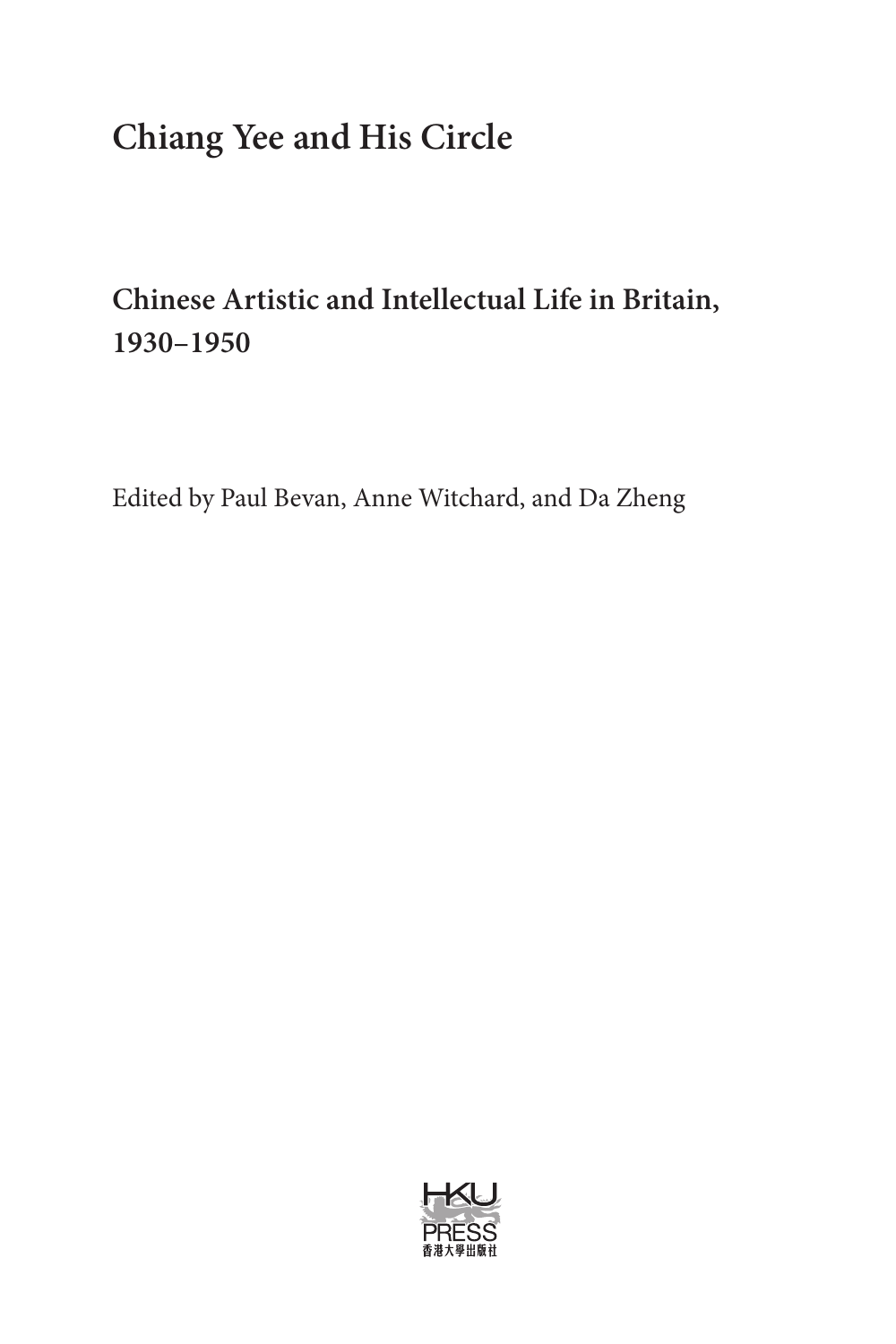Hong Kong University Press The University of Hong Kong Pokfulam Road Hong Kong https://hkupress.hku.hk

© 2022 Hong Kong University Press

ISBN 978-988-8754-13-7 (*Hardback*)

All rights reserved. No portion of this publication may be reproduced or transmitted in any form or by any means, electronic or mechanical, including photocopying, recording, or any information storage or retrieval system, without prior permission in writing from the publisher.

British Library Cataloguing-in-Publication Data A catalogue record for this book is available from the British Library.

#### 10 9 8 7 6 5 4 3 2 1

Printed and bound by Hang Tai Printing Co., Ltd. in Hong Kong, China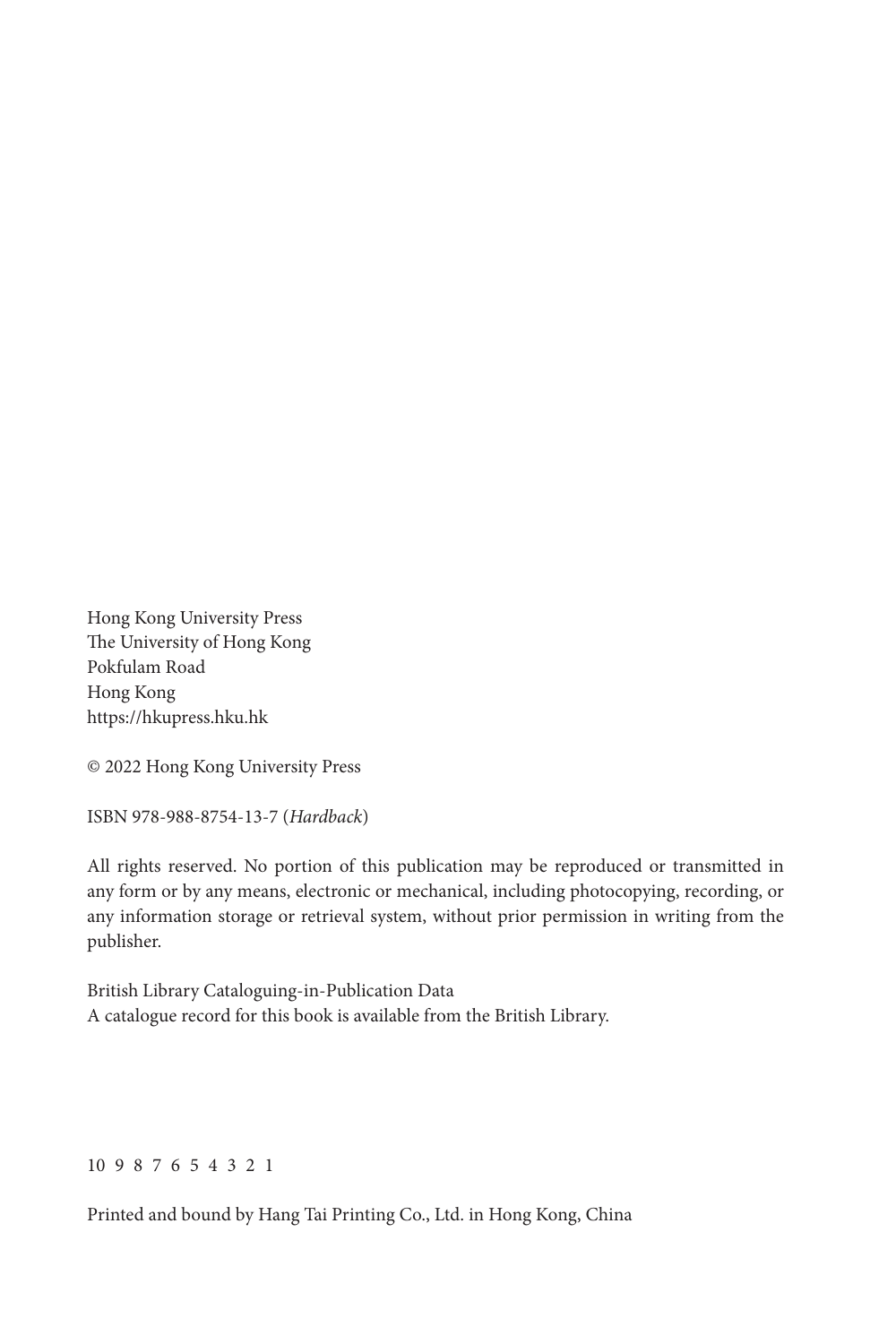### **Contents**

|    | Foreword by Yi-Fu Tuan                                                                                            | vii  |
|----|-------------------------------------------------------------------------------------------------------------------|------|
|    | List of Illustrations                                                                                             | ix   |
|    | Acknowledgements                                                                                                  | хi   |
|    | Note on Copyright                                                                                                 | xiii |
|    | Notes on Romanisation and References                                                                              |      |
|    | List of Contributors                                                                                              | XV   |
|    | Editors' Introduction: Chiang Yee and His Circle: Chinese Artistic and<br>Intellectual Life in Britain, 1930-1950 | 1    |
|    | Part One: Chiang Yee                                                                                              |      |
|    | 1. Chiang Yee's Hampstead<br>Paul Bevan                                                                           | 11   |
| 2. | Chiang Yee as Art History<br>Craig Clunas                                                                         | 18   |
| 3. | Being Chiang Yee: Feeling, Difference, and Storytelling<br>Sarah Cheang                                           | 37   |
| 4. | Chiang Yee and British Ballet<br>Anne Witchard                                                                    | 51   |
|    | 5. The Silent Traveller at Home<br>Da Zheng                                                                       | 71   |
|    | 6. Chiang Yee in Wartime<br>Paul French                                                                           | 89   |
|    | Part Two: Chiang Yee's Circle                                                                                     |      |
| 7. | Navigating British Publishing and Finding an Anglophone Readership:<br><b>Five Chinese Writers</b>                | 107  |

*Tessa Thorniley*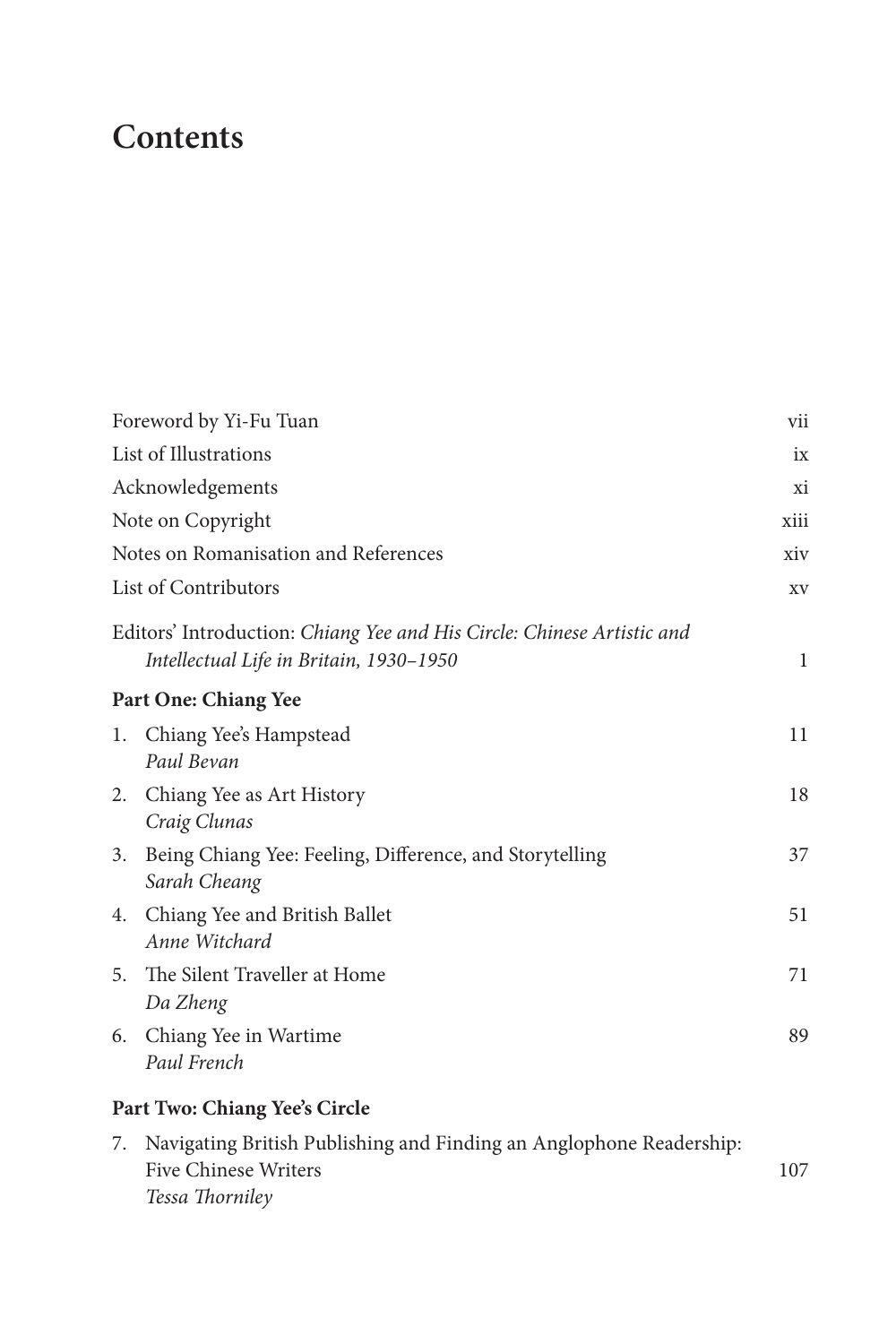| 8.    | Chiang Yee and the Hsiungs: Solidarity, Conviviality, and the Economy of     |     |
|-------|------------------------------------------------------------------------------|-----|
|       | Racial Representation                                                        | 128 |
|       | Diana Yeh                                                                    |     |
| 9.    | Shih-I Hsiung and Anglo-Chinese Films: 'An Interesting Experiment'           | 142 |
|       | Paul Bevan                                                                   |     |
|       | 10. A 'Chinese Shelley' in 1930s Britain: Wang Lixi's Transnational Activism |     |
|       | and Transcultural Lyricism                                                   | 158 |
|       | Ke Ren                                                                       |     |
|       | 11. Mahjong in Maida Vale                                                    | 181 |
|       | Frances Wood                                                                 |     |
|       | Glossary of Chinese names                                                    |     |
|       | Selected Bibliography                                                        | 199 |
| Index |                                                                              | 209 |
|       |                                                                              |     |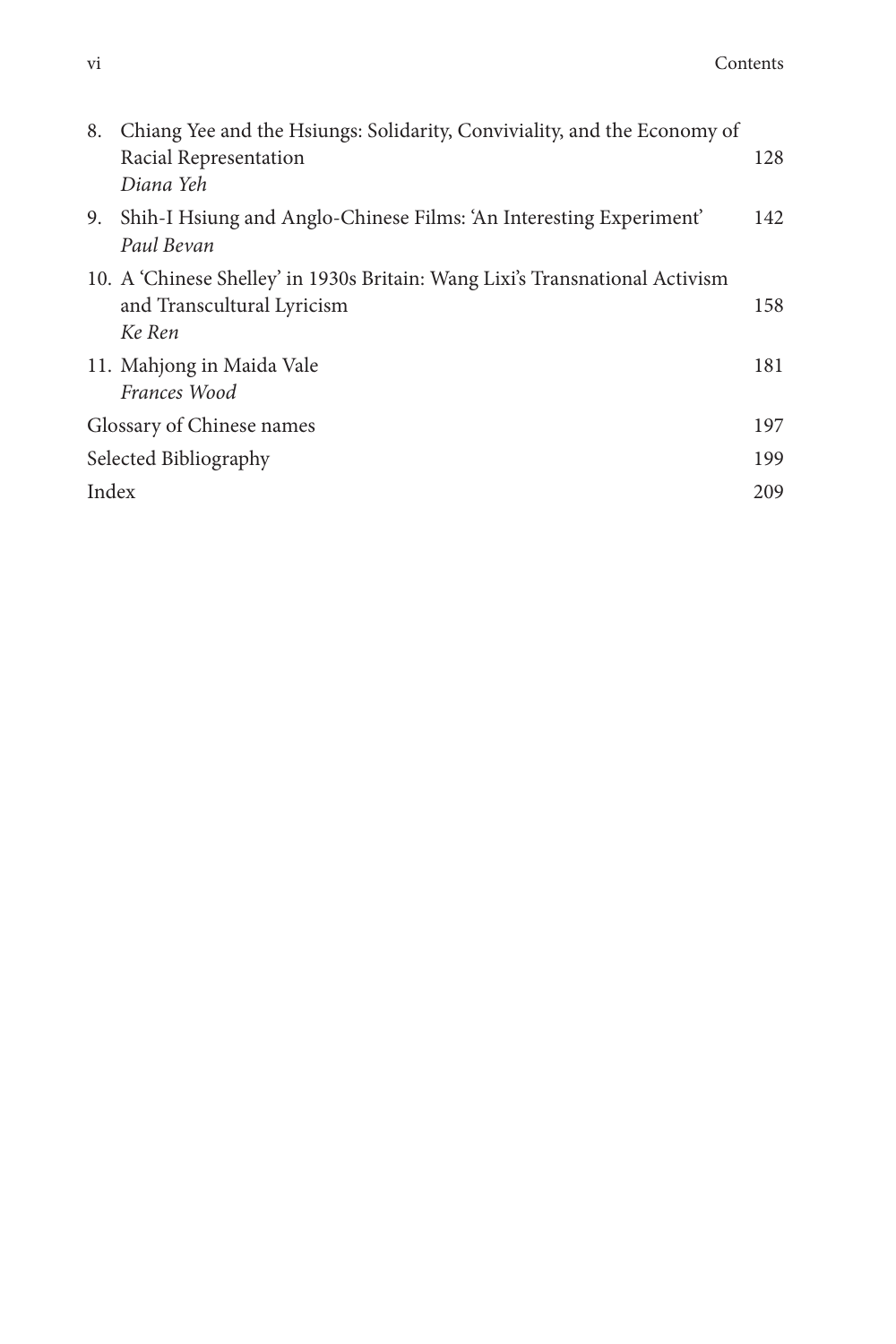### **Illustrations**

| Cover: 'Umbrellas under Big Ben' from The Silent Traveller in London (1938)                                          |                |
|----------------------------------------------------------------------------------------------------------------------|----------------|
| Figure 0.1: Chiang Yee reading in his residence in the 1930s                                                         | $\overline{4}$ |
| Figure 1.1: Map of bombings in the Borough of Hampstead                                                              | 16             |
| Figure 2.1: Chiang Yee, The Chinese Eye (1935), Plate XII, superimposed on<br>Zhongguo minghuaji                     | 32             |
| Figure 2.2: Chiang Yee, The Chinese Eye (1935), Plate IV                                                             | 34             |
| Figure 3.1: Chiang Yee, 'Charlie Chan and Myself' from The Silent Traveller<br><i>in Oxford</i> (1944)               | 42             |
| Figure 3.2: Chiang Yee, 'Hair Raid' from The Silent Traveller in Oxford (1944)                                       | 47             |
| Figure 4.1: The Birds (1942) set design by Chiang Yee (see colour plates after<br>p. 70)                             |                |
| Figure 4.2: The Birds (1942), Cuckoo (Gordon Hamilton) and Two Cheeky<br>Sparrows (Margaret Dale and Joan Sheldon)   | 66             |
| Figure 4.3: The Birds (1942), Hen and Sparrows (Moyra Fraser, Margaret Dale,<br>and Joan Sheldon)                    | 67             |
| Figure 4.4: The Birds (1942), Nightingale (Beryl Grey)                                                               | 68             |
| Figure 4.5: The Birds (1942), Nightingale costume design by Chiang Yee<br>(see colour plates after p. 70)            |                |
| Figure 5.1: The front cover of A Chinese Childhood (1940) (see colour plates<br>after p. 70)                         |                |
| Figure 5.2: Budai Monk, painting, ca. 1934                                                                           | 79             |
| Figure 5.3: 'Up the Lu Mountain' from A Chinese Childhood (1940)                                                     | 84             |
| Figure 6.1: 'Sleeping in a Gas Mask' from The Silent Traveller in War Time<br>(1939) (see colour plates after p. 70) |                |
| Figure 6.2: An illustration by Chiang Yee from M. P. Lee's Chinese Cookery:<br>A Hundred Practical Recipes (1943)    | 98             |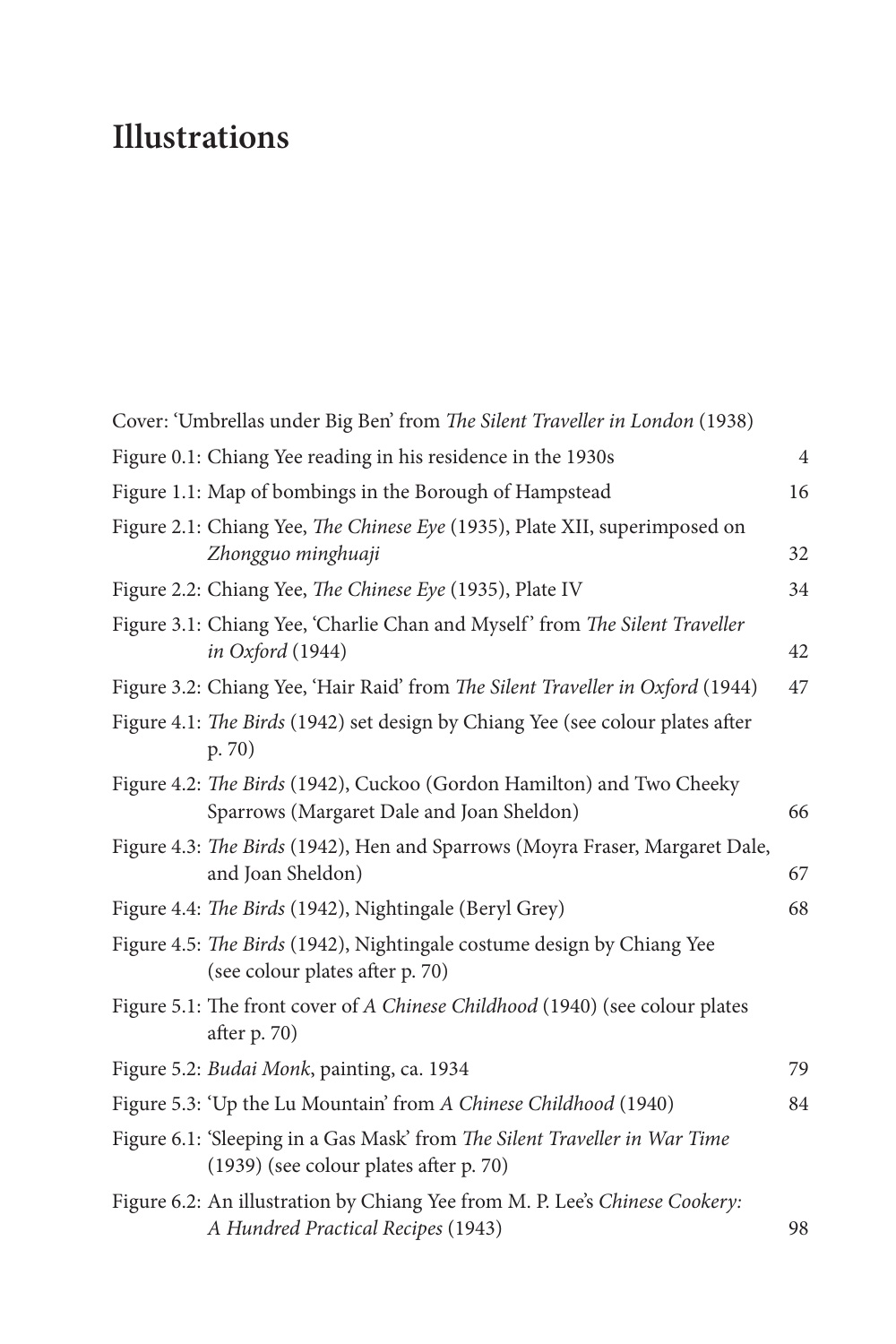| Figure 6.3: 'Is He Mr. Winston Churchill?' from The Silent Traveller in War   |      |
|-------------------------------------------------------------------------------|------|
| <i>Time</i> (1939)                                                            | 100. |
| Figure 10.1: Wang Lixi. The inscription reads: 'Wang Lixi, 1938, in Belfast.' | 174  |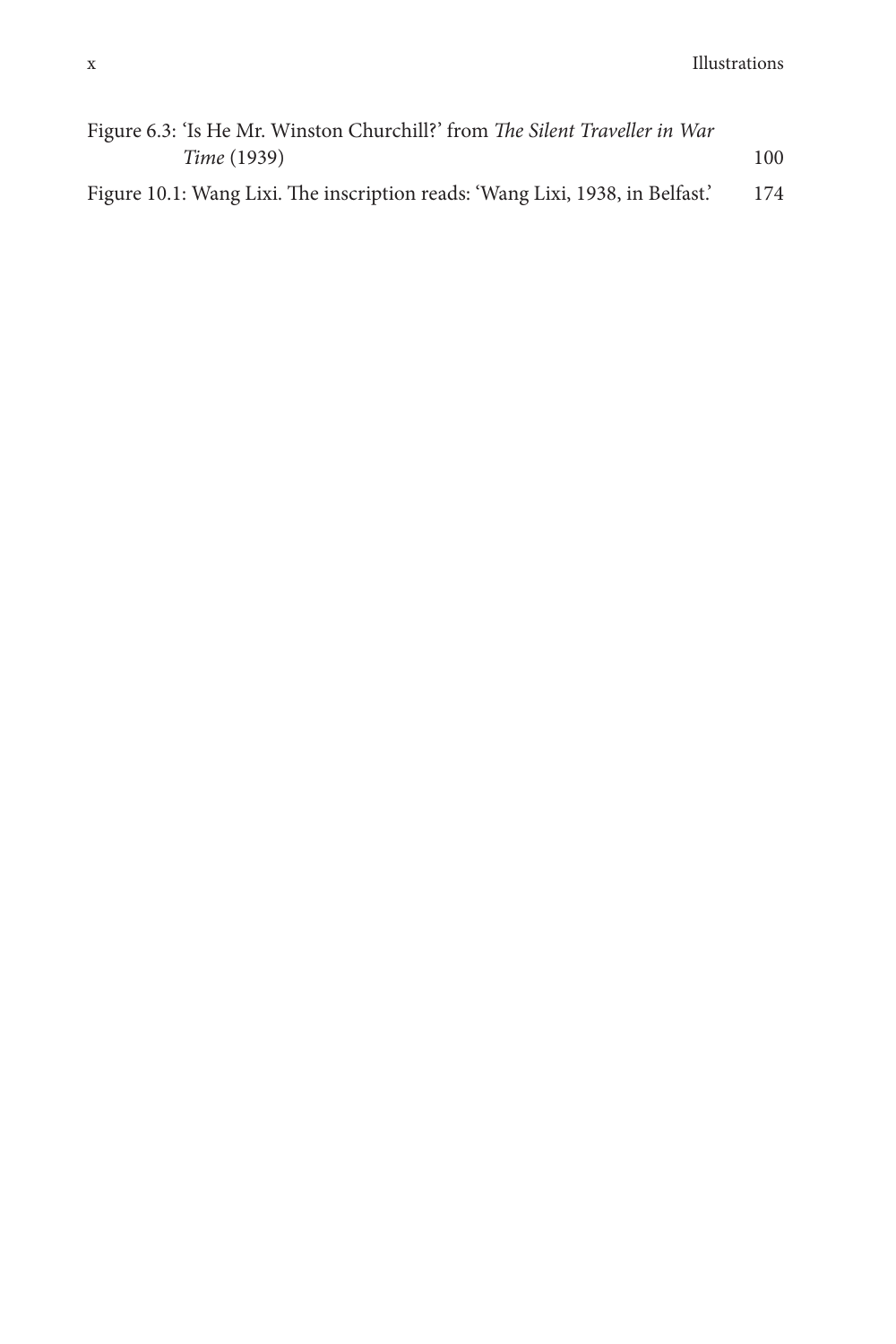### **Contributors**

(In alphabetical order)

#### **Paul Bevan** (co-editor)

Paul Bevan is Departmental Lecturer in Modern Chinese Literature and Culture at the University of Oxford. From 2018 to 2020 he worked as Christensen Fellow in Chinese Painting at the Ashmolean Museum and his research focusses equally on the visual arts and literature. Paul's primary research interests concern the impact of Western art and literature on China during the Republican period (1912–1949), particularly with regard to periodicals and magazines. His first book, *A Modern Miscellany: Shanghai Cartoon Artists, Shao Xunmei's Circle and the Travels of Jack Chen, 1926–1938* (2015), was hailed as 'a major contribution to modern Chinese studies'; his second book, *'Intoxicating Shanghai': Modern Art and Literature in Pictorial Magazines during Shanghai's Jazz Age*, was published in 2020.

#### **Sarah Cheang**

Sarah Cheang is Head of Programme in History of Design at the Royal College of Art, London. Her research centres on transnational fashion, ethnicity, material culture, and the body from the nineteenth century to the present day, on which she has published widely. Her work on Chinese material culture in Britain spans consideration of ceramics, fashion and textiles, wallpapers, furniture, and dogs. She is an active member of the Research Collective for Decolonizing Fashion, and the OPEN research initiative.

#### **Craig Clunas**

Craig Clunas is Professor Emeritus of the History of Art at the University of Oxford, and the author of numerous works on Chinese art and culture, particularly of the late imperial and modern periods. His most recent book is *Chinese Painting and its Audiences* (2017).

#### **Paul French**

Paul French was born in London, educated there and in Glasgow, and lived and worked in Shanghai for many years. He is the author of the books *Midnight in Peking* and *City of Devils: A Shanghai Noir*, both currently being developed for television.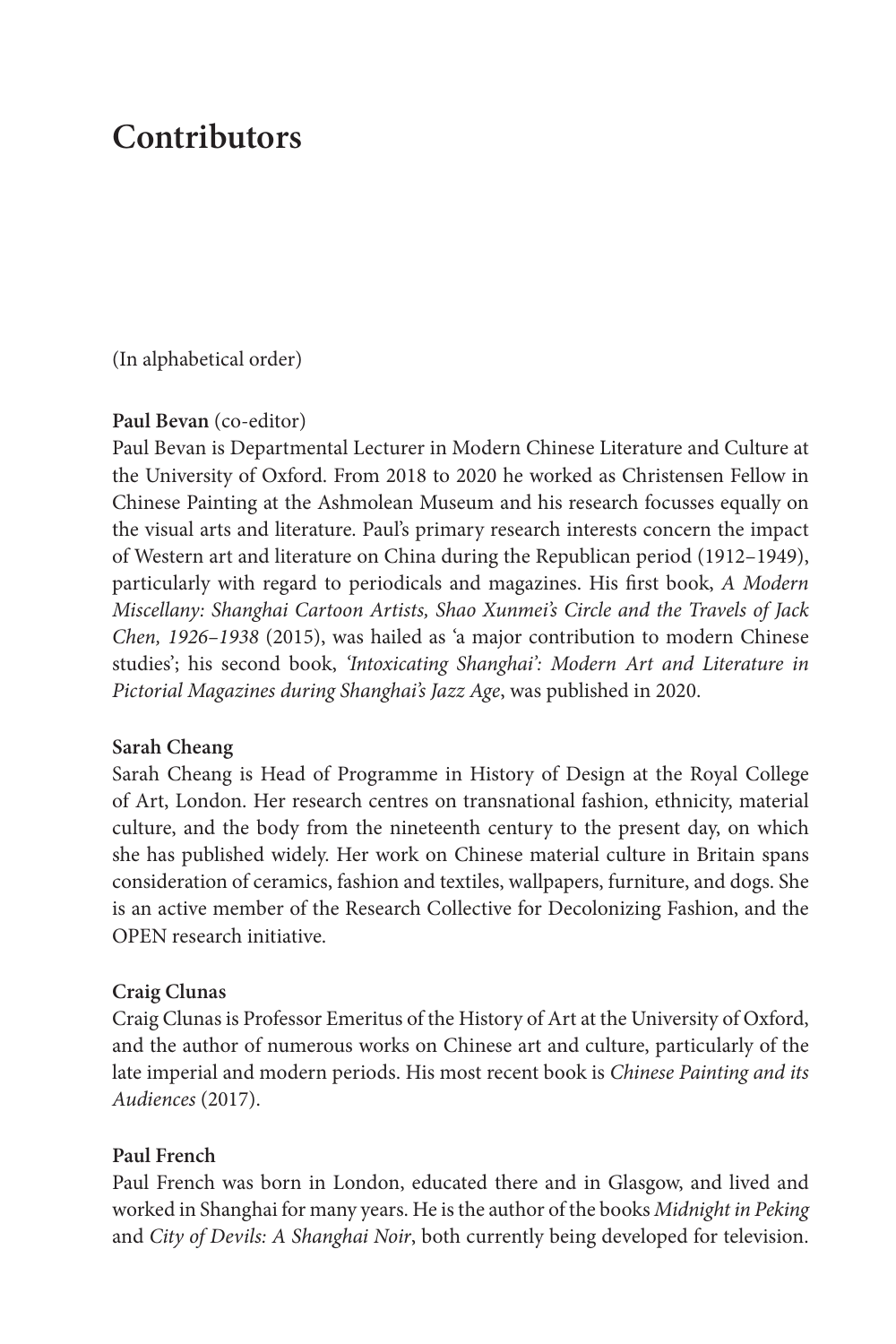He is also the author of the *Audible Original Murders of Old China* as well as regular contributor to the *South China Morning Post* magazine.

#### **Ke Ren**

Ke Ren is Assistant Professor of Chinese/East Asian History at the College of the Holy Cross (Massachusetts). He specializes in the cultural and intellectual history of modern China, Sino-Western exchanges, cosmopolitanism, and transnational movements. He is working on a book manuscript entitled *Fin-de-Siècle Diplomat: Chen Jitong and Cosmopolitanism in the Late Qing World*. He is also researching the history of Chinese participation in transnational anti-fascist and peace movements in the Global Second World War.

#### **Tessa Thorniley**

Tessa Thorniley is an independent researcher whose work focuses on writers of Chinese heritage who have lived and worked in Britain. She is currently conducting research for the British Chinese Studies Network (BCSN). She completed her doctoral studies at Westminster University where she also taught seminars in contemporary Chinese literature and society. Prior to her doctorate she spent seven years living and working as a freelance journalist in China.

#### **Anne Witchard** (co-editor)

Anne Witchard is Reader in English Literature and Cultural Studies at the University of Westminster. She is the author of *Thomas Burke's Dark Chinoiserie: Limehouse Nights and the Queer Spell of Chinatown* (2007), *Lao She in London* (2012), and *England's Yellow Peril: Sinophobia and the Great War* (2014). She is editor, with Lawrence Philips, of *London Gothic: Place, Space and the Gothic Imagination* (2010) and *Modernism and British Chinoiserie* (2015).

#### **Frances Wood**

Frances Wood is the retired Curator of the Chinese Collections in the British Library. She has written a number of books on China including *The Blue Guide to China* (2002), *No Dogs and Not Many Chinese: Treaty Port life in China, 1843–1943* (1998), *The Lure of China: Writers on China from Marco Polo to J. G. Ballard* (2009), and *Great Books of China* (2017).

#### **Diana Yeh**

Diana Yeh is Associate Dean of Equality, Diversity and Inclusion in the School of Arts and Social Sciences, City, University of London, and Senior Lecturer in Sociology, Culture, and the Creative Industries in the Department of Sociology. She is author of *The Happy Hsiungs: Performing China and the Struggle for Modernity* (2014) about the playwright S. I. Hsiung, and co-editor of *Contesting British Chinese Culture* (2018). She is currently principal investigator of two projects: (1) 'Responding to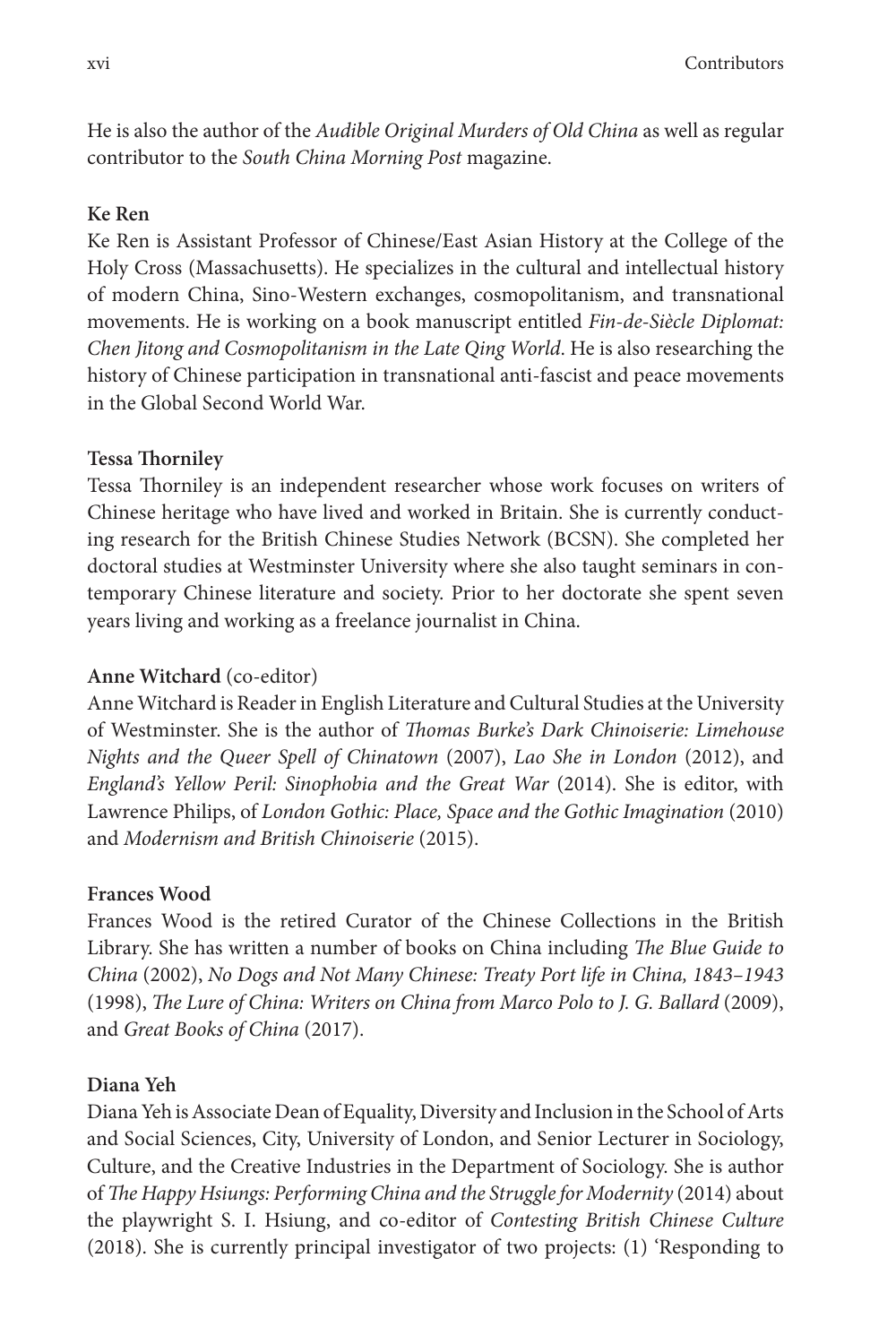COVID-19 Anti-Asian Racial Violence through Community Care, Solidarity and Resistance', funded by Resourcing Racial Justice and the SASS Higher Education Innovation Fund; and (2) 'Becoming East and Southeast Asian: Race, Ethnicity and Youth Politics of Belonging', funded by the British Academy/Leverhulme.

#### **Da Zheng** (co-editor)

Da Zheng is Professor Emeritus of English at Suffolk University, Boston. He has published articles on American Literature, Asian American literature, and diaspora studies. He is the author of *Chiang Yee: Silent Traveller from the East – a Cultural Biography* (2010) and *Shih-I Hsiung: A Glorious Showman* (2020).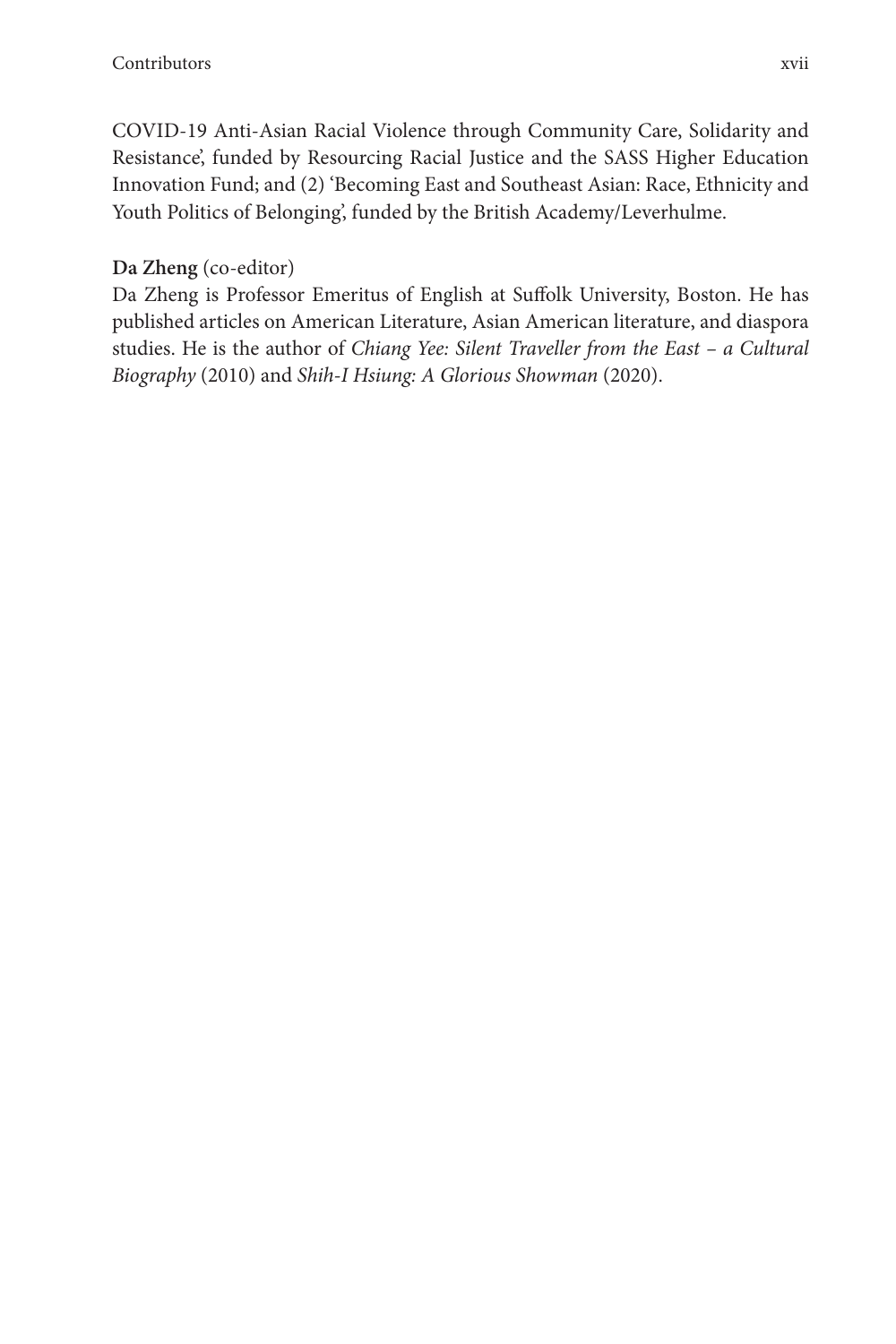### **Editors' Introduction**

*Chiang Yee and His Circle: Chinese Artistic and Intellectual Life in Britain, 1930–1950*

In the 1930s, writer, poet, and painter Chiang Yee (1903–1977) was one of a small group of Chinese writers and artists who made their homes in what was then the Borough of Hampstead in Northwest London. At the time, this neighbourhood was largely inhabited by a multicultural community of artists, writers, musicians, philosophers, and critics, a number of whom had fled Nazi persecution in Europe. Many of these intellectuals lived in Hampstead well into the 1980s and 1990s, making it one of the most vibrant artistic areas in London over a period of several decades.

It was in Hampstead, on the second floor of a large Victorian house, that Chiang Yee shared a flat with Shih-I and Dymia Hsiung (Xiong Shiyi and Cai Daimei). Their circle of friends and neighbours included the married couple Wang Lixi (Shelley Wang) and Lu Jingqing, both of whom were writers and poets; Tsui Chi, a historian and writer; Hsiao Ch'ien (Xiao Qian), essayist, translator, and newspaper reporter; and the future literary translator Yang Hsien-I (Yang Xianyi), who visited London at weekends while studying at the University of Oxford. Together with their friends and families, this group comprised an important social and intellectual network of Chinese writers and artists in London during the 1930s. Later, especially after the outbreak of war, they scattered across London and to other parts of the country notably to Oxford and Cambridge—but continued to interact and were actively involved in cultural and political activities in both the UK and China. The chapters in this collection go some way towards telling a story about the Chinese in England that up until now has received scant consideration. Although certainly not the most ostentatious part of London during the pre-war period, Hampstead, where Chiang Yee and Shih-I Hsiung made their home in the 1930s, was in striking contrast to the well-documented Limehouse district, where most of London's Chinese residents lived at the time. By uncovering this understudied aspect of British cultural history, this volume will help create a more balanced and nuanced picture of London's Chinese population and their artistic and intellectual contributions.

The subject of the Chinese in Britain has come a considerable way in just a short time, both in terms of scholarship and general attention. As recently as 1993 Colin Holmes's essay 'The Chinese Connection' was pretty much the only work on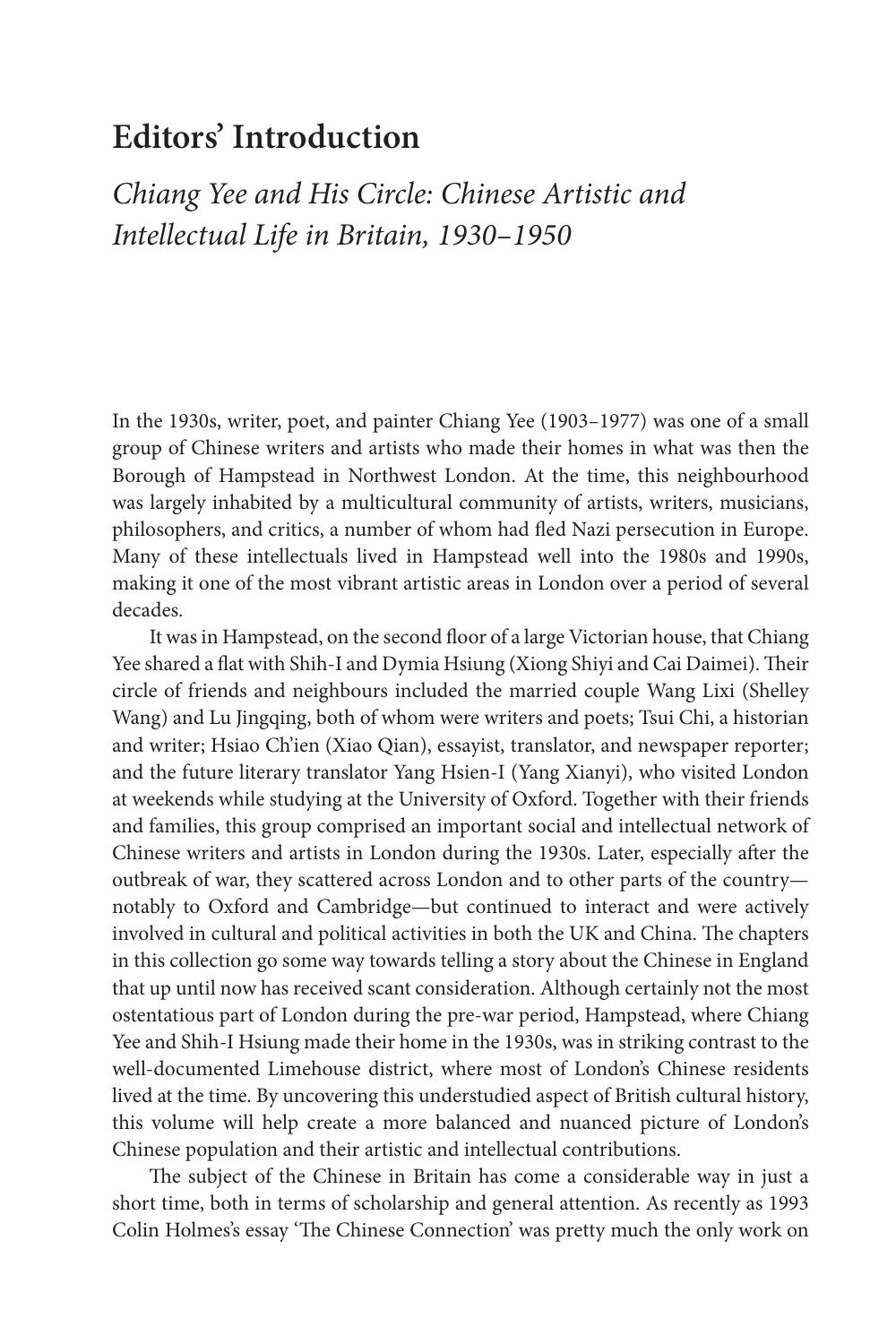the subject.<sup>1</sup> Holmes's aim was chiefly to examine the manifestations of a disproportionate animosity directed towards the Chinese in Britain in the first decade of the twentieth century. Britain's first Chinese residents were seamen who settled in the dockside neighbourhoods of London, Cardiff, and Liverpool. Despite the fact that the Chinese were statistically just a very small group—comprising only 480 out of a total of 15,246 foreign workers (UK census 1911)—Holmes demonstrated that small groups can come under hostile scrutiny when they become linked to issues of national economic or social concern. While the cheapness of Chinese labour provoked localised anger, this was exacerbated with the outbreak of the First World War, when claims of illicit sexual relations, illegal gambling, and recreational drug use were mobilised in the service of a general dynamics of racial hostility. Late nineteenth-century notions of a 'Yellow Peril' were revitalised and the dissemination of anti-Chinese sentiment in the daily press was pervasive. Holmes emphasises the role of popular culture in this, examining the interplay of the daily press, literary potboilers, and lurid films with police and government reports, a potent brew that filtered into a popular consciousness in which the Chinese presence, tiny though it was, loomed large. London's Chinatown in the Limehouse docks became a byword for vice, exoticised by Thomas Burke's bestselling *Limehouse Nights: Tales of Chinatown* (1916) and demonised in Sax Rohmer's tales of the evil mastermind Dr. Fu Manchu.

Chiang Yee arrived in the UK in 1933. Two years earlier, the 1931 UK census had recorded 1,934 Chinese living in England and Wales. Popular perceptions of Chinese people continued to be based on sensationalist press stories while caricatured stereotypes in novels and films had become firmly established. In unpicking the workings of this anti-Chinese discourse, 'The Chinese Connection' mapped out a terrain of future scholarship on the Chinese in Britain which continues to develop and broaden. Publications such as Christopher Frayling's *The Yellow Peril: Dr. Fu Manchu and the Rise of Chinaphobia* (2014) and Phil Baker and Antony Clayton's edited collection *Lord of Strange Deaths: The Fiendish World of Sax Rohmer* (2015) have thoroughly excavated the popular 'Yellow Perilism' of pulp exotica. The pernicious impact of popular cultural representation of the Chinese found its most detailed account in Robert Bickers's *Britain in China: Community, Culture and Colonialism, 1900–49* (1999). While Bickers's work is a study of British incursion in China, the first chapter, 'China in Britain, and in the British Imagination', is concerned with how the colonial mindset was informed by its mental baggage. Bickers details the films, plays, and fiction, both for children and adults, in which the cruelty

<sup>1.</sup> Colin Holmes, 'The Chinese Connection', in *Outsiders and Outcasts: Essays in Honour of William J. Fishman*, ed. Geoffrey Alderman and Colin Holmes (London: Duckworth, 1993), 71–93. This essay incorporated Holmes's previous attention to the Chinese in *John Bull's Island: Immigration and British Society, 1871–1971* (London: Macmillan Education, 1988). It also built on an earlier article by J. P. May, 'The Chinese in Britain, 1860–1914', that Holmes had published a decade before in his edited volume *Immigrants and Minorities in British Society* (London: Allen and Unwin, 1978). The essay remains a foundational source for the wide range of studies that have come since.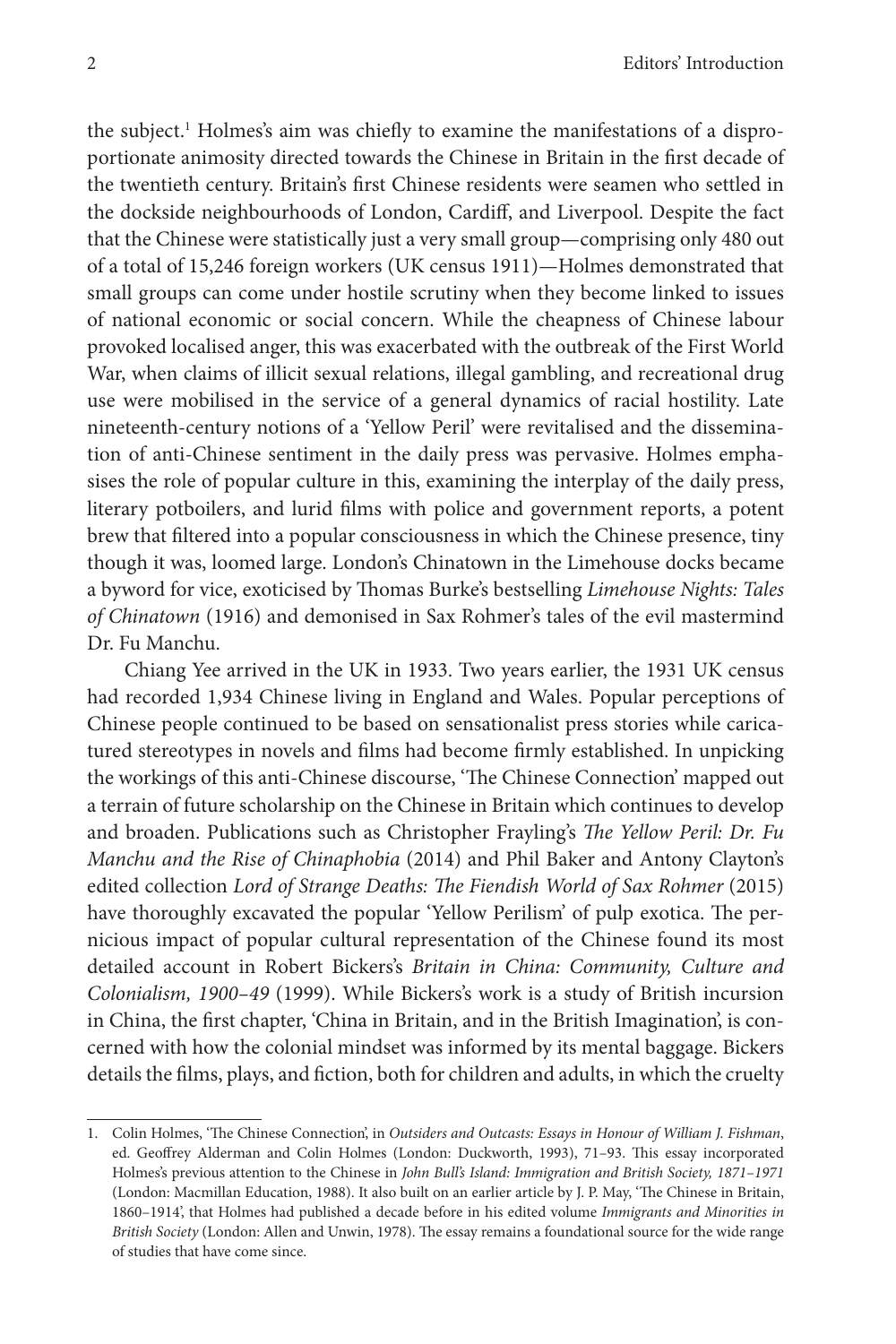and wickedness of 'China and the Chinese—and the Chinese in Britain too—were represented to the extent that those pleading for improvements in relations between Chinese and Britons routinely joked about it'.2 Two significant works have explored the 'facts', as far as they can be gleaned, of London's early Chinatown in relation to the fantasies it engendered. John Seed's article 'Limehouse Blues: Looking for Chinatown in the London Docks, 1900–1940' (2006), utilises census and other data to assess the discrepancy between exotic reportage and drab reality, while Sacha Auerbach's *Race, Law, and 'The Chinese Puzzle' in Imperial Britain* (2009) examines the manner in which derogatory media representation influenced the treatment of Chinese immigrants in the British judicial system and how the reports of these legal judgments, in turn, reinforced the ways in which the Chinese were depicted in the British media.

With *The Chinese in Britain, 1800–Present: Economy, Transnationalism, Identity* (2007), Gregor Benton and E. T. Gomez published the first comprehensive study of the long history of Chinese migration to Britain. Most significantly, Benton and Gomez revised accounts that treated all Chinese emigrants as one unified diaspora. The Chinese in Britain are a highly diverse group, divided by points of origin, reasons for leaving their homeland, and linguistic, ethnic, and class differences. Studies of individual Chinese in Britain include Da Zheng's comprehensive biographies, *Chiang Yee: The Silent Traveller from the East* (2010) and *Shih-I Hsiung: A Glorious Showman* (2020), as well as Anne Witchard's *Lao She in London* (2012) and Diana Yeh's study of Shih-I and Dymia Hsiung, *The Happy Hsiungs: Performing China and the Struggle for Modernity* (2014). Further developments in the history of the Chinese in Britain were prompted by the centenary of the First World War. A series of Penguin Specials were published in 2014 to commemorate the involvement of China in the war, the consequences of its aftermath, and the neglected contribution of the Chinese Labour Corps.3

In a welcome counterpoint to the more familiar negative narrative, a growing body of work looks at the cultural impact of the Sino-British encounter in the early twentieth century, exploring the ways in which the visual iconography of China constituted a precursor of literary and visual modernism. Studies which include Patricia Laurence's *Lily Briscoe's Chinese Eyes: Bloomsbury, Modernism and China* (2003), Eugenia Zuroski Jenkins's *A Taste for China: English Subjectivity and the Prehistory of Orientalism* (2013), Ross Forman's *China and the Victorian Imagination: Empires Entwined* (2013), Elizabeth Chang's *Britain's Chinese Eye: Literature, Empire, and Aesthetics in Nineteenth-Century Britain* (2010), and Anne Witchard's edited collection *British Modernism and Chinoiserie* (2015) demonstrate the ways in which

<sup>2.</sup> Robert Bickers, *Britain in China: Community, Culture and Colonialism, 1900–49* (Manchester: Manchester University Press, 1999), 27.

<sup>3.</sup> Including Mark O'Neill, *The Chinese Labour Corps: The Forgotten Chinese Labourers of the First World War* (Melbourne, VIC: Penguin Group Australia, 2014); and Anne Witchard, *England's Yellow Peril: Sinophobia and the Great War* (Melbourne, VIC: Penguin Group Australia, 2014).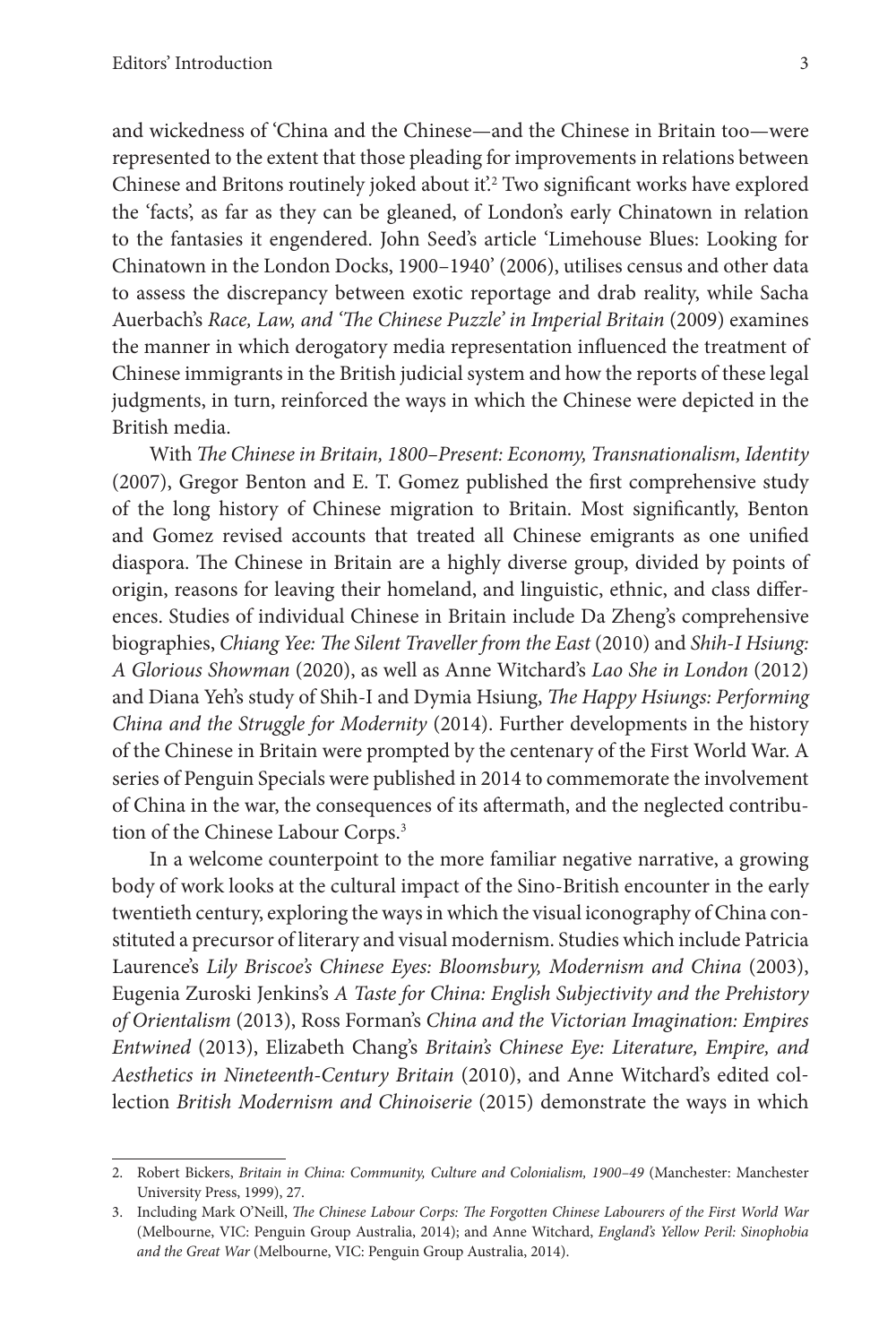exposure to a Chinese aesthetic primed British sensibilities for the developments of a European avant-garde. Heralding this reformation of Western aesthetics, in the first decade of the twentieth century, Laurence Binyon, Keeper of East Asian Prints and Drawings at the British Museum, sought to explicate to non-specialist audiences the spiritual and unifying role of art, central to the communal traditions of China and East Asia. Binyon's diagnosis of a bankrupt contemporary culture chimed with the modernists' preoccupation with the reintegration of art and life. Through pioneering works such as *Painting in the Far East* (1908) and *Flight of the Dragon* (1911), his regular newspaper column in the *The Saturday Review*, and a series of landmark international exhibitions, Binyon argued that the philosophies which lay behind East Asian art had much to teach the twentieth-century West.

The 1930s saw a further development. Chiang Yee's publications on Chinese art and culture, along with his lectures broadcast on the BBC, marked a period in which Chinese artists and writers began to communicate information and ideas about their cultural heritage directly. Their work pushed back in various ways against the prejudices and stereotypes about their country and its people that they had encountered. This marked a significant shift in perspective, one that in the years before the Second World War was beginning to be welcomed by influential, often leftist, magazine editors, critics, and book publishers. Chiang's Silent Traveller series, with



**Figure 0.1:** Chiang Yee reading in his residence in the 1930s. Courtesy of San Edwards.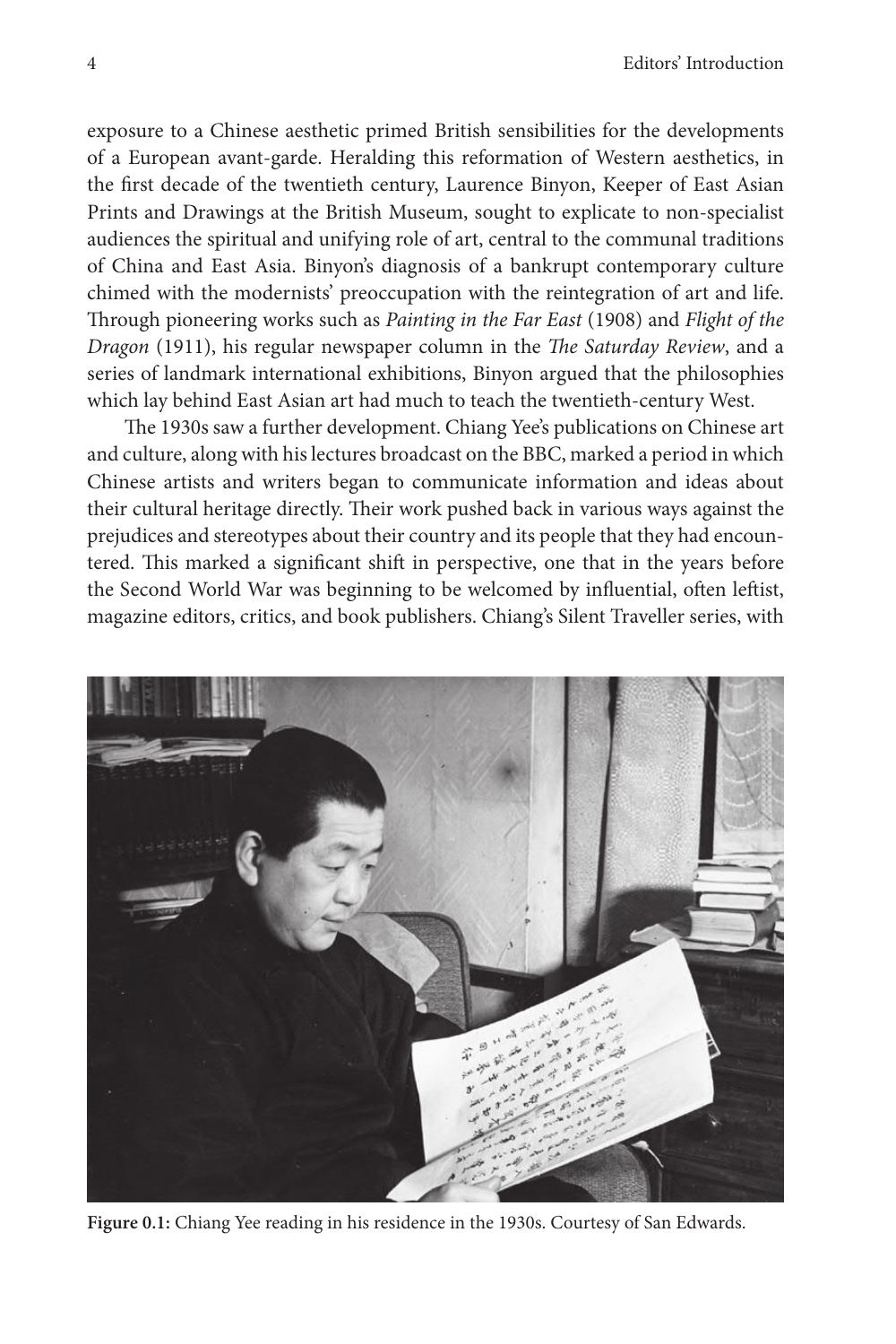its alternative presentation of Britain, was an innovative attempt to synthesise two diverse cultures at a time when the Yellow Peril discourse persisted as an influence in the collective British consciousness.

*Chiang Yee and His Circle: Chinese Artistic and Intellectual Life in Britain, 1930–1950* is a volume that addresses aspects of the life and work of Chiang Yee, but it is equally, and importantly, about the Chinese intellectual community in Hampstead, the network that sustained him both professionally and personally. Exiled for different reasons but all highly educated, the small group of Chinese men and women who settled in the Hampstead area would play an important role in reshaping conceptions about China in Britain, interacting with London's cultural elites and engaging in political anti-fascist activism. Theirs was a world of literary and artistic interconnectedness and wartime co-operation that is only now beginning to be explored in scholarship. In considering their lives and achievements this volume seeks to demonstrate just how important their unique contributions were to intellectual and sociocultural life in Britain during the three decades spanned by the research. It is our hope that it will stimulate scholarly interest in the field and lead to more discussion and further discoveries about the Chinese in Britain during the twentieth century and beyond.

In summer 2019, an audience of around a hundred academics, sinologists, art lovers, curious locals, international participants, and some descendants of Chiang Yee who still live in the UK gathered at the Ashmolean Museum, Oxford, for a symposium organised by Anne Witchard of the University of Westminster. It was convened to celebrate Chiang's life and work and to mark the occasion of the erection of an English Heritage 'blue plaque' in commemoration of his residency in Oxford. This book, which includes revised papers presented at the symposium, as well as some additional contributions, was inspired by that event.

The book is divided into two parts. Part One, 'Chiang Yee', contains six chapters and begins with a contribution by Paul Bevan that sets the scene for all that follows. Bevan's introductory chapter takes the form of a brief survey of artistic life in the Borough of Hampstead during the 1930s—the modernist architecture that was appearing at the time and the eclectic groups of people who were attracted to the area: modernist painters and sculptors, members of the Bauhaus, and artists inspired by left-wing politics and Soviet Socialist Realism. Bevan draws professional and social connections between painters, sculptors, writers, and designers—many of whom were refugees or émigrés—and their Chinese neighbours. The extent of these connections gives us a sense of the socio-geographical importance of Hampstead to its Chinese residents before they were forced to relocate in the 1940s as a result of the damage caused by the London Blitz.

The remaining five chapters in Part One focus more or less directly on the life and work of Chiang Yee. Craig Clunas's contribution places Chiang's writings on the arts of China in the context of their time, and looks at the development of his thought over the course of his career. *The Chinese Eye: An Interpretation of Chinese*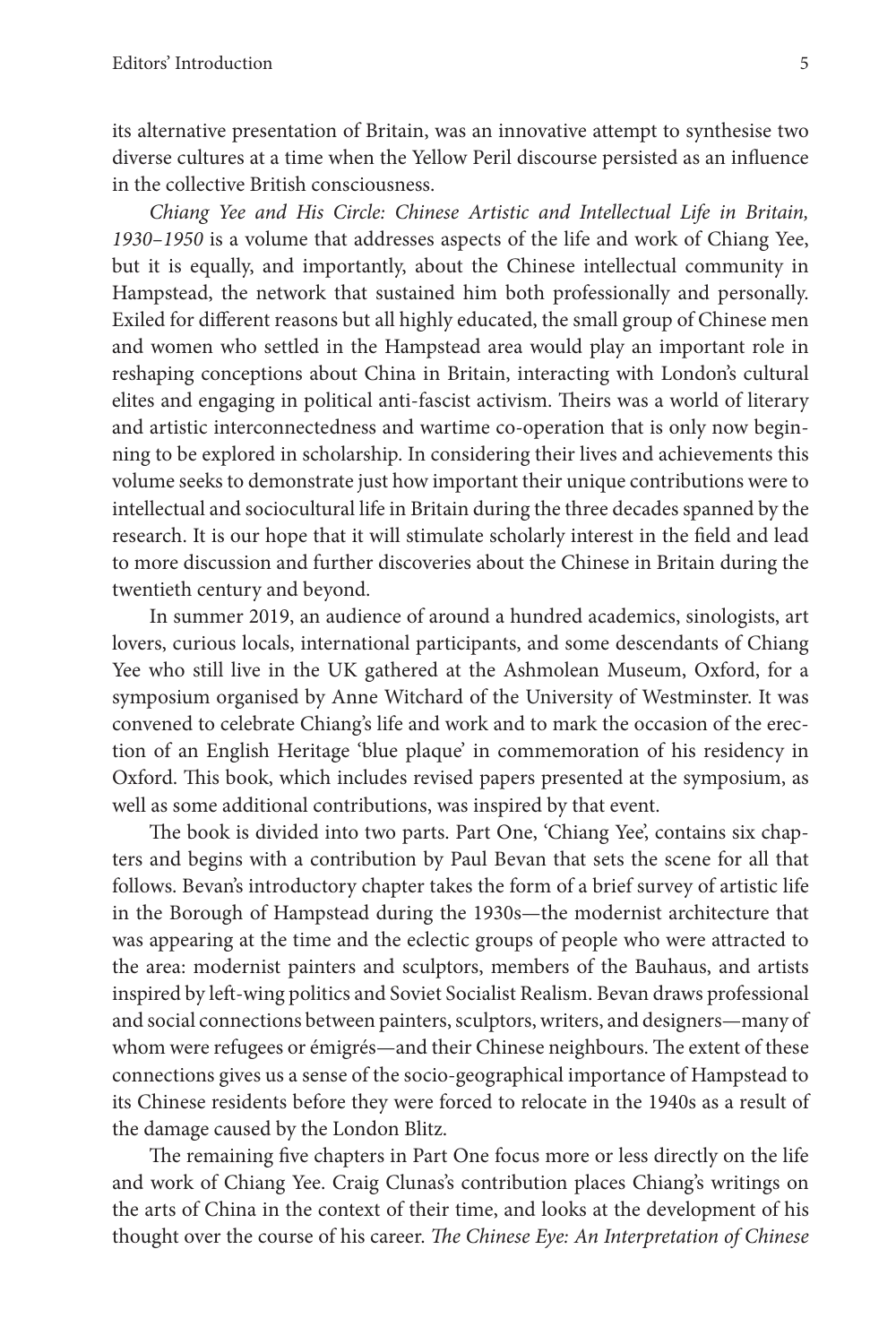*Painting* (1935) and *Chinese Calligraphy: An Introduction to Its Aesthetic and Technique* (1938) presented themselves as 'authentic' presentations of Chinese aesthetic principles by a Chinese author, contrasted with the existing literature on these subjects by Westerners. Clunas submits that a close reading of these texts reveals them to be part of a complicated process of the circulation of ideas about art in the first part of the twentieth century, when 'purely Western' and 'purely Chinese' ideas were enmeshed in a network of mutual appropriation. In her chapter, Sarah Cheang explores how the persona of the Silent Traveller created by Chiang Yee steered clear of making controversial remarks, although he had strong feelings about Chinese politics, racism, and how Chinese people were regarded in Britain and America; he could be an 'Angry Traveller'. Cheang maintains that emotions, whether difficult or joyous, do not fit smoothly into linear narratives, and make memory an unreliable witness to history; historians themselves may have a personal interest in the subjects they study. Embracing the fragmented, the personal, the emotional, and the misremembered, Cheang presents a series of moments about Chinese physical presence. She asks: What was it to be a 'Silent Traveller'? How can we understand the things in that 'silence' that couldn't be said?

As discussed by Anne Witchard, Chiang Yee was involved in the theatre, in addition to his many books, his art, and his poetry, and was at the heart of the wartime revival of ballet in Britain. In 1942, Chiang Yee was commissioned to design sets and costumes for the new ballet *The Birds*, which subsequently won many glowing reviews from critics. This overlooked episode in his career has much to tell us about his artistic versatility and his wider significance for British cultural life. Following this, in Da Zheng's contribution we step back in time to Chiang Yee's early years, and look at his book *A Chinese Childhood*, published in 1940. Zheng shows that behind this peaceful narrative of childhood life lay sorrowful feelings and emotions. Exiled in England, Chiang was tormented with anxiety and worry while working on the book. Da Zheng maintains that by writing this book, the author attempted to reconstruct a home that no longer existed, yet a home that could take him away from the pain and anxiety of a life of exile in a foreign land. Finally, Paul French looks at Chiang Yee's work during World War Two. Chiang's various contributions to war-related propaganda speak both of his position in British society at the time and his attempts to draw parallels between the twin struggles of Britain and China against the Axis powers. Chiang's *The Silent Traveller in War Time* (1939) sought to portray British resolution in the face of war. Critically, as argued by French, it also serves as an early example of propaganda work, documenting the wartime experience of solidarity, laughter in the face of adversity, and the 'Blitz spirit' under the threat of gas attacks and evacuation.

The five chapters in Part Two, 'Chiang Yee's Circle', introduce some of the Chinese writers, artists, and friends with whom Chiang associated during his time in the UK. Tessa Thorniley's chapter considers the period during and shortly after the war, when Chinese writers in Britain were enjoying something of a heyday. At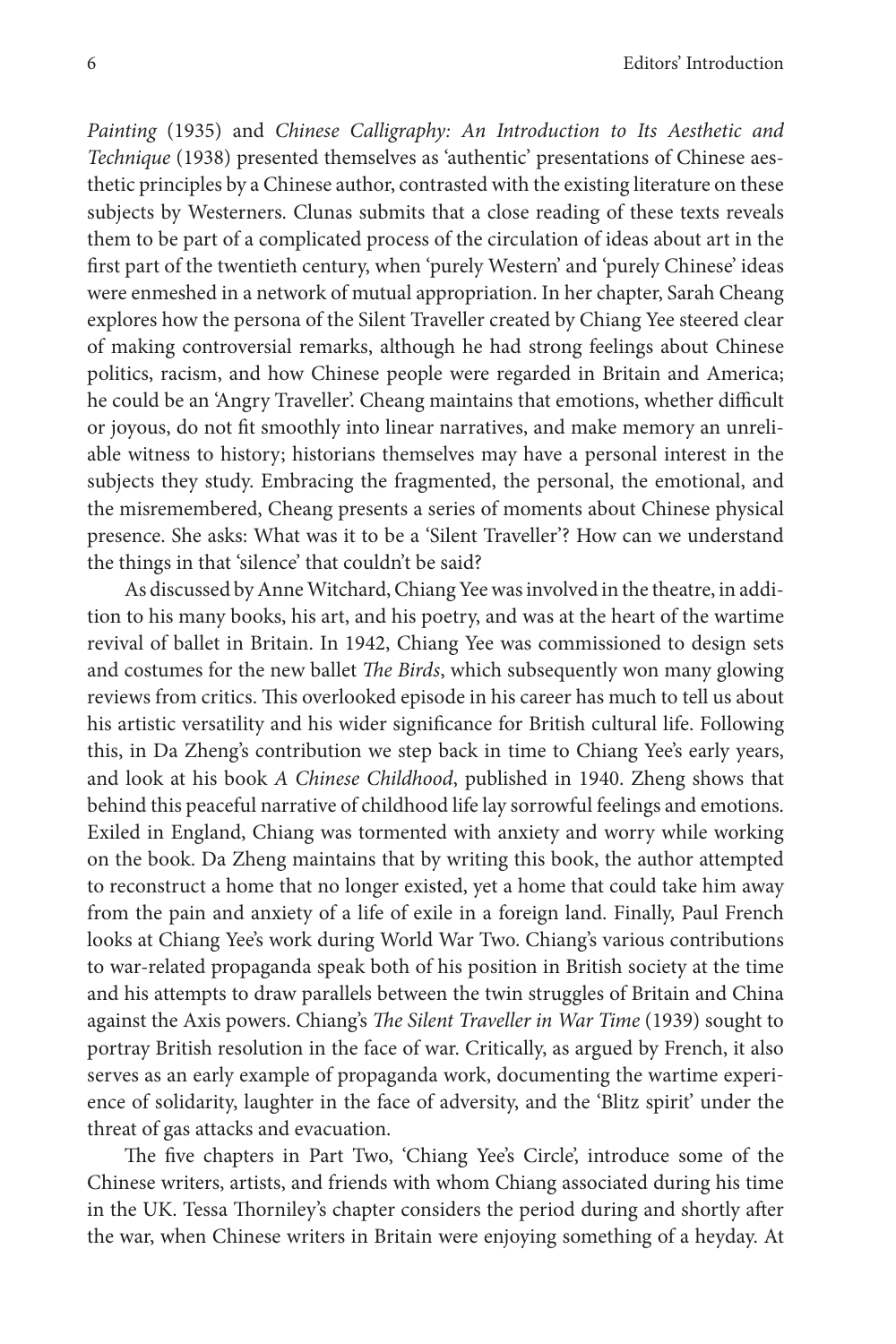this time, a number of publishers who were sympathetic towards China helped them to find new readers and achieve a measure of literary acclaim. The chapter traces the rise to prominence of Chiang Yee, Hsiao Ch'ien, Chun-chan Yeh, Lo Hsiao Chien (Kenneth Lo, 1913–1995) and Tsui Chi, and their individual relationships with influential publishers. Diana Yeh's contribution to the volume examines Chiang Yee's relationship with the Hsiungs, who, she maintains, were probably the most famous Chinese couple living in Britain during the 1930s. In discussing the major role that the Hsiungs, and Shih-I Hsiung in particular, played in both Chiang's career and personal life, she highlights how their relationship was one of mutuality, solidarity, and conviviality as diasporic Chinese writers in Britain. However, as she further expounds, this fruitful friendship was also impacted severely by the economy of racial representation at the time, which admitted only a few Chinese artists or writers to visibility. She discusses how, by pitching them as competitors against one another, this economy ruptured solidarities and collective resistance, and eventually tore apart their fragile bonds and those of their wider circle of diasporic Chinese writers.

Another little-known aspect of the life of Shih-I Hsiung is introduced by Paul Bevan, who explores his role as a screenwriter, specifically his collaboration with the showman Lai Foun. A simple but fundamental question is posed in this chapter: should Shih-I Hsiung's *Lady Precious Stream* be seen as an example of serious drama—as it was often said to be at the time—or as the author's own contribution to the populist, Orientalist world of Fu Manchu and other sensationalist films and novels about China, as it was recognised to be by a number of Hsiung's compatriots who were active in his homeland during the 1930s? Ren Ke's chapter focusses on the Chinese writer and political activist Wang Lixi, who landed himself in political exile in England for opposing Chiang Kai-shek's Nationalist Party (Kuomintang) regime. Adopting the English name Shelley Wang, he joined fellow Jiangxi natives Chiang Yee and Shih-I Hsiung to form a trio of displaced Chinese writers in London. The most politically engaged of the group, Wang Lixi travelled widely to gather support for China's War of Resistance against Japan and became a key participant in transnational anti-fascist movements. At the same time, he established close relationships with British leftist writers and publishers. These connections resulted in a series of transcultural literary moments, such as the publication of Wang's writings in *Left Review*, public salons in Dorset and Ulster, and the reading of Wang's poems on the BBC. Finally, taking the discussion into the 1950s, Frances Wood uses an oral history approach to introduce Shih-I Hsiung's family, which formed part of the small group of Chinese who settled in North London, exiled for different reasons but all highly educated and determined to preserve something of a Chinese lifestyle in unpromising surroundings. By the 1950s, Wood tells us, there were writers, painters, and ex-diplomats getting together for games of mahjong and cooking rather competitively! Their life in Hampstead is recalled through the memories of the second generation.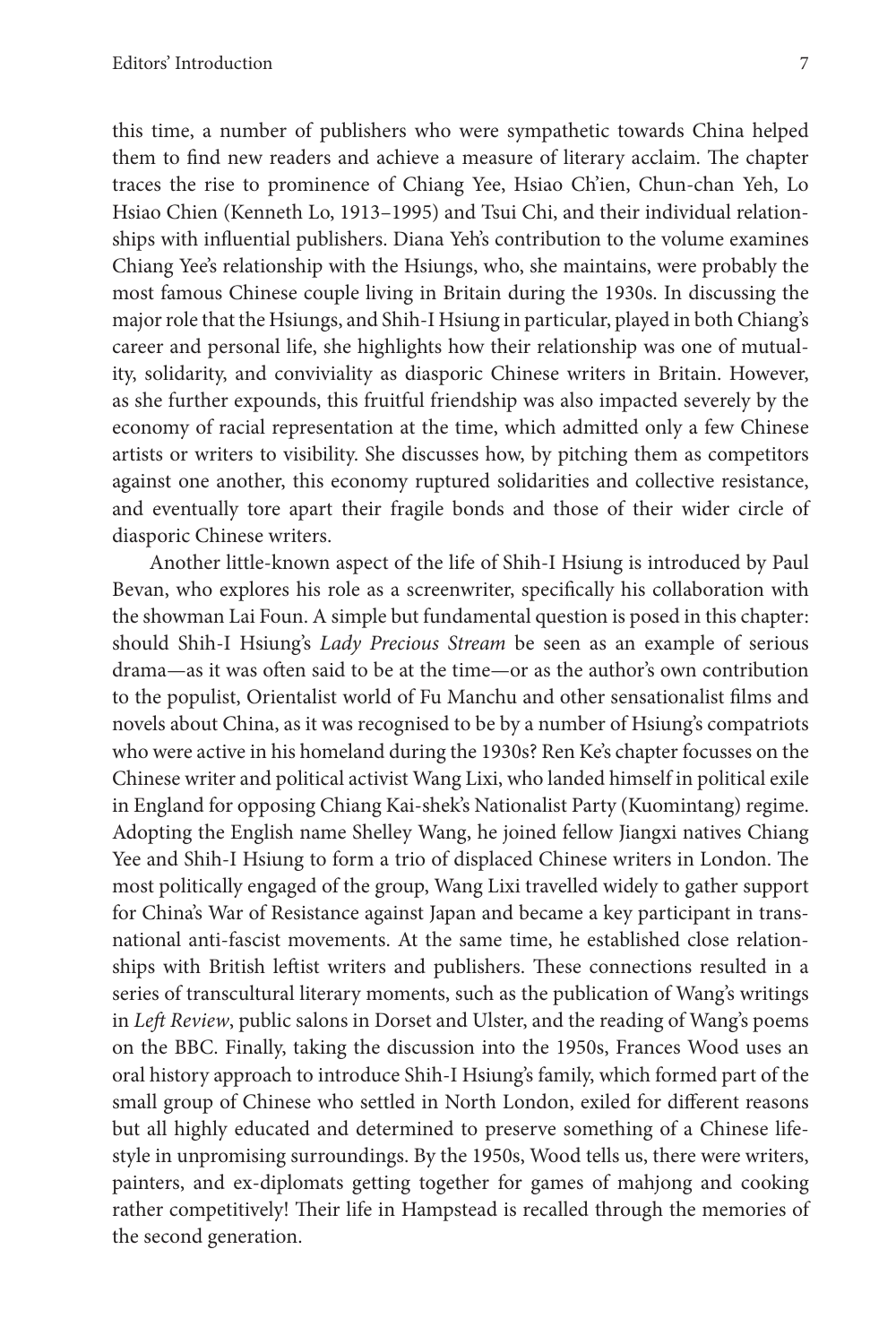# *1* **Chiang Yee's Hampstead**

Paul Bevan

Although certainly not the most well-to-do part of London during the pre-war period, Hampstead, where Chiang Yee and Shih-I Hsiung made their home in the 1930s, was in striking contrast to the impoverished Limehouse area where most of London's Chinese residents lived at the time. Their flat in Upper Park Road was situated in the heart of what was arguably the most vibrant artistic area of London. Herbert Read (1893–1968), art critic, poet, and theorist, lived just around the corner at 3 Mall Studios, having moved there in 1934 with his wife 'Ludo' (Margaret Ludwig) from a flat belonging to Henry Moore (1898–1986) on nearby Parkhill Road.1 This was an area inhabited by several modernist painters and sculptors, a group which Read later described with fondness:

Living and working together in Hampstead, as closely and intimately as artists of Florence and Siena had lived and worked in the Quattrocento . . . Within this inner group that worked within five minutes' walking distance of each other in Hampstead I do not remember any quarrels, any jealousy or spitefulness. It was a 'nest' of gentle artists . . . a spontaneous association of men and women drawn together by common sympathies, shared seriousness and some kind of group criticism.2

This 'nest of gentle artists', a phrase Read would use on more than one occasion to describe the group, included Ben Nicholson (1894–1982), Barbara Hepworth (1903-1975), and Henry Moore.<sup>3</sup> In the years that followed, the area saw the fruits of this intellectual and artistic confluence, with the appearance of several modernist buildings of real architectural significance, a reflection of the district's progressive stance in the world of the arts. Not far from the 'nest', at 13 Downshire Hill, was one example, built in 1936 by Michael and Charlotte Bunney. By 1939, just around the

<sup>1.</sup> Charles Darwent, *Mondrian in London: How British Art Nearly Became Modern* (London: Double-Barrelled Books, 2012), 28; Caroline Maclean, *Circles and Squares: The Lives and Art of the Hampstead Modernists* (London: Bloomsbury, 2020), 117.

<sup>2.</sup> Quoted in Maclean, *Circles and Squares*, 132–33; Christopher Wade, ed., *The Streets of Belsize* (London: Camden History Society, 1991), 33. See also Herbert Read, *Art in Britain, 1930–40: Centred around Axis, Circle, Unit One* (London: Marlborough Fine Art, 1965); Herbert Read, 'A Nest of Gentle Artists', *Apollo* 77, no. 7 (September 1962): 536–40.

<sup>3.</sup> See also Read, 'A Nest of Gentle Artists', 536–42.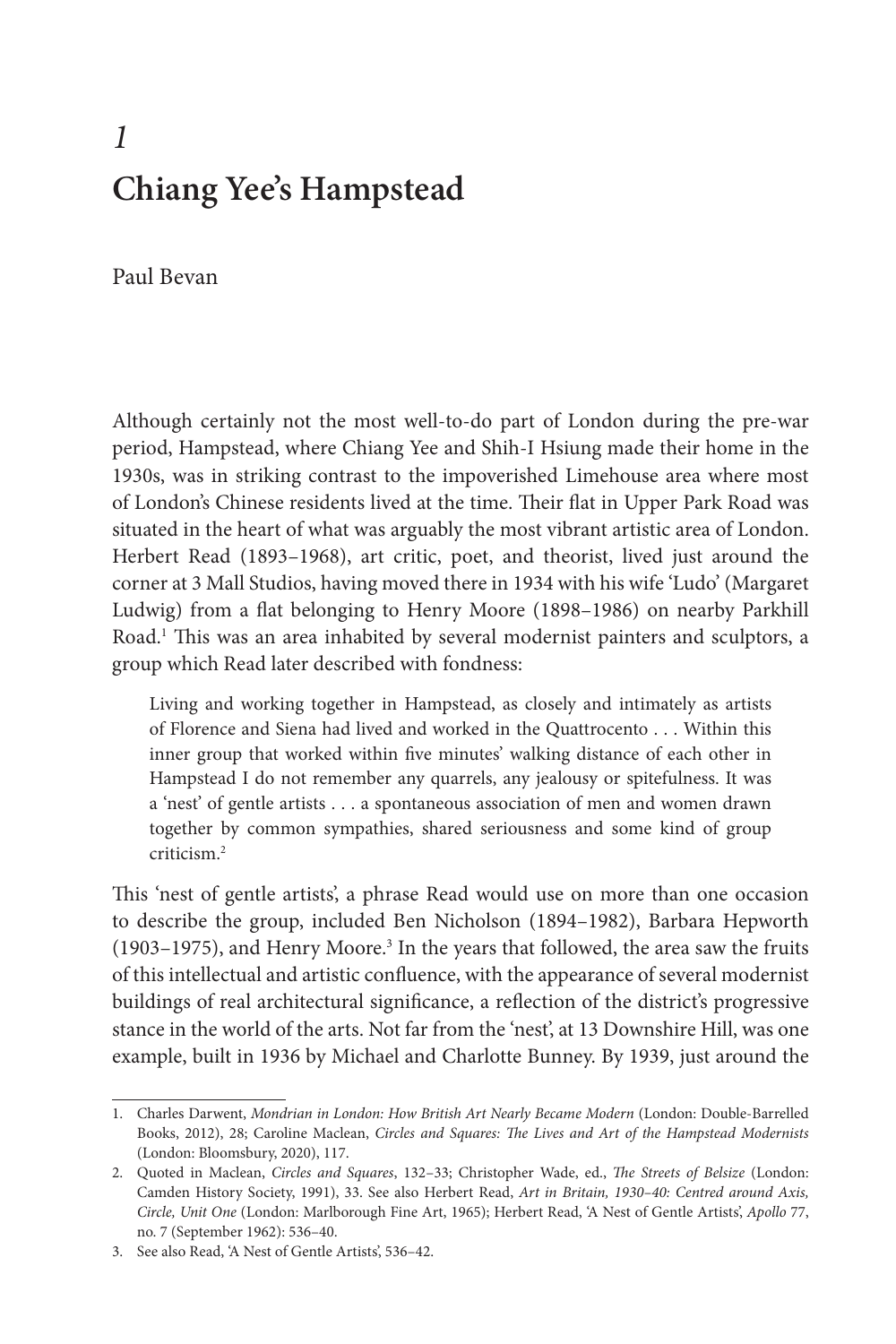corner, at 1–3 Willow Road, Ernő Goldfinger's contribution stood, facing directly onto Hampstead Heath, a favourite place at this time for Chiang Yee to take his daily walk. According to *A Silent Traveller in London*, he would stroll round the grounds of Kenwood House on Hampstead Heath at least twice a week and, depending on the route he chose to take on the day, would have frequently passed Goldfinger's house.4 Perhaps closest of all to the 'nest' was the Isokon Building, built on Lawn Road in 1933–1934, just two minutes' walk from both 50 Upper Park Road and the English modernist enclave.<sup>5</sup> The Chinese émigrés lived in close proximity to a number of refugees from Europe. Among the residents of the Isokon flats were artists and designers formerly attached to the Bauhaus, who came to London to escape Nazi persecution.<sup>6</sup> Walter Gropius (1883-1969) was resident from 1934 to 1937 and his colleagues Marcel Breuer (1902–1981) and László Moholy-Nagy (1895–1946) both lived there when they first arrived in London in 1935.<sup>7</sup> All three Bauhaus designers were central to the work of the Isokon Furniture Company (run by Jack Pritchard), while at the same time working for a number of other pioneering companies. Gropius was given the title 'Controller of Design' of Pritchard's company and Breuer took over that role when Gropius emigrated to the US in March 1937; Moholy-Nagy joined Gropius there just three months later, while Breuer was the third of the 'Bauhausler' trio to emigrate to the US, departing England in December of that year.8 The Isobar, the dining club and bar Breuer designed for the Isokon, was a favourite meeting place for the local artistic community, including artists from the 'nest'.9

Photomontage artist John Heartfield (Helmut Herzfeld, 1891–1968), who had no direct links to the Bauhaus, lived on nearby Downshire Hill from 1938, after suffering the indignity of being temporarily interned as an 'enemy alien'.10 English artist Roland Penrose (1900–1984) was his neighbour on the same road for a number of years and it was from there that he established the British Surrealist Group. By the time war broke out the photographer Lee Miller had joined him there and they were

<sup>4.</sup> See Chiang Yee, *The Silent Traveller in War Time* (London: Country Life, 1939), 113; Chiang Yee, *The Silent Traveller in London* (London: Country Life, 1938), 29. Goldfinger's house is now a National Trust property open to the public, see https://www.nationaltrust.org.uk/2-willow-road. Accessed 2 September 2021.

<sup>5.</sup> Built by Jack and Rosemary 'Molly' Pritchard and designed by the architect Wells Coates. See Leyla Daybelge and Magnus Englund, *Isokon and the Bauhaus in Britain* (London: Batsford, 2019).

<sup>6.</sup> Darwent, *Mondrian in London*, 26.

<sup>7.</sup> Daybelge and Englund, *Isokon and the Bauhaus in Britain*, 80–93.

<sup>8.</sup> Daybelge and Englund, *Isokon and the Bauhaus in Britain*, 106. Their time at the Isokon is celebrated by an English Heritage 'blue plaque'.

<sup>9.</sup> Darwent, *Mondrian in London*, 26; Daybelge and Englund, *Isokon and the Bauhaus in Britain*, 157–63. These included the Ukrainian former Weimar Bauhaus master Naum Slutzky (1984–1965), who lived in the Isokon flats for some time, and his old friend the Russian Constructivist Naum Gabo (1890–1977), who had taught at Weimar Bauhaus's successor in Dessau, and now lodged close by to the flats at 11 Lawn Road.

<sup>10.</sup> He was released after just six weeks due to ill health. Anna Schultz, 'John Heartfield: A Political Artist's Exile in London', in *Burning Bright: Essays in Honour of David Bindman*, ed. Diana Dethloff et al. (London: UCL Press, 2015), 254.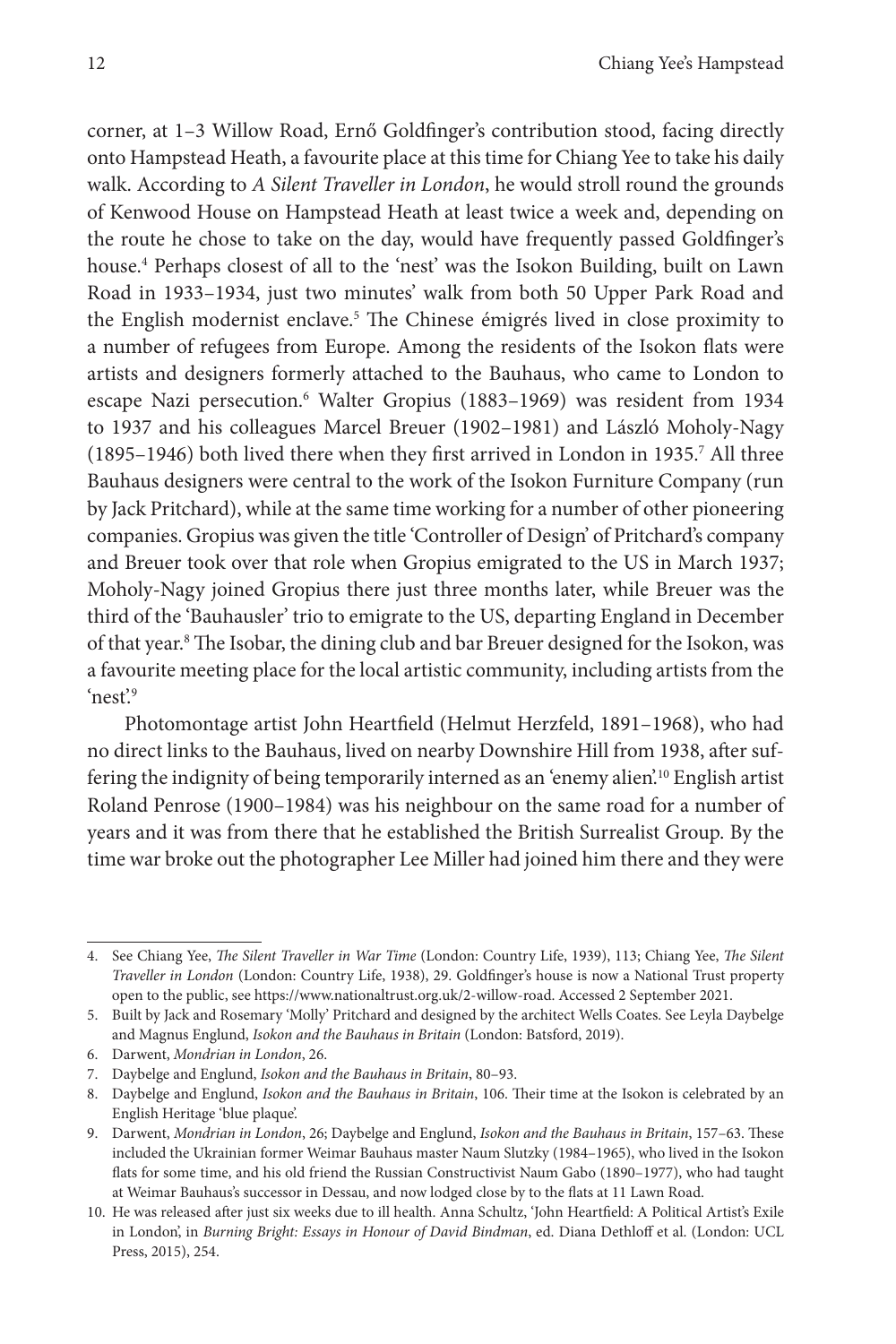married later in the 1940s.<sup>11</sup> From Downshire Hill, in the summer of 1936, Penrose organised the International Surrealist Exhibition in collaboration with Herbert Read, which was mounted at the New Burlington Galleries in London's Mayfair. The previous year, in February and March, the prominent Shanghai painter Liu Haisu had organised the 'Exhibition of Modern Chinese Painting' at the same venue and was a guest at Hsiung and Chiang's Upper Park Road flat while he was in London.<sup>12</sup>

Down the road from Downshire Hill, opposite Belsize Park underground station on Haverstock Hill, was a new parade of shops and flats, Hillfield Mansions, built in 1934 by Hillfield Estates in the latest utilitarian style. Photographer Bill Brandt (1904–1983) made his home at 58 Hillfield Mansions from the mid-1930s, while his brother, Rolf Brandt (1906–1986), a follower of both Surrealism and Bauhaus design, was also on the long list of artists resident at the Isokon flats.<sup>13</sup> The Haverstock Hill Odeon, which opened on 29 September 1934, was the focal point of the Hillfield complex.14 This would become a favourite haunt for Piet Mondrian (1872–1944), the Dutch artist who made London his home from 1938 to 1940, living at 60 Parkhill Road, not far from Herbert Read's home and those of Henry Moore and Barbara Hepworth, off what is now Tasker Road.15

These modernist figures were not the only artists living in the area. In 1933 the Artists' International Association (AIA) was formed. This was an eclectic group of individuals whose slogan, 'Radical in Politics, Conservative in Art', saw the production of art largely inspired by Soviet Socialist Realism, as championed by art historian Anthony Blunt (1907–1983).<sup>16</sup> Blunt's link to Chinese art in the 1930s was through Trinidadian-born left-wing journalist Jack Chen (1908–1995), who in 1937 mounted an exhibition in Charlotte Street in Central London for which Blunt wrote a glowing review in *The Spectator*. 17 At this time Blunt was a great follower of Socialist Realism, but not all artists involved in the AIA were necessarily devoted to this political brand of art. Amongst the well-known names associated with this group at one time or another were the portraitist Augustus John (1878– 1961); expressionist painter Oskar Kokoschka (1886–1980), who lived on nearby

<sup>11.</sup> Maclean, *Circles and Squares*, 156. Commemorative 'blue plaques' have been erected at Heartfield's former residence, 47 Downshire Hill—actually the house of the German painter Fred Uhlman (1901*–*1985)—and that of Penrose and Miller at 21 Downshire Hill.

<sup>12.</sup> Da Zheng, *Chiang Yee: The Silent Traveller from the East – a Cultural Biography* (New Brunswick, NJ: Rutgers University Press, 2010), 59.

<sup>13.</sup> Paul Delany, *Bill Brandt: A Life* (Stanford, CA: Stanford University Press, 2004), 119; Daybelge and Englund, *Isokon and the Bauhaus in Britain*, 80. For more on Rolf Brandt see https://www.englandgallery.com/artists/ artist\_bio/?mainId=78. Accessed 2 September 2021.

<sup>14.</sup> The first film to be shown at the Odeon Haverstock Hill was *Chu Chin Chow*, starring George Robey and Anna May Wong. http://cinematreasures.org/theaters/15082. Accessed 31 December 2020.

<sup>15.</sup> Darwent, *Mondrian in London*, 58–59.

<sup>16.</sup> For more on the AIA see Robert Radford, *Art for a Purpose: The Artists' International Association, 1933–1953* (Winchester: Winchester School of Art Press, 1987); Christine Lindey, *Art for All: British Socially Committed Art from the 1930s to the Cold War* (London: Artery Publications, 2018), 29–34, 177–80.

<sup>17.</sup> See Paul Bevan, *A Modern Miscellany: Shanghai Cartoon Artists, Shao Xunmei's Circle and the Travels of Jack Chen, 1926–1938* (Leiden: Brill, 2015), 204–13.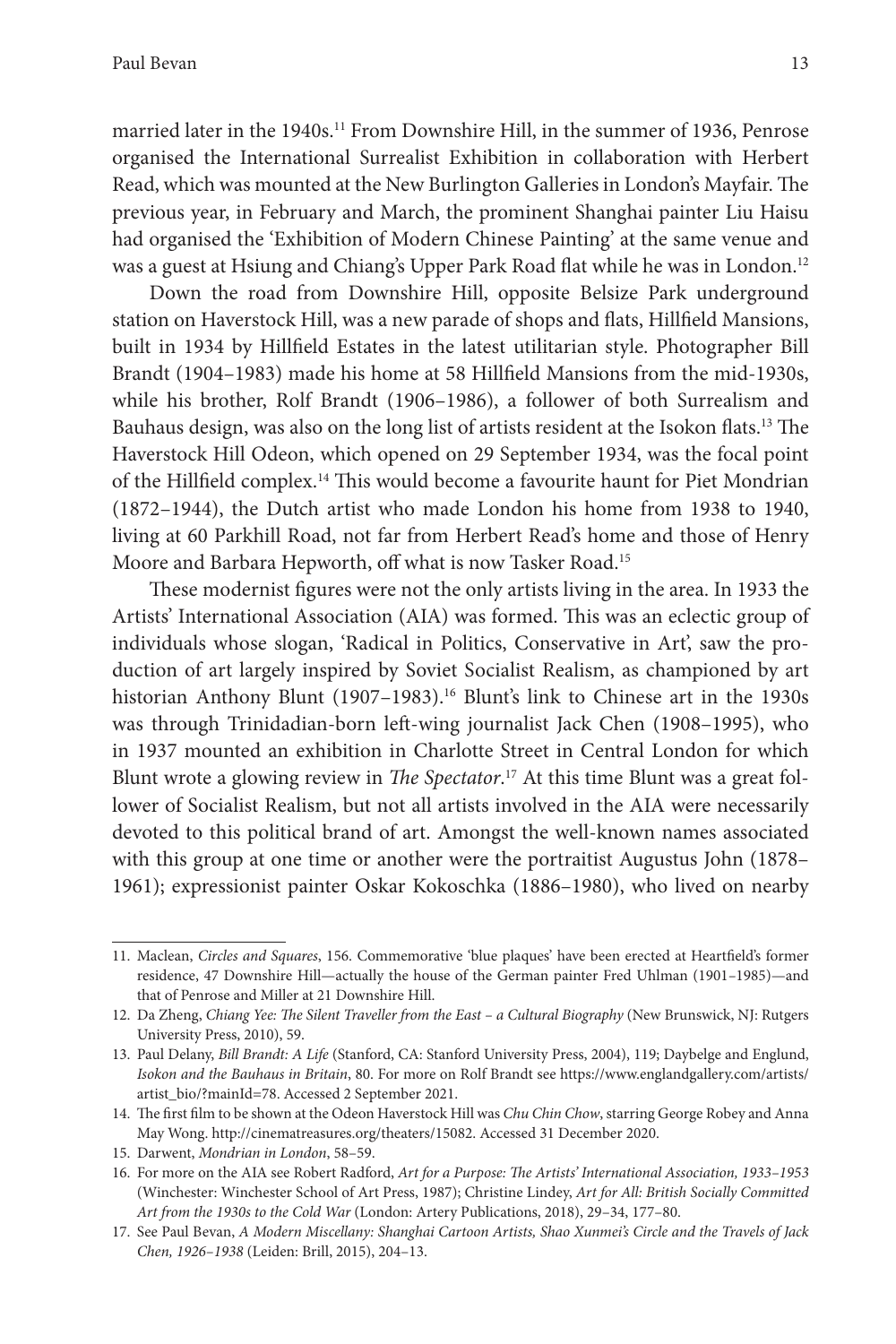King Henry's Road; and cartoonist David Low (1891–1963), whose studio on Heath Street was just round the corner from Hampstead underground station. Chiang Yee was himself a one-time member of the AIA. Even though his political and artistic aims may not have been in full accord with those propounded by the association, the AIA did raise money for aid to the wars in Spain and Abyssinia, two conflicts about which Chiang expressed great concern in his writings.<sup>18</sup> This organisation was also, in some small way, engaged in raising money for aid to China at the time of its war with Japan (1937–1945), a role that was taken up in a rather more focussed manner by the China Campaign Committee, one of several groups for which Wang Lixi, Hsiao Ch'ien, and Shih-I Hsiung worked, together with their colleagues H. D. Liem (Liem Ham-Djang)19 and Jack Chen (another one-time resident of the Hampstead area and a member of both the AIA and the China Campaign Committee).<sup>20</sup>

According to the members' register of the AIA (now in the Tate Gallery Archive), a significant number of its members lived right in the heart of the 'nest' and the vast majority in the London postcode districts of NW3 and NW1, that is, Hampstead, Belsize Park, and Chalk Farm.<sup>21</sup> Henry Moore, in addition to being a major figure in the Hampstead modernist circles, was a member of the AIA, but the figure who seems to have been the strongest link between all the different artistic groups in Hampstead—the Chinese intellectuals, Moore's modernist clique, the Bauhaus group, and the Socialist Realists—was Herbert Read.

By the late 1930s Read was even well known in China, to both the Chineseand English-speaking communities. His 1933 book *Art Now* had been published in Shanghai in 1935, translated into Chinese by the influential writer Shi Zhecun (1905–2003), and the following year an essay written by Read, 'An Approach to Modern Art', appeared in the Shanghai-published English-language periodical *T'ien Hsia Monthly*. 22 His poetry, too, could be found in Chinese translation. In 1938 his 'Bombing Casualties: Spain' appeared in the Shanghai-published magazine

<sup>18.</sup> Chiang, *The Silent Traveller in War Time*, 1–2.

<sup>19.</sup> Liem Ham-Djang later became London correspondent of the Chinese Central News Agency: 'Mr. H. D. Liem, the first Chinese journalist to "cover" the British capital, who is the London correspondent of the Chinese Central News Agency, addressed the China Campaign Committee luncheon yesterday, on Japan's aims in the Pacific.' 'Japan's Aim in the Pacific: Chinese View of Thai Fighting', *The Straits Times*, 23 January 1941, 10.

<sup>20.</sup> See Arthur Clegg, *Aid China, 1937–1949: A Memoir of a Forgotten Campaign* (Beijing: Xinshijie chubanshe, 1989), 18–19, 35. For more on Jack Chen see Bevan, *A Modern Miscellany*, 192, 203–4.

<sup>21.</sup> Names and addresses listed in the AIA register include the following: E. Kapp, 2 Steele's Studios, Haverstock Hill; Naum Slutzky, 31 Lawn Road; Nancy Sharp, 30 Upper Park Road; Leila Leigh, 38 Upper Park Road. 38 Upper Park Road was also the address of William Coldstream (1908–1987) from 1930 to 1941, and W. H. Auden lodged there in 1934. Many of the entries in this list include the addresses of those who lived within ten minutes' walk of Upper Park Road: Helena M. Clarke, 23c Belsize Park Gardens; Helen Kapp, 44 Belsize Park Gardens; Morris Kestelman, 27 Belsize Park Gardens; F. D. Klingender, 45 Downshire Hill; James B. Lane, 37 Belsize Square; Mary Martin, 54 Belsize Park, all in the postcode NW3; and Lord Methuen, 6 Primrose Hill Studios, Fitzroy Road, NW1. See 'Ledger Book Recording Payment of Ledger Fees', Artists' International Association, London, Tate Gallery Archive, TGA 7043/11/1.

<sup>22.</sup> Herbert Read, 'An Approach to Modern Art', *T'ien Hsia Monthly* 4, no. 4 (April 1937): 329–41; Herbert Read, *Art Now* (London: Faber and Faber, 1933); Li De 里德 [Herbert Read], *Jinri zhi yishu* 今日之藝術 ['Art now'], trans. Shi Zhecun 施蟄存 (Shanghai: Shangwu yinshuguan, 1935).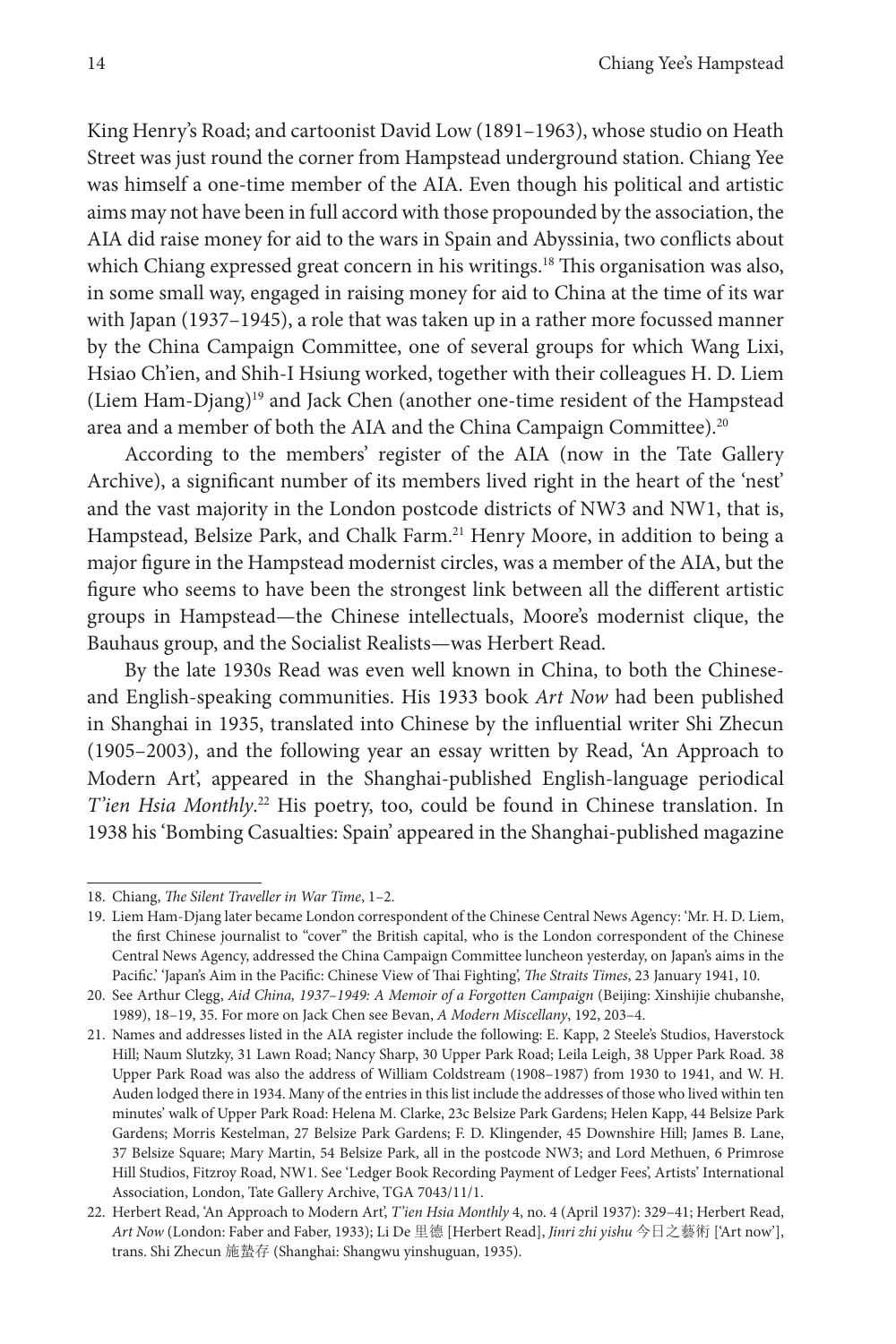'*Candid Comment'* (*Ziyoutan* 自由譚), translated by the magazine's publisher, Shao Xunmei.23 In London, Read not only lived a stone's throw away from the Chinese artists but was, by all accounts, a personal friend of Chiang Yee.<sup>24</sup> Even though Chiang's account of Read in *The Silent Traveller in London* gives the impression that they were rather distant friends, by 1937 Read had already written a preface to Chiang's *The Silent Traveller: A Chinese Artist in Lakeland* (the first of his Silent Traveller books), in which he deemed Chiang to be 'a master of the art of landscape painting<sup>'25</sup> Two decades later, Read would continue his hands-on support of Chiang Yee's work by writing another preface for the second edition of his book *Chinese Calligraphy*, just before Chiang left England for the US in 1955.<sup>26</sup> Read had clearly read the book when it first came out in 1938, as he wrote in his preface that at the time he had seen an 'analogy' between the aesthetic of Chinese calligraphy and that of Western abstract art.<sup>27</sup>

*Chinese Calligraphy* was written at a time when Chiang had physically moved further into the heart of the territory of the English modernist clique, as by then he had taken up lodgings at 56 Parkhill Road. There he lived until 1940, when he was bombed-out during the London Blitz, after which time he lived for a short while with Hsiao Ch'ien before moving to Oxford.<sup>28</sup> Hsiao left an account of his own experiences of the bombing in Hampstead.

Just as I finished dinner the sirens sounded again. The area where I live, **Hampstead**, is the highest part of London. A siren in the city centre, as usual, sounded first. This distant sound – light and graceful – was like a herd boy playing a flute riding on the back of his ox. Following this, each district answered in turn, the closer it got the louder it became, until it was like a great church organ. As it began to sound close around us, the noise became such that it could awaken the dead, yet it also signified a mocking irony: after the Far East and Spain it was now London's turn.<sup>29</sup>

<sup>23.</sup> Hebotuo • Lüde 赫勃脫 • 呂德 [Herbert Read], 'Hongzha can'an: Xibanya' 轟炸慘案:西班牙 [Bombing casualties: Spain], trans. Zhong Guoren 鐘國仁 [Shao Xunmei 邵洵美], *Ziyoutan* 自由譚 ['Candid comment'] 1, no. 1 (1 September 1938): 40.

<sup>24.</sup> Chiang, *The Silent Traveller in London*, 257–58.

<sup>25.</sup> Chiang Yee, *The Silent Traveller: A Chinese Artist in Lakeland* (London: Country Life, 1937). See also Anna Wu, 'The Silent Traveller: Chiang Yee in Britain, 1933–55', *V&A Online Journal* 4 (Summer 2012), http://www. vam.ac.uk/content/journals/research-journal/issue-no.-4-summer-2012/the-silent-traveller-chiang-yee-inbritain-1933-55. Accessed 15 April 2020.

<sup>26.</sup> Chiang Yee, *Chinese Calligraphy: An Introduction to its Aesthetic and Technique*, 2nd ed. (London: Methuen, 1954). In the first edition of 1938 (also published by Methuen) the preface was written by Lin Sen 林森 (1868–1943), then President of the Chinese government. For the second edition (1954) Herbert Read supplied a new preface.

<sup>27.</sup> Herbert Read, preface to *Chinese Calligraphy* by Chiang Yee, viii.

<sup>28.</sup> Zheng, *Chiang Yee*, 115. The Victorian house that once stood at 56 Parkhill Road is no longer there. In its place is a more recent building, which stands next to number 60 (Piet Mondrian's former residence). There is no number 58.

<sup>29.</sup> Fu Guangming 傅光明, ed., *Xiao Qian wenji* 蕭乾文集 [Collected works of Xiao Qian] (Hangzhou: Zhejiang wenyi chubanshe, 1998), 2:272.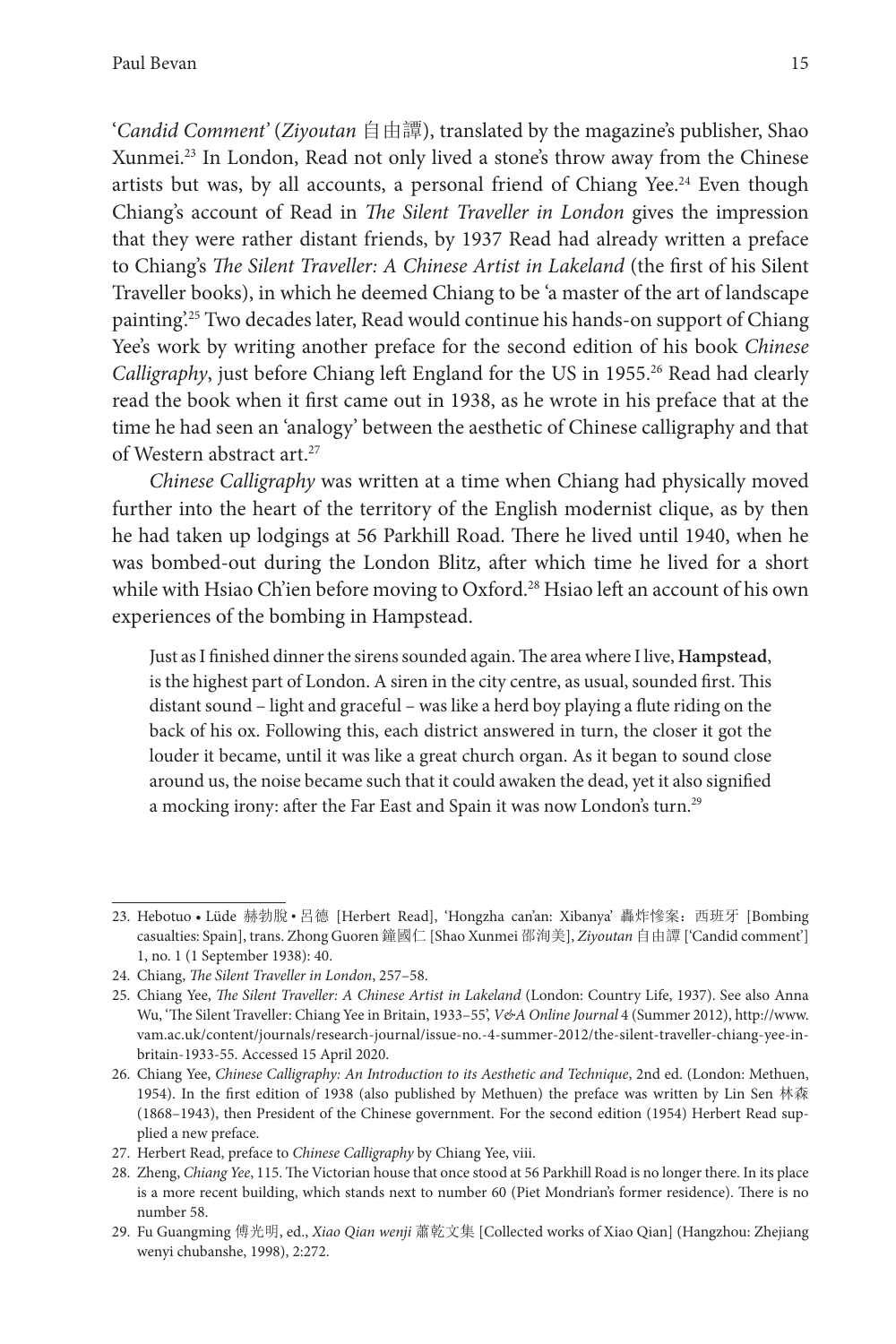### *4* **Chiang Yee and British Ballet**

Anne Witchard

I gained nothing in terms of money, but I thus became the first Chinese to do stage design in the West.

—Chiang Yee1

Chiang Yee's contribution to the art of ballet is little remembered today, maybe because, as things turned out, it was to be a one-off. But it is an episode that has much to tell us, not only about his artistic versatility, but also about his significance as a Chinese artist to British cultural life. In the late summer of 1942, by now well known as an artist and author, Chiang was requested by Constant Lambert (1905–1951), musical director of the recently formed Sadler's Wells company, to design the sets and costumes for a new ballet, *The Birds*. British ballet as a national art form was then very much in its infancy.

As Karen Eliot observes in her reassessment of this period, *Albion's Dance: British Ballet During the Second World War*, critics in the post-war decades were inclined to present a distinctly British ballet as having ascended, phoenix-like, fully fledged from the ashes of adversity.<sup>2</sup> There was a tendency to skirt over the unglamorous war years and their privations, which had in fact confirmed the vitality of many small companies, in particular of Ninette de Valois's Sadler's Wells, formerly Vic-Wells, which in 1946 would become the resident ballet company of the Royal Opera House (receiving its royal charter in 1956).<sup>3</sup> Chiang's account of his own contribution to British ballet's wartime development is, in characteristically modest style, also rather underplayed, given just a couple of pages in *The Silent Traveller in Oxford* (1944).

Constant Lambert's commissioning of Chiang attests to a sincere cultural engagement with Chinese artforms during the inter-war years. Lambert was central to the artistic zeitgeist of the period—a musical prodigy, he was mentored by the Sitwells (Edith [1887–1964], Osbert [1892–1969], and Sacheverell [1897–1988])

<sup>1.</sup> Quoted in Da Zheng, *Chiang Yee: The Silent Traveller from the East – a Cultural Biography* (New Brunswick, NJ: Rutgers University Press, 2010), 162.

<sup>2.</sup> Karen Eliot, *Albion's Dance: British Ballet During the Second World War* (Oxford: Oxford University Press, 2018).

<sup>3.</sup> See Alexander Bland, *The Royal Ballet: The First Fifty Years* (Garden City, NY: Doubleday, 1981).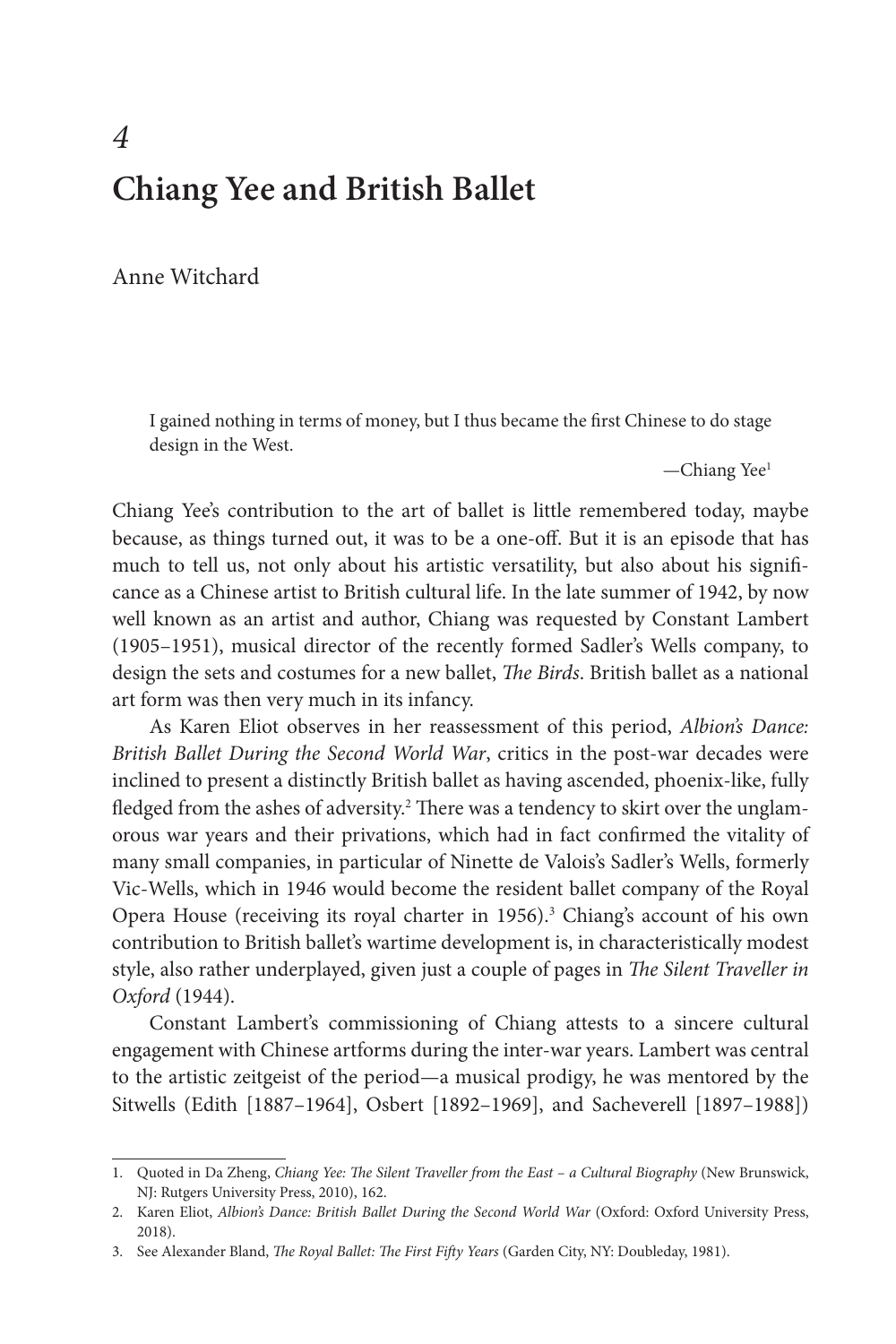and close friends included composers William Walton (1902–1983) and Lord Berners (1883–1950), and writers and aesthetes Anthony Powell (1905–2000), Harold Acton (1904–1994), and Cecil Beaton (1904–1980). When considering the emergence of a British national ballet it is important to recognise that Lambert's role in establishing it was key. At the age of nineteen, he had the distinction of being the first British composer from whom Sergei Diaghilev commissioned a ballet score, for *Romeo and Juliet* (1926).<sup>4</sup> In the wake of Diaghilev's demise, Lambert was one of the founding triumvirate—with de Valois and dancer Frederick Ashton—at Sadler's Wells, where, following Diaghilev's influence, the tradition was maintained of working with the most innovative of fine artists rather than theatre designers, among them Duncan Grant and Vanessa Bell, Edward Burra, E. McKnight Kauffer, André Derain, and Rex Whistler (Whistler's *The Rake's Progress* was on the bill with *The Birds*).5 Altogether, Chiang was in distinguished company.

Lambert would receive numerous accolades upon his untimely death, just short of his forty-sixth birthday. Among them, de Valois mourned his loss as 'our only hope of an English Diaghilev', while Powell memorialised his friend as the composer Hugh Moreland in *Casanova's Chinese Restaurant* (1960), the fifth in his twelve-novel sequence, 'A Dance to the Music of Time' (1951–1975).<sup>6</sup> The novel's 'grotesquely hybrid name', as the blurb for the 1964 Penguin edition describes it, in fact provides an esoteric clue, a poignant testament to what Lambert's biographer Stephen Lloyd describes as the composer's 'Chinese phase'.<sup>7</sup> Lambert was something of a sinophile, as we shall see. His engagement of Chiang as stage designer for *The Birds* can be seen in relation to certain transcultural negotiations with 'Chineseness' on the British stage, cinema screen, and concert platform that were formative to Lambert's artistic development in the pre-war years, and concomitantly, I suggest, to the influence of Diaghilev's persistent attempts at presenting Hans Christian Andersen's chinoiserie tale, *The Emperor's Nightingale* (1843), in his pursuit of the ultimate *Gesamtkunstwerk* (a collaborative synthesis of choreographer, composer, and scenic artist).

#### **Friday the Thirteenth, November 1942**

The penultimate chapter of *The Silent Traveller in Oxford* is entitled 'Friday the Thirteenth' and begins as a discourse on the global universality of certain superstitions, brought to bear on the local frustrations of erratic train schedules.<sup>8</sup> Removed from his Hampstead home to Oxford on account of the Blitz, Chiang reflects on

<sup>4.</sup> Diaghilev's only other British commission was Lord Berners's *The Triumph of Neptune* (1926).

<sup>5.</sup> See Rupert Martin, ed., *Artists Design for Dance, 1909–1984* (Bristol: Arnolfini Gallery, 1984).

<sup>6.</sup> Ninette de Valois, *Come Dance with Me: A Memoir* (Cleveland, OH: World Publishing, 1957), 118.

<sup>7.</sup> Anthony Powell, *Casanova's Chinese Restaurant* (Harmondsworth: Penguin Books, 1964); Stephen Lloyd, *Constant Lambert: Beyond the Rio Grande* (Woodbridge: Boydell Press, 2014), 530.

<sup>8.</sup> Chiang Yee, *The Silent Traveller in Oxford* (London: Methuen, 1944), 169.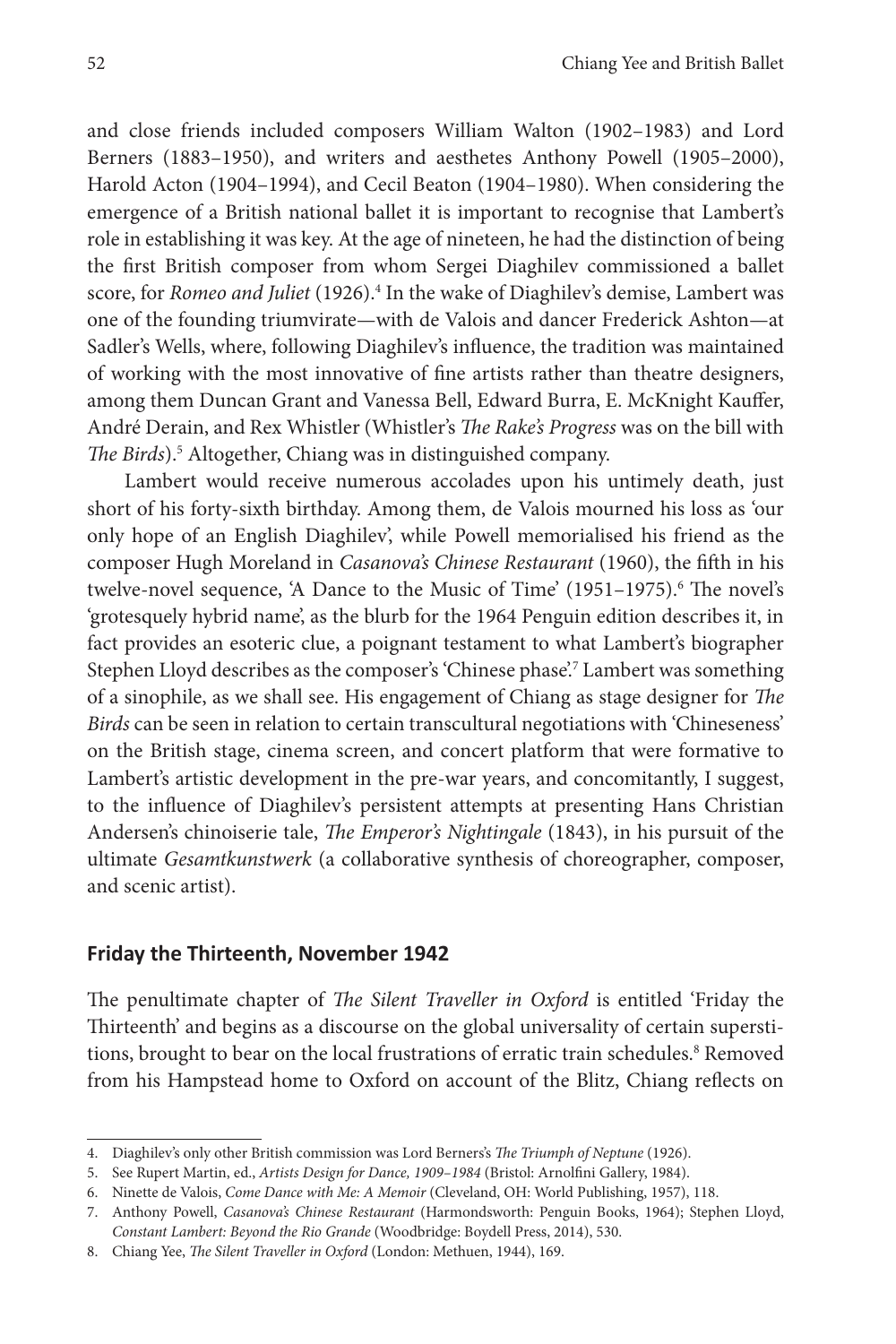the woes of his London commute given the inadequacies of the railway system, patently due to the exigencies of wartime rather than because, as an old lady repeatedly remarks: 'To-day is Friday the thirteenth—that's what it is'.<sup>9</sup> Having been commissioned to design 'the décor and costumes for a Sadler's Wells ballet called *The Birds*' he explains: 'There seemed perpetually to be some detail or other for which my attendance was required—some costumes had been finished and were to be fitted, or certain materials that I had chosen had proved unobtainable and others must be selected. And always the matter was urgent. No time to be lost.'10 Intricate feathered dance costumes required frequent journeys back to London, invariably at short notice.

*The Birds* was a comic ballet intended to showcase the talents of the company's up-and-coming young ballerinas Moyra Fraser and fifteen-year-old Beryl Grey (b. 1927).11 It was staged by the Australian dancer Robert Helpmann (1909–1986), the company's leading man and, after Ashton was called up for military service, its chief choreographer. The musical inspiration was a 1928 orchestration by Italian musicologist Ottorino Resphigi—assembled from pieces by various seventeenth- and eighteenth-century composers that imitate bird sounds—respectively a Dove, Hen, Nightingale and Cuckoo—music that represents not just birdsong but the sound of their movements such as fluttering wings or scratching feet. The story or 'action' of Helpmann's ballet was as follows: the handsome Dove (Alexis Rassine) falls in love with the lyrical Nightingale (Beryl Grey) and the comical Hen (Moyra Fraser) who has fallen for the Dove, attempts to charm him by trying to impersonate the Nightingale. Meanwhile the arrogant Cuckoo (Gordon Hamilton) dons the plumage of the Dove and tries to gain the favour of the Nightingale. The two imposters, Hen and Cuckoo are a laughing stock for a pair of cheeky Sparrows (Margaret Dale and Joan Sheldon) and the chorus of attendant Doves (Anne Lascelles, Moira Shearer, Pauline Clayden, and Lorna Mossford). All ends happily with the nuptials of the Nightingale and the Dove.

Chiang, we learn, managed to get to his rendezvous at the Soho studio of costumier Matilda Etches just about on time, despite the ominous date.<sup>12</sup> Helpmann was already there, erroneously attempting to 'put on his head the tail-piece of the male dove's costume, which was fan-like and looked, on him, like a Red Indian's feathered head-dress'.<sup>13</sup> Chiang was struck anew by Helpmann's distinctive 'big round eyes', recalling that 'once I almost disbelieved him when he complained of

<sup>9.</sup> Chiang, *The Silent Traveller in Oxford*, 172.

<sup>10.</sup> Chiang, *The Silent Traveller in Oxford*, 169–70.

<sup>11.</sup> Beryl Grey would be the first ballerina from the West to be invited to dance in Mao's China in 1964. She worked with the Peking Ballet Company, then directed by Dai Ailian. See Beryl Grey, *Through the Bamboo Curtain* (London: Collins, 1965), 40.

<sup>12.</sup> Muriel Matilda Etches (1898–1974), a film, ballet, and opera costumier, was also a well-known couturier sticking out the war years in her Frith Street atelier despite the falling bombs. As 'an interpreter of the costume sketches of others she worked selflessly with . . . enthusiasm and sensitivity'. Cecil Beaton, 'Matilda Etches – Gifted Designer', *The Times*, 26 April 1974, 20.

<sup>13.</sup> Chiang, *The Silent Traveller in Oxford*, 172.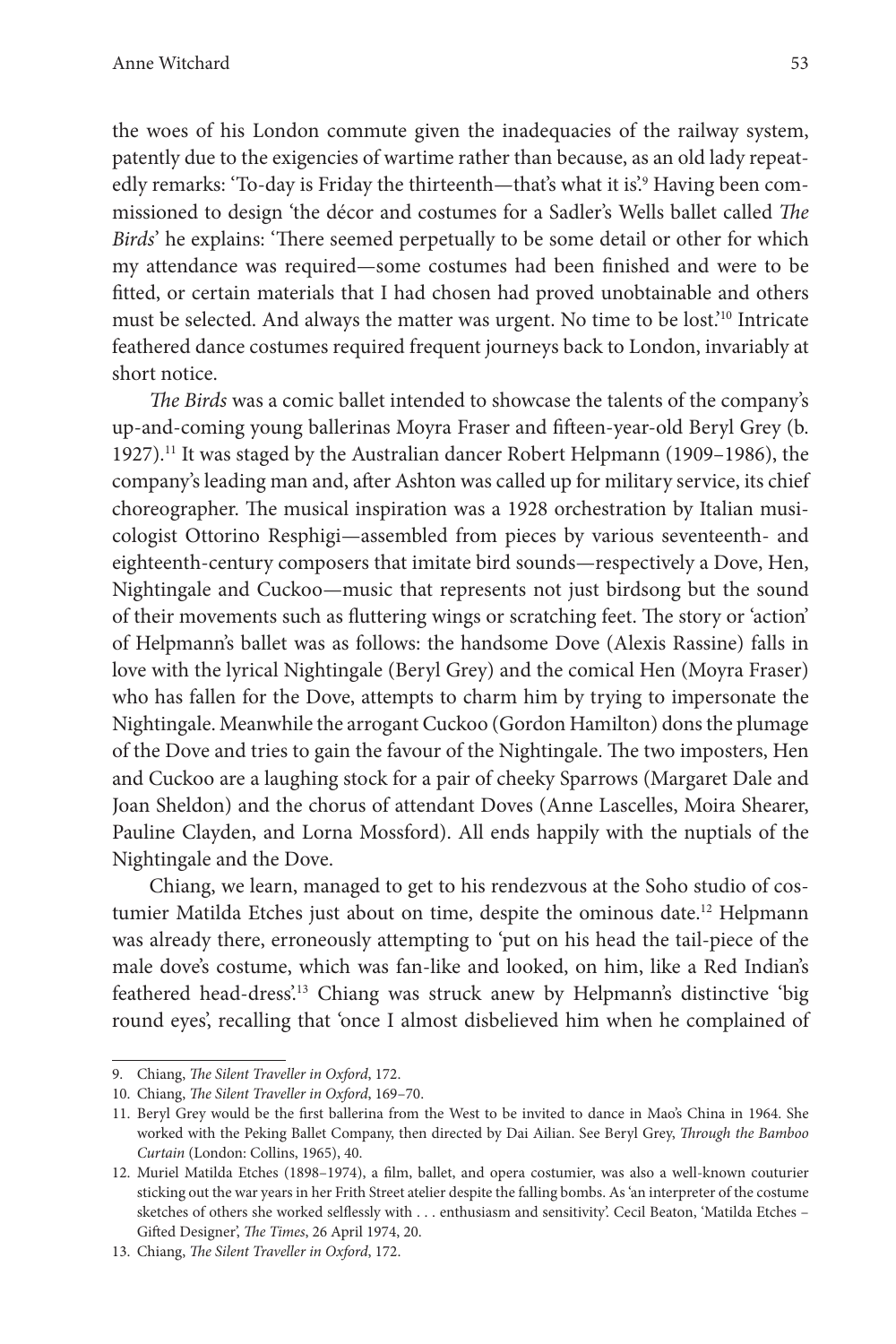being tired after travelling all night from Manchester to London because his eyes were so wide-open and round.<sup>14</sup> Here we get a glimpse of the legendary wartime stamina that propelled the fledgling Sadler's Wells company into such fond national regard. Despite the testing conditions of food rationing, bombing raids, conscription, and the long, blacked-out train travel endured on provincial tours, Sadler's Wells nurtured leading dancers who would become famous all over the world. Beryl Grey remembered her excitement that day and the novel 'satisfaction of being fitted for my very own costume, designed on me'.<sup>15</sup> Chiang was understandably apprehensive, especially when fitting Moyra Fraser for her costume as the Hen:

I had been anxious about the execution of the elaborate hen costume, for the hen is an important character in the ballet, and her costume had to be perfect in every detail. Very little had been accomplished at that time, but when I looked at the broad smile on Moyra Fraser's face and at her quickened humorous steps executed to see how the roughly-made part of the costume would fit the movements, I was confident that she would make the finished costume most attractive on the stage.<sup>16</sup>

As well as Helpmann and Etches, Chiang tells us, Madame de Valois herself was there to help adjust each fitting: 'The founder of the Sadler's Wells ballet and its very busy director, she compelled my great admiration for the hard work she put in to make the new ballet successful. She even helped with the sewing of costumes!'<sup>17</sup> Back in 1931, when de Valois started up her company, 'one had to be a blind patriot to talk of British ballet', the dance critic Arnold Haskell noted of her stubborn ambition.<sup>18</sup> Unlikely as it might seem, the Second World War was to prove the hothouse in which the seedling of a native British ballet was to flourish.<sup>19</sup>

Until the arrival in London of Sergei Diaghilev's groundbreaking Ballets Russes in 1910, ballet on the British stage had been an amateur affair. The effect of the Ballets Russes was to raise the status of ballet in Britain from a rather risqué music hall entertainment to a respectable art form. As Eliot notes, 'the events that plummeted Britain into another world conflict' might well have resulted in the 'stagnation of this carefully nurtured but still youthful and fragile form<sup>20</sup> On the contrary, a wave of wartime patriotism swelled London audiences as soldiers on leave joined Bloomsbury aesthetes and regular balletomanes. 'One of the theatrical phenomena of wartime London, and especially since the blitz began, has been the astonishing vitality and popularity of ballet,' commented *The Tatler and Bystander*. 21 Artsfunding bodies (such as the Council for the Encouragement of Music and the Arts

<sup>14.</sup> Chiang, *The Silent Traveller in Oxford*, 173.

<sup>15.</sup> Beryl Grey, *For the Love of Dance: My Autobiography* (London: Oberon Books, 2017), 30.

<sup>16.</sup> Chiang, *The Silent Traveller in Oxford*, 174.

<sup>17.</sup> Chiang, *The Silent Traveller in Oxford*, 174.

<sup>18.</sup> Arnold Haskell, *Ballet* (Harmondsworth: Penguin Books, 1945), 121.

<sup>19.</sup> Bland, *The Royal Ballet*, 71.

<sup>20.</sup> Karen Eliot, 'Starved for Beauty: British Ballet and Public Morale During the Second World War', *Dance Chronicle* 31, no. 2 (2008): 175.

<sup>21.</sup> *The Tatler and Bystander*, 12 March 1941; cited in Eliot, 'Starved for Beauty', 180.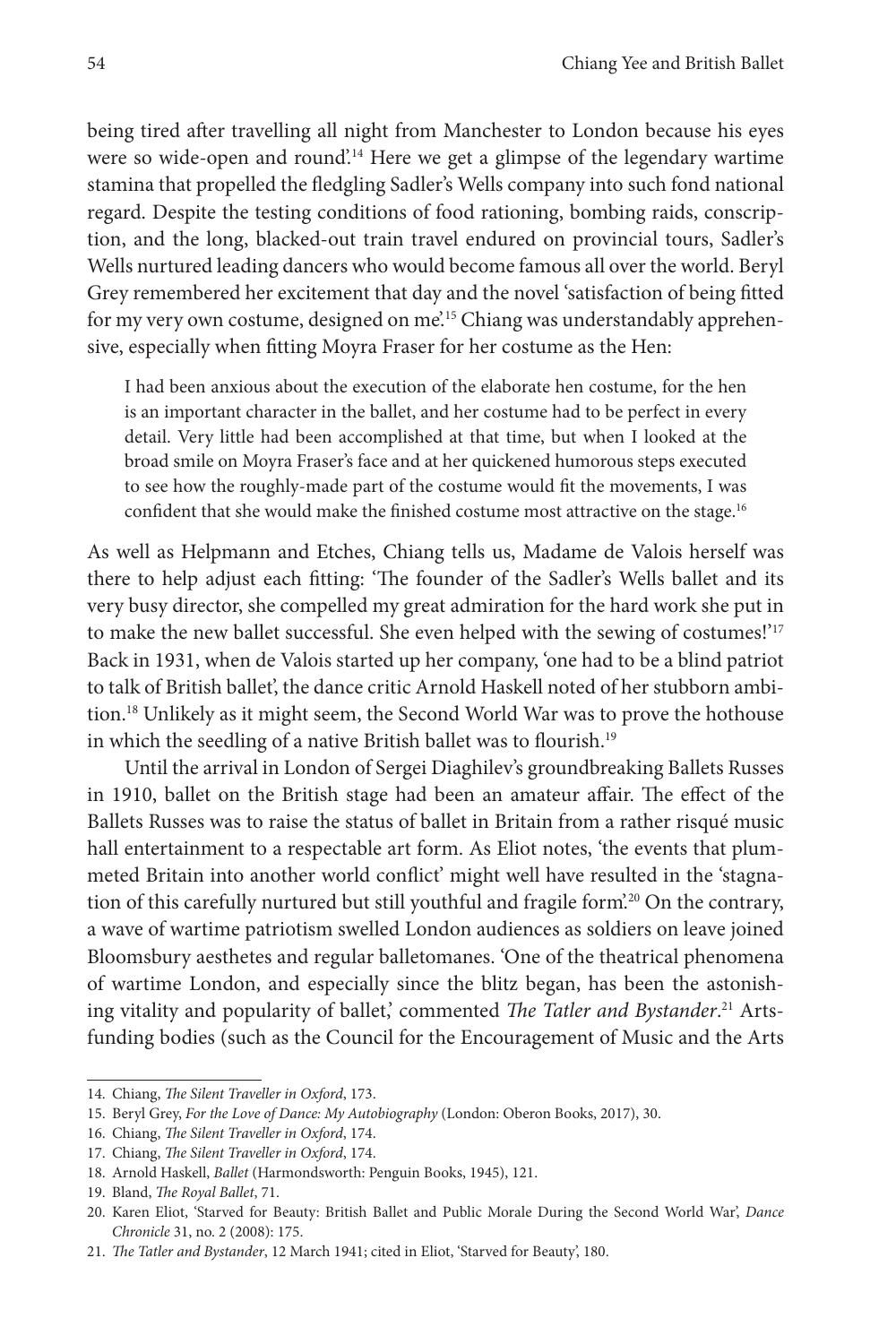the chinoiserie ballet, first in 1920 with choreography by Leonide Massine and again in a 1925 Constructivist version by twenty-year-old George Balanchine, fresh from the Soviet Union. Diaghilev had always sought out the most exciting artists rather than theatre designers to work on his ballets, and in inviting a Chinese treatment from a notable and newsworthy contemporary artist to design *The Birds*, Lambert was following suit.

#### **Chiang Yee and Ballet**

Chiang first discusses ballet in *Chinese Calligraphy: An Introduction to Its Aesthetic and Technique* (1938), where he alights upon the art of the ballerina as the most instructive way to explain to non-Chinese readers the technique of Chinese calligraphy:

After some experience of writing one begins to feel a movement springing to life under the brush which is, as it were, spontaneous . . . The sensation is really very like that aroused by a ballerina balancing upon one toe, revolving, leaping, and poising on the other toe. She has to possess perfect control of her movements and amazing suppleness. The same qualities are demanded of the writer. A dancer's movements follow the rhythm of the accompanying music: a writer's movements depend upon the length and shape of stroke of the style he is practising.<sup>36</sup>

During his three years in London (since 1933), Chiang continues, he had 'heard a good deal of the Russian Ballet' and had 'seen several of its performances'.<sup>37</sup>

After Diaghilev's death in 1929, his Ballets Russes company dispersed. Some years later, in 1932, a revived company, Ballets Russes de Monte-Carlo, was reassembled by the partnership of French artistic director René Blum and White Russian émigré Colonel Wassily de Basil. After a series of acrimonious disputes Blum finally split from de Basil in 1935 and formed a separate company, Les Ballets de Monte Carlo. This similarity of names and the fact that both companies were performing concurrently in the West End during the 1936 season is undoubtedly confusing and would explain why when Chiang came to write about his experience of seeing 'the Russian ballet' he would lump the two companies (and indeed their separate venues) together. In *The Silent Traveller in London* (1938), published in the same year as *Chinese Calligraphy*, Chiang repeats the analogy of calligraphy and ballet dancing quoted above, giving it as 'a reason special to myself for liking Russian Ballet'.<sup>38</sup> Here he describes attending the 'Russian Ballet Season at Covent Garden Opera House', having been 'taken there for the first time by Sir Alexander

<sup>36.</sup> Chiang Yee, *Chinese Calligraphy: An Introduction to Its Aesthetic and Technique* (London: Methuen, 1938), 129.

<sup>37.</sup> Chiang, *Chinese Calligraphy*, 129.

<sup>38.</sup> Chiang Yee, *The Silent Traveller in London* (London: Methuen, 1938), 170.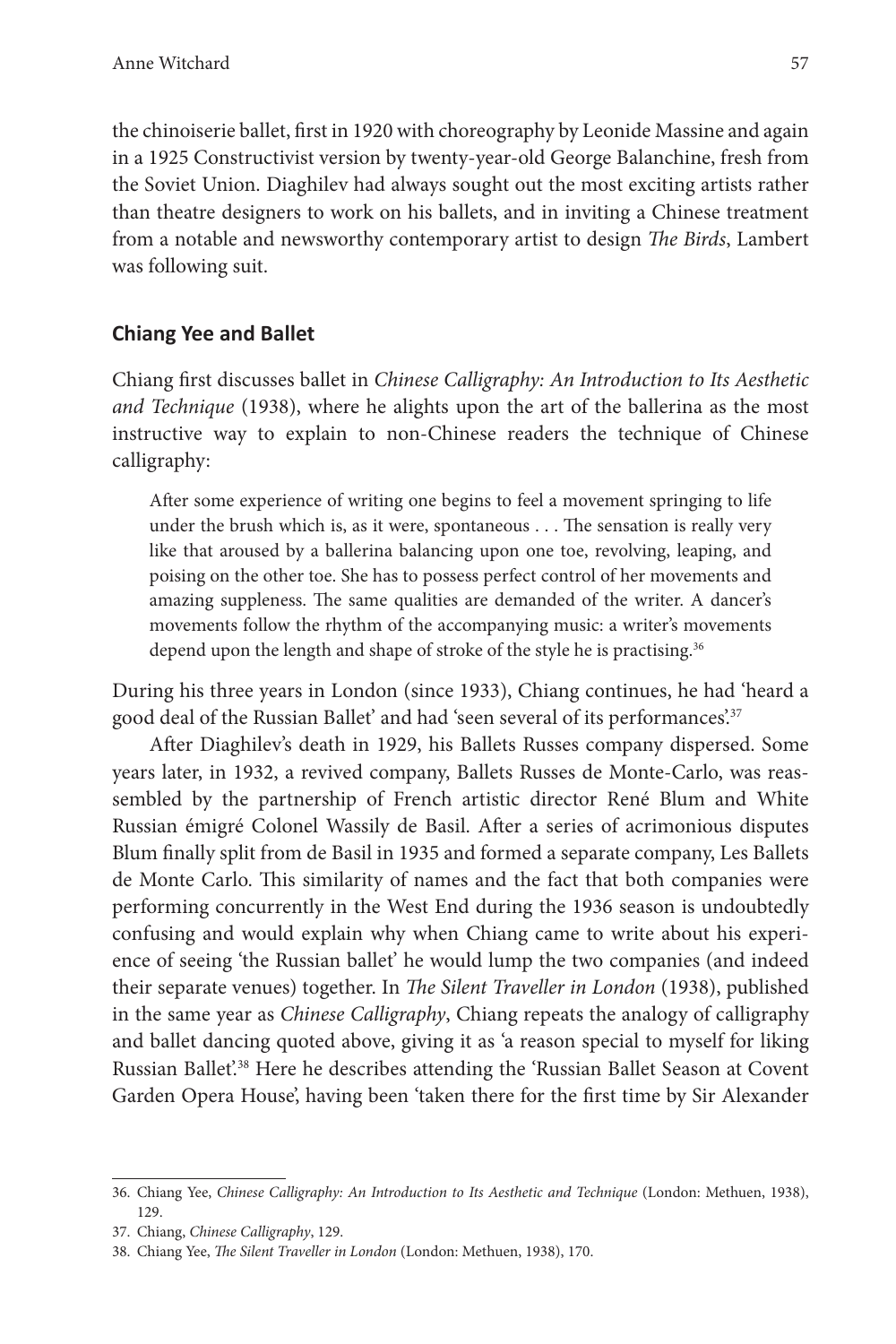# *5* **The Silent Traveller at Home**

#### Da Zheng

In May 1940, Chiang Yee's memoir *A Chinese Childhood* was published by the London-based publisher Methuen. The book received rave reviews. Many pointed out that, unlike other publications on China, which had been almost exclusively by Western authors, this was a work done by a Chinese writer in England who brought a fresh and intimate outlook.1 A review in the *Times Literary Supplement* emphasised its authenticity, stating that the author presented the Chinese and cultural life in Jiujiang 'as they see themselves and not as others see them'.<sup>2</sup> 'Few books could take us farther from the upheaval and disorder of the present day than this', commented one reviewer, while another recommended it as 'a book to indulge in when anxiety needs a sedative'.<sup>3</sup> 'The wisdom of the Chinese—this love of little and lovely things, this passion for peacefulness, this glorying in gardens, this exalting of contemplation and appreciation over noisy aggressiveness'—could benefit anyone 'who seek a temporary escape from dismal wartime thoughts', wrote another.<sup>4</sup> A *Chinese Childhood* underwent several reprints in England and was subsequently published in the US, India, and China. Chiang became one of Methuen's top writers.

What intrigues me the most is the phrase 'Silent Traveller at Home', the title of a review article that appeared in the *New York Times Book Review* after John Day brought out the US edition in 1952. In that article, John Espey tries to underline the differences between *A Chinese Childhood* and other popular Silent Traveller books by Chiang. While those Silent Traveller titles, on Oxford, Edinburgh, or New York, offered the 'unexpected pleasure of seeing familiar Western scenes through Chinese eyes', *A Chinese Childhood*, according to Espey, gives a record of the author's life in China, without his signature 'contrast and surprise'.5

<sup>1.</sup> Maurice Collis, 'Dreaming in Armageddon', *Time and Tide*, 25 May 1940. There were only a few successful English-language publications on China by Chinese writers at the time, and *A Chinese Childhood* was unique because it was a memoir by a Chinese writer residing in Britain.

<sup>2.</sup> 'Chinese Family: Intimate Picture of a Lost Home', *Times Literary Supplement*, 11 May 1940.

<sup>3.</sup> G. A. G., 'A Chinese Looks Back', *Hong Kong Radio Review* 11, no. 14 (8 February 1941); Wilfrid Rooke Ley, 'The Man Introduces the World to You', *Catholic Herald*, 7 June 1940.

<sup>4.</sup> E. H. J., 'A Bit of Old China', *Christian World*, 30 May 1940.

<sup>5.</sup> John Espey, 'Silent Traveller at Home', *New York Times Book Review*, 16 November 1952.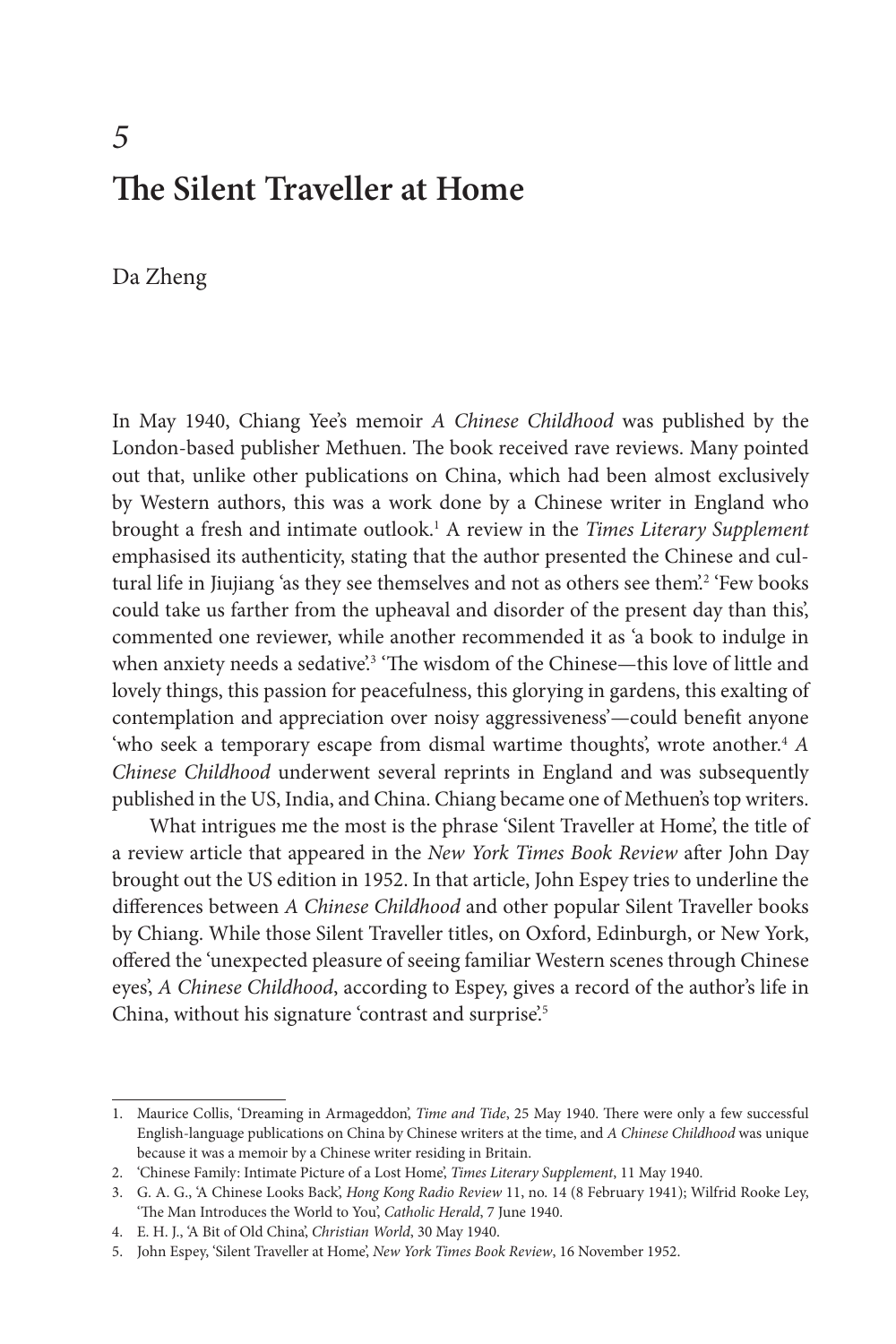There seem to me some problems in identifying this memoir as a straightforward recording and interpretation of the Chinese scene and in viewing the author as 'at home'. Espey alludes to Chiang Yee's general practice of using geographical locations in his Silent Traveller titles, such as *The Silent Traveller in London*, *The Silent Travellerin Oxford*, or *The Silent Travellerin NewYork*. Logically, this book, about his childhood experience in Jiujiang, China, should have been titled *The Silent Traveller in China*, or *The Silent Traveller in Jiujiang*, rather than *The Silent Traveller at Home*. Chiang could not possibly be at home. As is mentioned in the book, he had been 'in exile' in England for six years.<sup>6</sup> He actually used the phrase 'in exile' next to his signature in his Chinese inscription on the front page of the author's copy: 'At the beginning of the eighth year in exile in England.'7 In other words, he was conscious of the physical distance from as well as the emotional connections with his home country on the other side of the world. Besides, the cultural environment and many of the traditional practices described in the book had disappeared forever, owing to the advent of the sociocultural revolution and the concurrent modernist movement of 1919. They existed only in memory. Aside from that, the phrase 'at home' may denote another meaning here: feeling comfortable and at ease in a place or situation. Is it possible that Chiang in fact felt 'at home' and happy in England even though it seems very unlikely?

This chapter will examine Chiang Yee's perception of and writing about home through the study of *A Chinese Childhood*. It will first highlight the feature of nostalgia in the memoir, then discuss the author's diasporic experience in England as the Silent Traveller, and finally argue that writing serves as an effective way for the author to construct a home away from home.

#### **Nostalgia in** *A Chinese Childhood*

On the dust jacket of *A Chinese Childhood* is an eye-catching colour self-portrait with the caption 'Three Stages of My Hair'. As one's hairstyle is an indicator of age, social status, or aesthetic taste, the three figures in that self-portrait represent the artist-author at three different stages: aged six, fifteen, and thirty, each marking a significant turning point in his life. At five, Chiang lost his mother, who had offered him tender maternal love as well as his childhood identity; at fifteen, he lost his father, whose care and affection had nurtured his artistic and literary identity; at thirty, he departed from his motherland which had endowed him with a cultural identity and became an exile overseas.

<sup>6.</sup> Chiang Yee, *A Chinese Childhood* (London: Methuen, 1940), 303.

<sup>7.</sup> Chiang Yee's inscription is as follows: 'This book was originally scheduled for publication in mid-November last year, but the outbreak of war caused its delay until May 2 this year. On April 15, Alan [White] came and brought me the first copy. I am touched by his kindness, and I record this in writing. Chung-ya, at the beginning of the eighth year in exile in England.' Chiang Yee, handwriting, in the author's copy of *A Chinese Childhood*.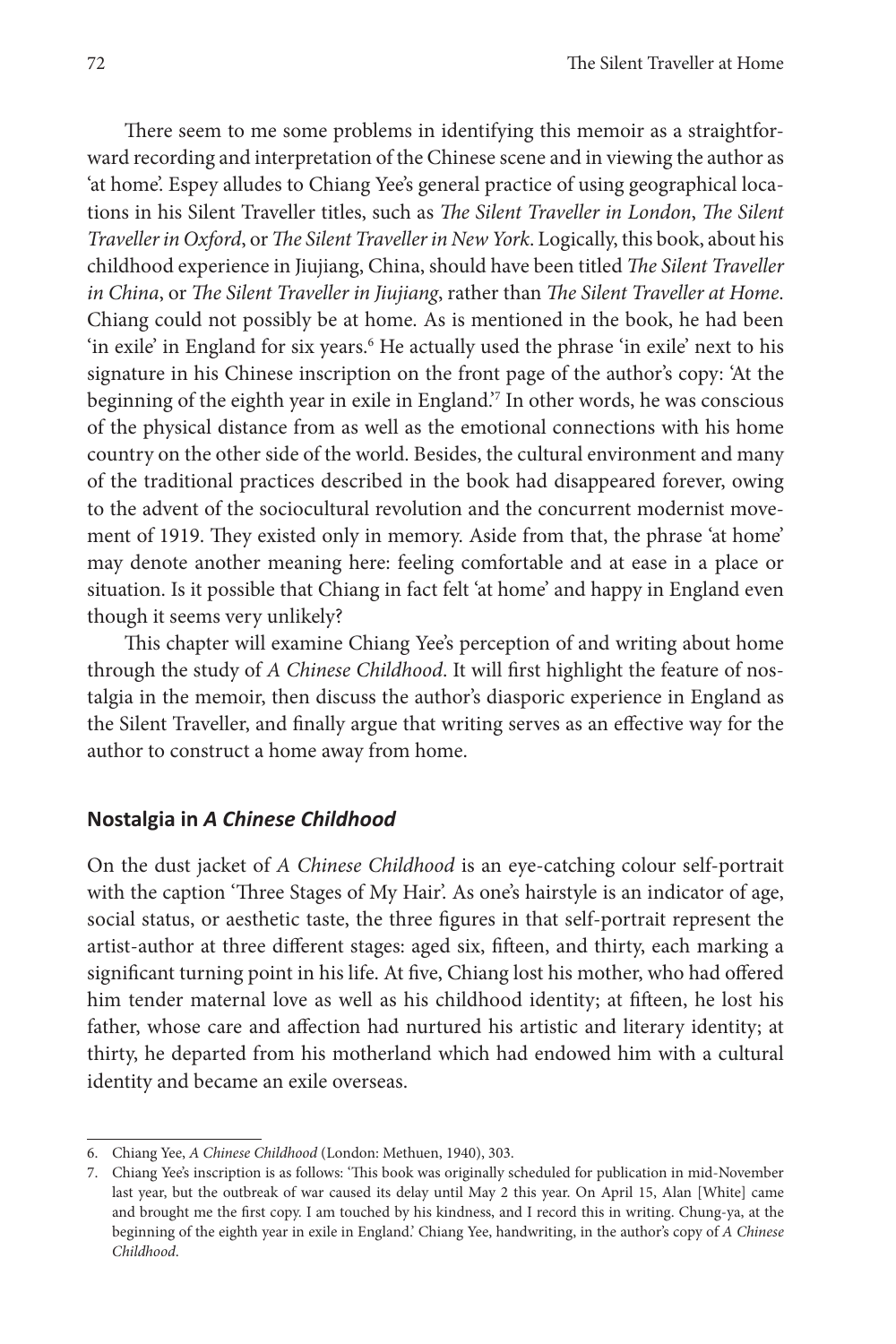The memoir outlines the vicissitudes experienced by Chiang's family, his early upbringing, and the cultural practices of the first two decades of the twentieth century. In a placid yet mirthful tone, Chiang delves into his childhood experiences, gently unfolding an encyclopedic and panoramic portrayal of life in Jiujiang, a port city on the Yangtze River in South China.

The history of the Chiang family can be traced back to the first century BCE, when Chiang Hsu (69 BCE–?) was appointed by Emperor Ai (26–1 BCE) to serve as government inspector and governor of Yanzhou.<sup>8</sup> Being 'an upright and sincere man', he was unwilling to render his service in the royal court after Wang Mang (45 BCE–23 CE) usurped the power to the throne. He resigned from the post and returned to his native place, Chang'an, to live a reclusive life. He met no one except for occasional visits from two well-known poet friends. He made three footpaths in front of his house for them to travel by. Hence the phrase 'three footpaths' became known as a poetic function in Chinese literary history.<sup>9</sup> In the early eighteenth century, a member of the Chiang family moved to Jiujiang on the south side of the Yangtze, built a new house, and settled there. Ten generations later, at the beginning of the twentieth century, the house had developed into a compound of two walled enclosures. The main enclosure had forty-two rooms, where Chiang and most of the family lived. It was a close-knit unit of four generations, about fifty members in total, living in that spacious family compound under the unquestioned authority of his great-grandparents. To the right side of the main enclosure stood a smaller one, which was the living quarters of his third great-uncle, with two large rooms being used as a family school, as well as a big garden.

It was a world of peace and happiness: deliberate protocols and manners, reverence for elders and ancestors, the respect paid to scholars and poets, and the joys of celebrating festivals. The family followed the Confucian tradition, caring for the young and respecting the elderly, and maintaining a harmonious relationship. There was hardly any dispute among them; if disagreements did occur, they would be settled with the advice of the elders. Throughout the year, members of the family worked hard, yet they took time to rest and enjoy themselves at the beginning of the Chinese New Year. Like all other families, the Chiangs took weeks to prepare food, clean the house, and decorate the rooms and halls with new paintings and hang red paper couplets on the entrance gate to welcome prosperity. On Lunar New Year's Eve, the family gathered to enjoy a sumptuous feast and celebrate the annual reunion. After that, the elders would take out the family genealogy in the central hall, where the ancestral shrine stood, and narrate the family history to younger generations.10

<sup>8.</sup> Yanzhou in the Han dynasty encompassed approximately southwest Shandong and northeast Hebei of China today.

<sup>9.</sup> Chiang, *A Chinese Childhood*, 11.

<sup>10.</sup> Chiang, *A Chinese Childhood*, 75.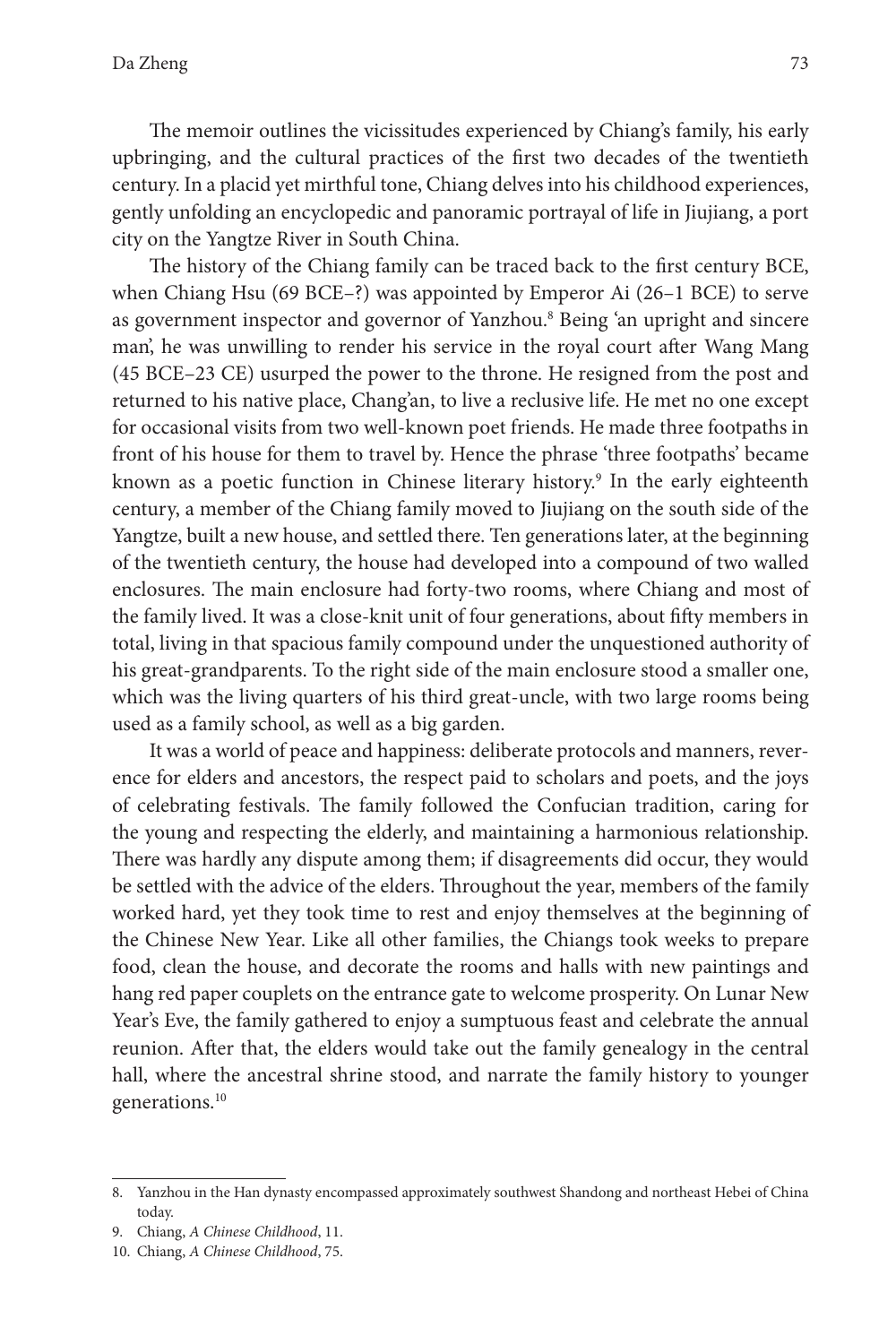the whole scene became bright red and sparkling. The great ball of fire rose slowly from the water, and diminished as it climbed above the horizon. Father did not speak, and I could not express my wonder and excitement.<sup>16</sup>

It was such a magnificent and divine moment! How he wished it could last forever. And it did, but only in his memory. His father died soon after. Chiang tells the reader poignantly that he visited the mountain a few times later, 'but never again with my dear father'.<sup>17</sup>

#### **A Chinese Exile in England**

Chiang Yee, when writing his memoir, was in exile. He was literally homeless, thousands of miles away from his war-torn homeland, where his former home had been burned to the ground by the Japanese. As he said years later, 'only experienced political exiles can understand what I went through'.<sup>18</sup> A discussion of his diasporic identity, as represented by his pen name, the Silent Traveller, may help to explain the layers of pain and lamentation registered in his memoir and other artistic and literary representations.

In 1932, around the time of his preparation for departure to England, Chiang created a pen name for himself: Zhongya 重啞. Like most of his contemporaries, he had a school name in childhood, which was Zhongya 仲雅, meaning 'second' (in order of birth) and 'grace'. Homophonous with Zhongya 仲雅, Zhongya 重啞 is loaded with multiple new meanings. *Ya* 啞 means 'mute' or 'dumb', and *zhong* 重 denotes 'heavy, weighty', 'considerable in amount or value', or 'discreet, prudent'. A combination of these two characters generates a rich variety of connotations, and probably from this came Yaxingzhe 啞行者, that is, the Silent Traveller, which later became his signature penname overseas.19 It needs to be pointed out that, while the phrase *xingzhe* 行者 denotes a walking man, pilgrim, or traveller, it carries another meaning, that is, a monk or a Buddhist practitioner.

As indicated by the new names Zhongya and Yaxingzhe, silence, or *ya*, is emphatically valued. In China and Confucian tradition, silence has been celebrated as a virtue of elegance, grace, modesty, and steadiness. In the case of Chiang Yee, this aspect is far more complex. It underlines his disillusionment with the corrupt government and politics of China. He studied chemistry at college in China, hoping that science could effectively help make China a prosperous and powerful nation in the world. Upon graduation, however, he found that his lofty dream to 'bring prosperity to China with scientific knowledge' was shattered by reality because he

<sup>16.</sup> Chiang, *A Chinese Childhood*, 275–76.

<sup>17.</sup> Chiang, *A Chinese Childhood*, 276.

<sup>18.</sup> Chiang Yee, *China Revisited, after Forty-Two Years* (New York: W. W. Norton, 1977), 34.

<sup>19.</sup> For a full discussion of the name Silent Traveller see Da Zheng, 'The Traveling of Art and the Art of Traveling: Chiang Yee's Painting and Chinese Cultural Tradition', *Studies in Literary Imagination* 37, no. 1 (2004): 176.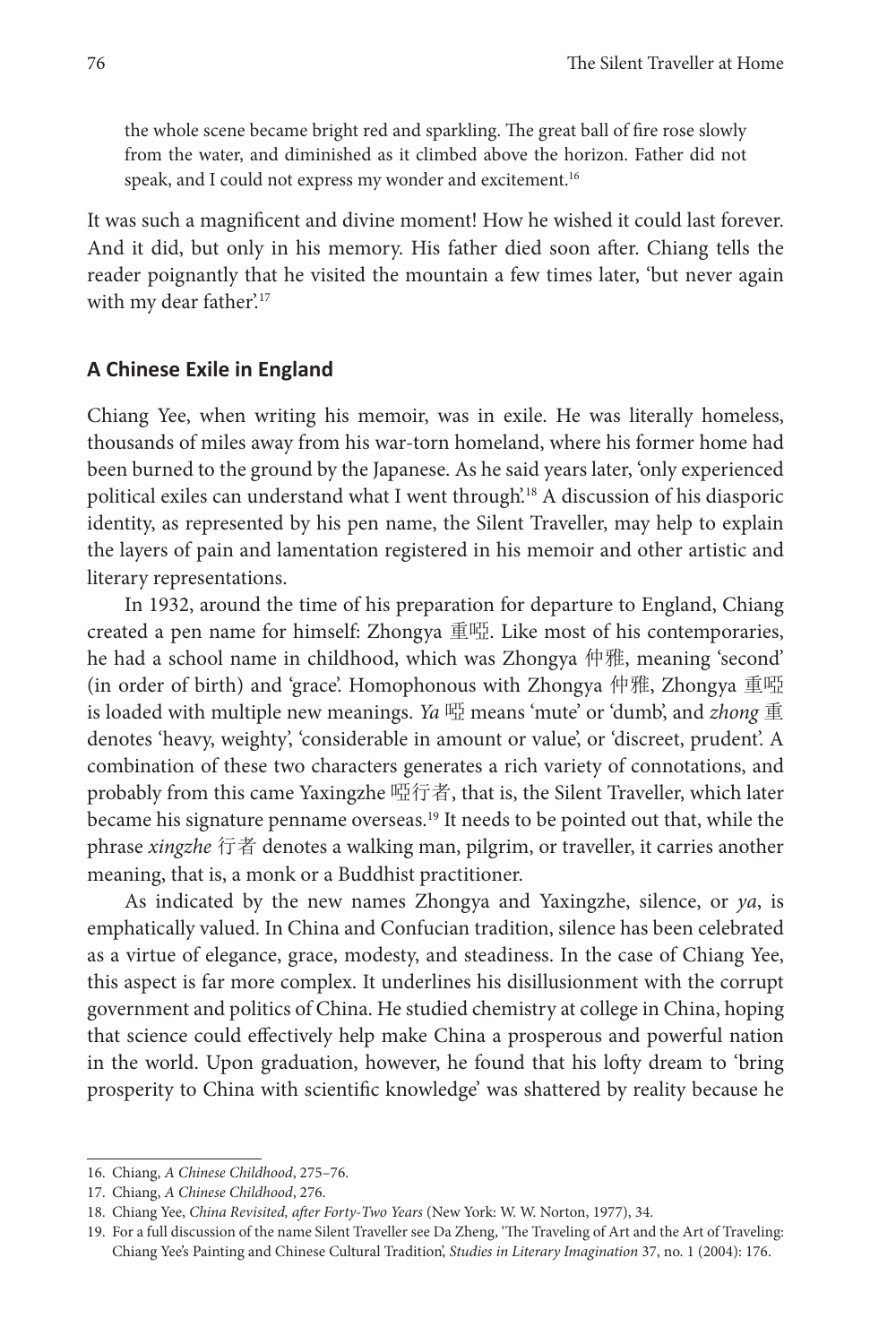### *6* **Chiang Yee in Wartime**

Paul French

When winter comes how harsh is the long night! This winter the night is even longer. Again and again I fall into brief dreams: Too brief to transport me to my homeland!

—Chiang Yee, September 19391

The Second World War in Europe (1939–1945) saw Chiang Yee's career and reputation grow with the publication of a number of books, additional invitations to speak, frequent appearances in magazines such as *Country Life* and *The Listener*, new commercial commissions, translation work, and participation in a continuing series of gallery exhibitions.<sup>2</sup> However, Chiang's wartime experiences also included seeing his Hampstead lodgings take a direct hit on the first day of the London Blitz and the entire contents of the house, including much of his previous work, collection of Chinese paintings and library, destroyed. Shortly afterwards he was blown unconscious by a falling bomb in Hampstead and after a hasty search relocated to new lodgings in Oxford for the duration of the war.

Throughout the war Chiang worked with both British and Chinese war propaganda entities and with Aid to China organisations, as well as on his own publishing and design commissions. Much of this was a continuation of work that Chiang had begun in the summer of 1937 when he became involved in efforts to promote awareness of the Second Sino-Japanese War to British audiences and, beginning in the autumn of 1939, awareness of the European war to Chinese readers, having become involved with multiple organisations promoting the wartime Sino-British alliance. Chiang was able to write for wartime audiences in both countries, in several instances arranging for translations into Chinese of his observations of the war in Britain to be distributed as part of Britain's war propaganda in China.

This chapter considers the work undertaken by Chiang Yee during the European war years (September 1939–August 1945), both his commercial art and writing, as well as specifically war-related commissions. Also, given the focus of this collection,

<sup>1.</sup> Chiang Yee, *The Silent Traveller in War Time* (London: Country Life, 1939), 33.

<sup>2.</sup> Several of Chiang Yee's wartime exhibitions are noted below. For his contributions see also 'Changing China', *The Listener*, 16 April 1942, 491–92.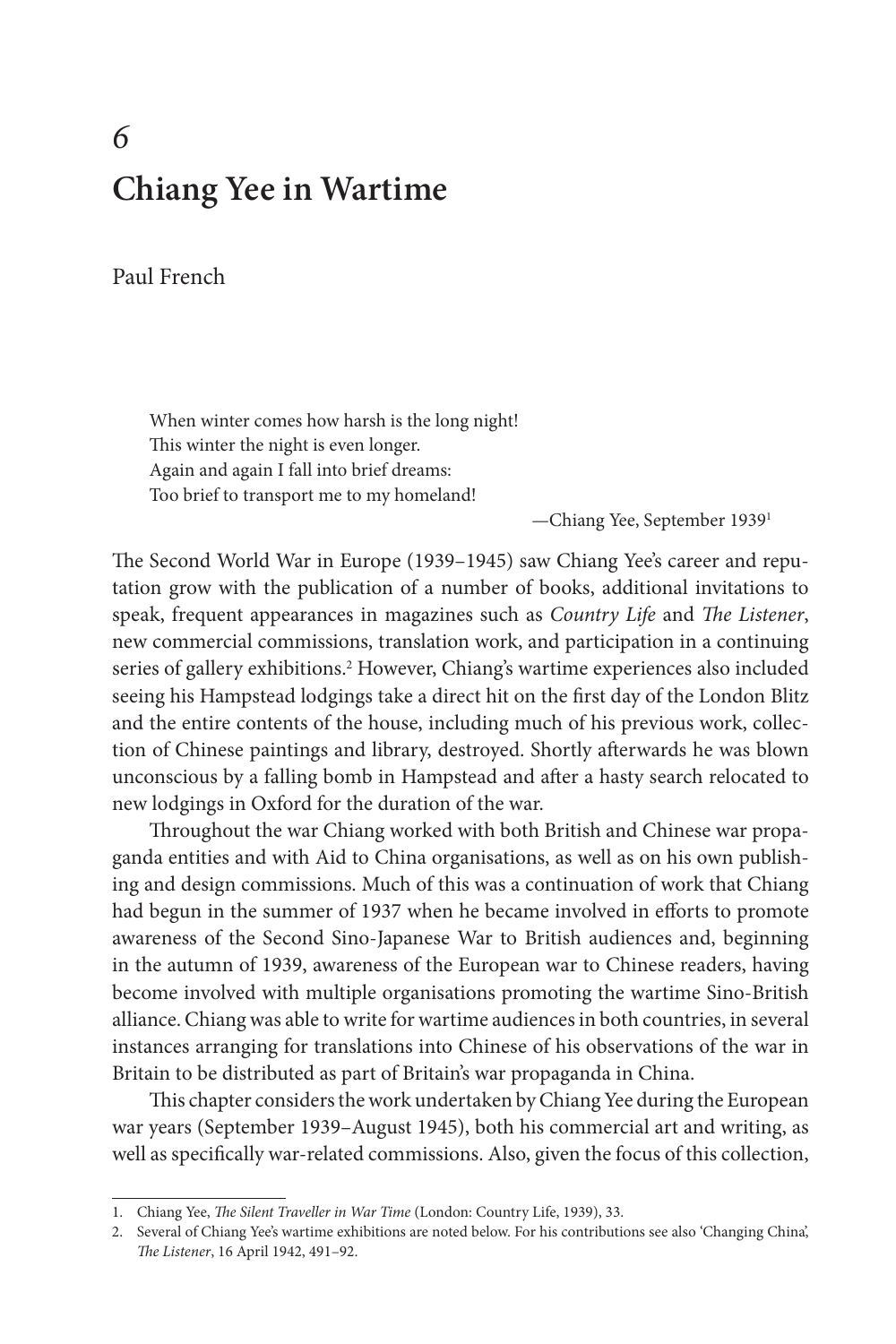it looks at Chiang's involvement with various organisations and events that continued, broadened, and varied his British circle of contacts. It is perhaps interesting to note that Chiang's most specifically war-related work, *The Silent Traveller in War Time* (1939), is an early contribution to a genre of what might be termed 'war morale literature': writing and film (and other artforms) showing the peculiarities of Britain at war and invariably accentuating the resilience and fortitude of the British people.

It is my contention that Chiang was able to produce such a work as *The Silent Traveller in War Time* due to the fact that he had, since the start of the Second Sino-Japanese War in the summer of 1937, been deeply aware of the worsening situation in Nationalist China brought starkly home by the death of his elder brother, Chiang Ta-ch'uan. Ideas of 'war morale literature', the fortitude of civilian populations and national unity in the face of war, had been prominent in his thinking. This was especially so after the Japanese occupation of his hometown of Jiujiang in July 1938, which he notes in the dedication of *The Silent Traveller in London*, published later that year, after the Japanese attack on China but prior to the commencement of the European war. When we look back now on the rise of British 'war morale literature' after September 1939 it is important to note that one of the first and most popular examples of this new genre was *The Silent Traveller in War Time*, published just weeks after the start of the war.

In general, we can divide Chiang's war into two phases. First, the period from September 1939 to September 1940, beginning with the outbreak of war between Britain and Germany and the aerial bombing attacks on London (the Blitz) that saw Chiang's home on the Belsize Park/Hampstead border rendered uninhabitable.<sup>3</sup> And, second, from December 1940 to the end of the war in 1945, a period that saw Chiang often absent from London and living in lodgings in Oxford. Despite the difficulties of transportation during the war, Chiang retained his involvement with many key London-based organisations—the British Ministry of Information, the War Artists' Advisory Committee (WAAC), and the London office of the Ministry of Information of the Republic of China. While Chiang largely maintained his London circle of friends, he also developed overlapping and additional contacts and circles in his new home of Oxford.

#### *The Silent Traveller in War Time*

In late August 1939 Chiang Yee had just finished his first children's book, *Chin-Pao* and the Giant Pandas.<sup>4</sup> He felt he needed a rest and, despite being aware of the probability of war between Britain and Germany breaking out, he decided to visit Geneva to see the Prado Museum in exile's *Les chefs-d'oeuvre* exhibition, which was

<sup>3.</sup> At the time, both Hampstead and Belsize Park were in the 'Borough of Hampstead'.

<sup>4.</sup> Chiang Yee, *Chin-Pao and the Giant Pandas* (London: Country Life, 1939).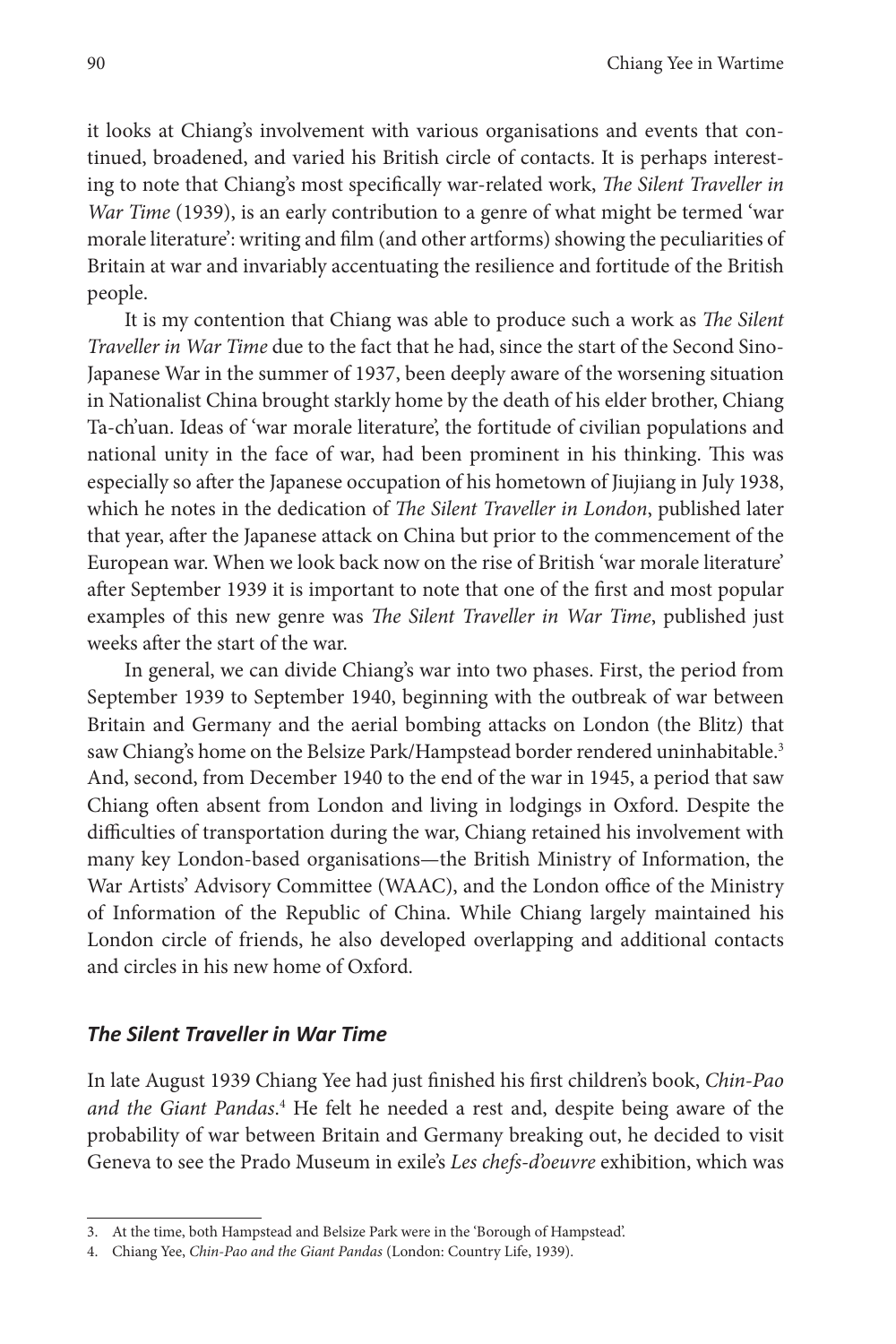# **Chiang Yee and the Hsiungs**

*Solidarity, Conviviality, and the Economy of Racial Representation*

Diana Yeh

*8*

This chapter examines Chiang Yee's relationship with the Hsiungs, arguably the most famous Chinese literary couple living in Britain during the 1930s. Their relationship, though one of evident mutuality, solidarity, and conviviality as diasporic Chinese writers in Britain, was also shaped by the economy of racial representation at the time. Arguably, despite his highly popular Silent Traveller series, Chiang Yee did not achieve the level of visibility enjoyed by the Hsiungs. Shih-I and Dymia Hsiung were a couple who arrived in Britain from China in the 1930s and who, in an extraordinary twist of fate, unexpectedly shot to worldwide fame thanks to Shih-I Hsiung's play *Lady Precious Stream*. Hsiung became known as the first Chinese stage director ever to work in the West End and on Broadway. With her book *Flowering Exile* Dymia Hsiung became the first Chinese woman in Britain to publish a full-length work of either fiction or autobiography in English. During the 1930s and 1940s, such was their fame that the Hsiungs were household names in a way Chiang was not. However, it is also probably the case that Chiang Yee's legacy survives in a way that the Hsiungs' has not. For while Chiang Yee is still known to general readers today, thanks in part to the number of his books that can be found in second-hand bookshops around the UK, what is extraordinary is that, until recently, the story of the Hsiungs had been almost completely forgotten, erased from history.<sup>1</sup>

In this chapter I will discuss the major role the Hsiungs played in both Chiang's career and personal life as a diasporic Chinese, exiled from his home country. In doing so, I seek to navigate an interdiscplinary path between approaches to the study of transnational migration and of immigrant and racialised minority cultural production in cultural studies, art historical, and literary research. I examine Chiang's forging of ethnic ties in diaspora but also explore how, as a migrant who was also an artist, his ethnic ties were compromised by the way in which he and other diasporic

<sup>1.</sup> Diana Yeh, *The Happy Hsiungs: Performing China and the Struggle for Modernity* (Hong Kong: Hong Kong University Press, 2014).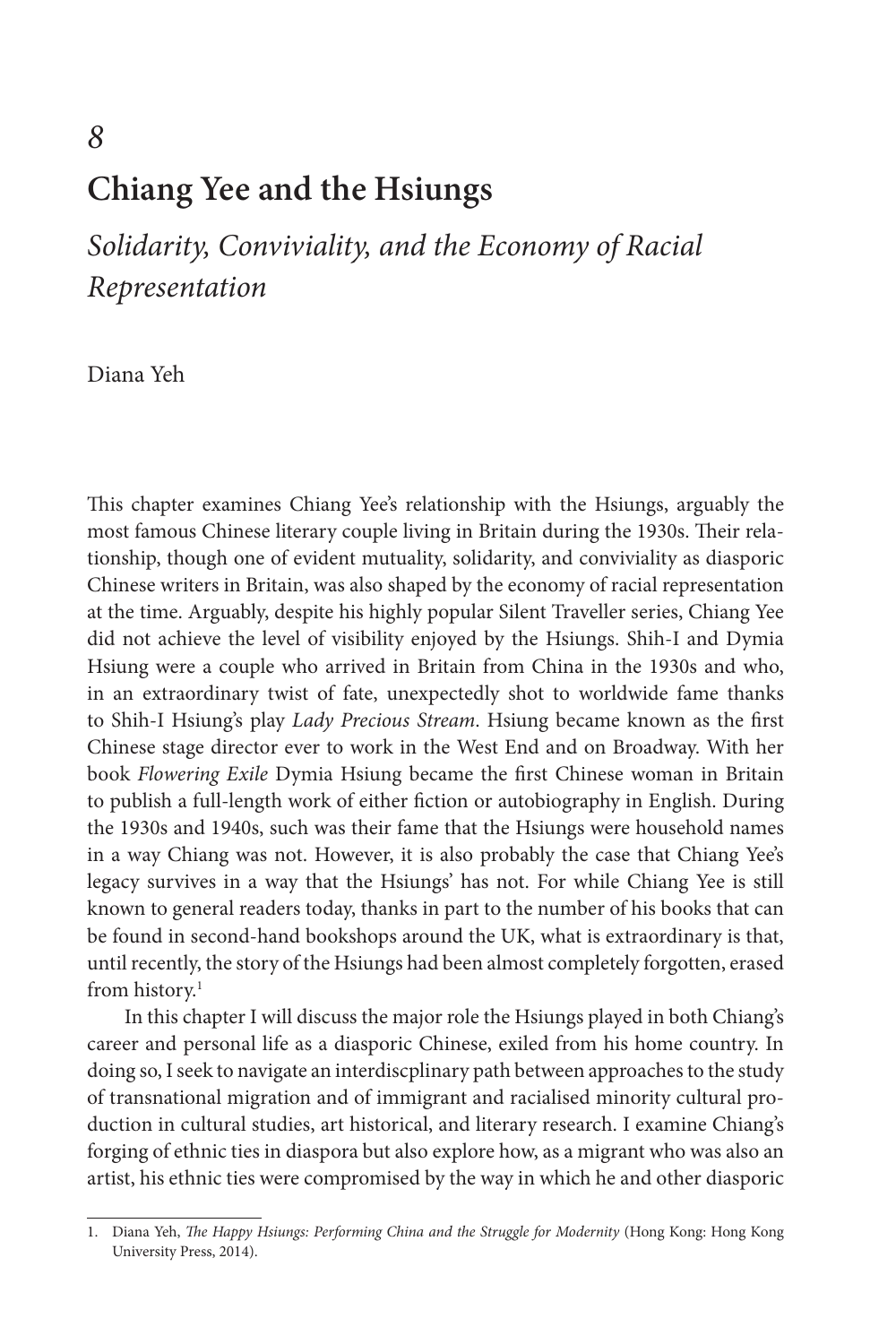Chinese writers at the time, including Hsiung, were inserted into the economy of British culture. The significance of ethnic ties for migrants is well recognised in social science literatures, so much so that in some, for example, culturalist accounts, it has become a taken-for-granted narrative based on an assumed pre-existing community. Critical of such accounts, this chapter seeks to render visible the significant labour required to achieve community in diaspora and then addresses an issue that has attracted less attention—the way in which these ethnic ties may be fractured by economies of racial representation.

As Paul Gilroy and Kobena Mercer have written about contemporary Black cultural production, the structures of racism that have marginalised Black artists in Britain confer upon them a burden of representation, such that they are seen as 'representatives' who speak on behalf of, and are therefore accountable to their communities.2 As Mercer continues:

In such a political economy of racial representation where the part stands in for the whole, the visibility of a few token black public figures serves to legitimate, and reproduce, the invisbility, and lack of access to public discourse, of the community as a whole.<sup>3</sup>

Chiang's relationship with Hsiung was one of mutuality, solidarity, and conviviality, and even shared calling—that of contesting dominant perceptions of the Chinese circulating in Europe and the US. Yet, in an economy of racial representation, where only a few Chinese artists or writers were admitted to visibility, but were burdened with representing their 'culture' or nation, it was also one fraught with tension, almost from the very beginning.

I first discuss the significance of Shih-I Hsiung in helping to launch Chiang Yee's career as an artist and a writer, not only through commissioning him to produce drawings to accompany his own writings but also through introducing and recommending him to significant cultural figures, both Chinese and British. I then go on to discuss the role of the Hsiungs' homes in London and Oxford in providing emotional sanctuary, a 'home away from home' through the convivial gatherings they held for Chiang and a range of other Chinese students, artist, and intellectuals. I then examine the political mission shared by Shih-I Hsiung and Chiang, who both sought to contest racialised representations of the Chinese circulating in Europe and the US. In the final section, however, I highlight how these different forms of solidarity could be ruptured as a result of the political economy of racial representation that the two writers found themselves in. In doing so, I bring to light not only a less known dimension of Chiang's life, but more broadly, illuminate how economies of racial representation can shape the everyday lives of artists who are also migrants, fracturing solidarities and rupturing even the most intimate of relations.

<sup>2.</sup> Paul Gilroy, 'Cruciality and the Frog's Perspective', *Third Text* 2, no. 5 (1988), 33–44; Kobena Mercer, *Welcome to the Jungle: New Positions in Black Cultural Studies* (London: Routledge, 1994), 240.

<sup>3.</sup> Mercer, *Welcome to the Jungle*, 240.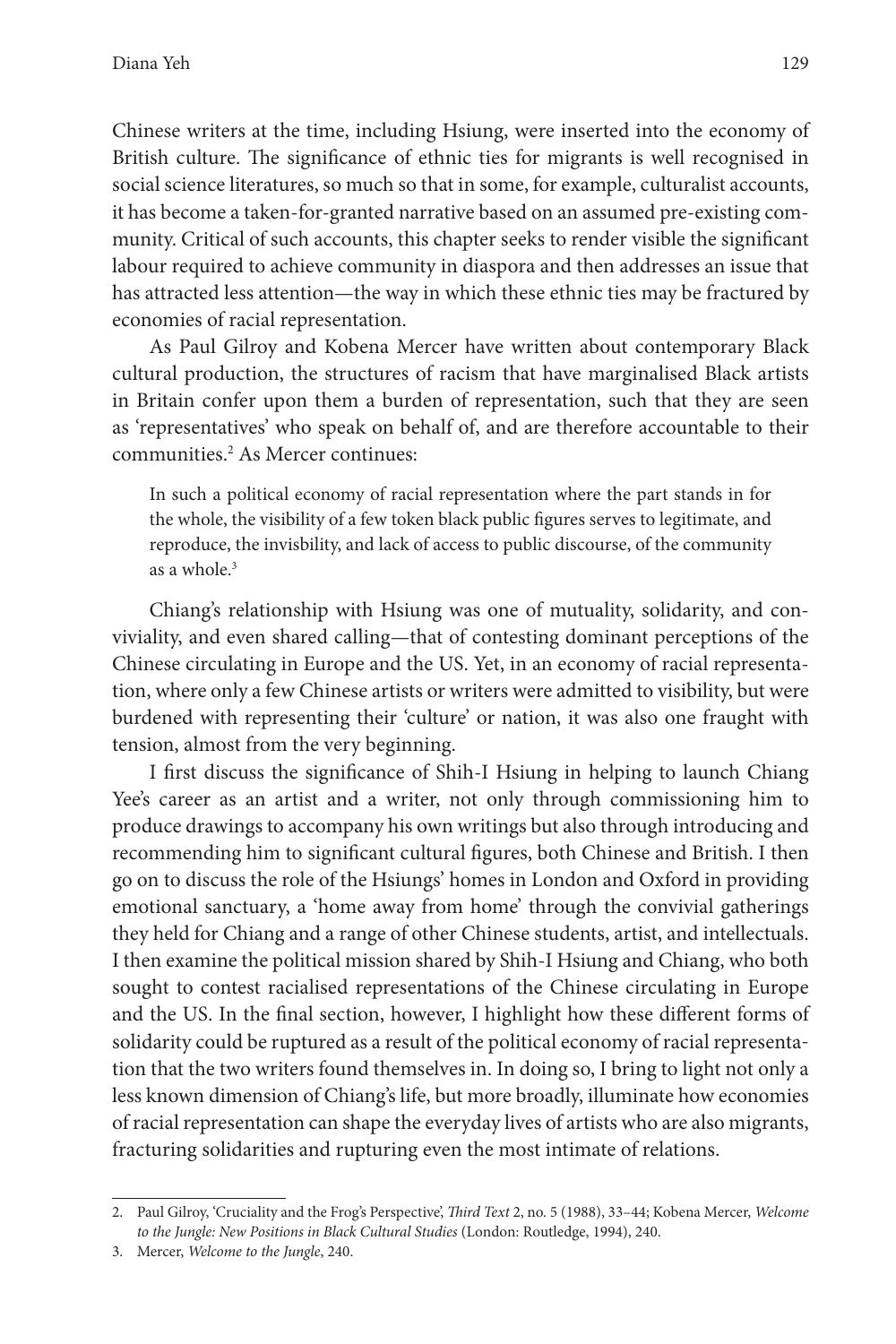### **Index**

*Note: Page numbers in bold refer to figures; page numbers in the front matter are in italics*.

Anti-Bolshevik (AB) League, 160 Ackland, Valentine, 171, 175 Acton, Harold, 52, 110, 118, 120n67, 126 Aestheticism, 62 Aid to China, 89. *See also* United Aid to China *Aladdin*, 59 Alhambra Theatre, 58 *Alice's Adventures in Wonderland*, 134 All-China Union for National Liberation, 168 Allen, Donald, 118, 120, 124 Allen, Walter, 120n67, 121 Allied Artists' Exhibition, 96 American Standard Oil Company, 77 Anand, Mulk Raj, 119–20 *Ancient Melodies*, 189, 194 Andersen, Hans Christian, 52 Anglo-Chinese films, 150 anti-fascism, 5, 7, 103, 106, 159, 164–67, 178, 180. *See also* fascism Appadurai, Arjun, 113 *Armlet of Jade*, 130 Artists' International Association, The (AIA), 13–14 AIA members' register, 14n21 Ashmolean Museum, 5, 181–82 Ashton, Frederick, 52–53 Asther, Nils, 147 *Autobiography of a Chinese Girl*, 112n26, 123 Avenue Pavilion, The, 63, 144n6, 145 Babel, Isaac, 166

*Background to Chinese Painting*, *A*, 26 Bahr, A. W., 34 Bakst, Leon, 55, 69 Balanchine, George, 57 ballet, 6, 51–70, 98, 150–51 Royal Ballet, The, 70 Ballets Russes, 54–58 Ballets Russes de Monte-Carlo, 57–58, 60n51 Bauhaus, 12–14 BBC (British Broadcasting Corporation) 4, 7, 55–56, 58n39, 97, 109, 113, 118, 153, 157, 159, 179 BBC Far East Service, 97 BBC Forces Programme, 55 BBC Home Service, 97 BBC Overseas Service, 109 BBC Radio, 4, 7, 56, 97, 159, 179 BBC Television, 153, 157 Beaton, Cecil, 52, 53n12 Belfast, 99n35, 159, 172–76 Bell, Clive, 110n13, 183 Bell, Julian, 110, 120, 183, 192 Bell, Vanessa, 52, 110n13, 120, 183, 192, 194 Belsize Park, 11–17, 90–91, 93, 94n17, 103, 185. *See also* Hampstead Bemelman, Ludwig, 193 Benois, Alexandre, 55–56, 69 Bergson, Henri, 29–30 Bertram Mills Circus, 149–50 Bickers, Robert, 2 Bijou Film Company, 148, 150, 151n45 Binyon, Laurence, 4, 22–23, 26, 49n34, 95–96, 122, 132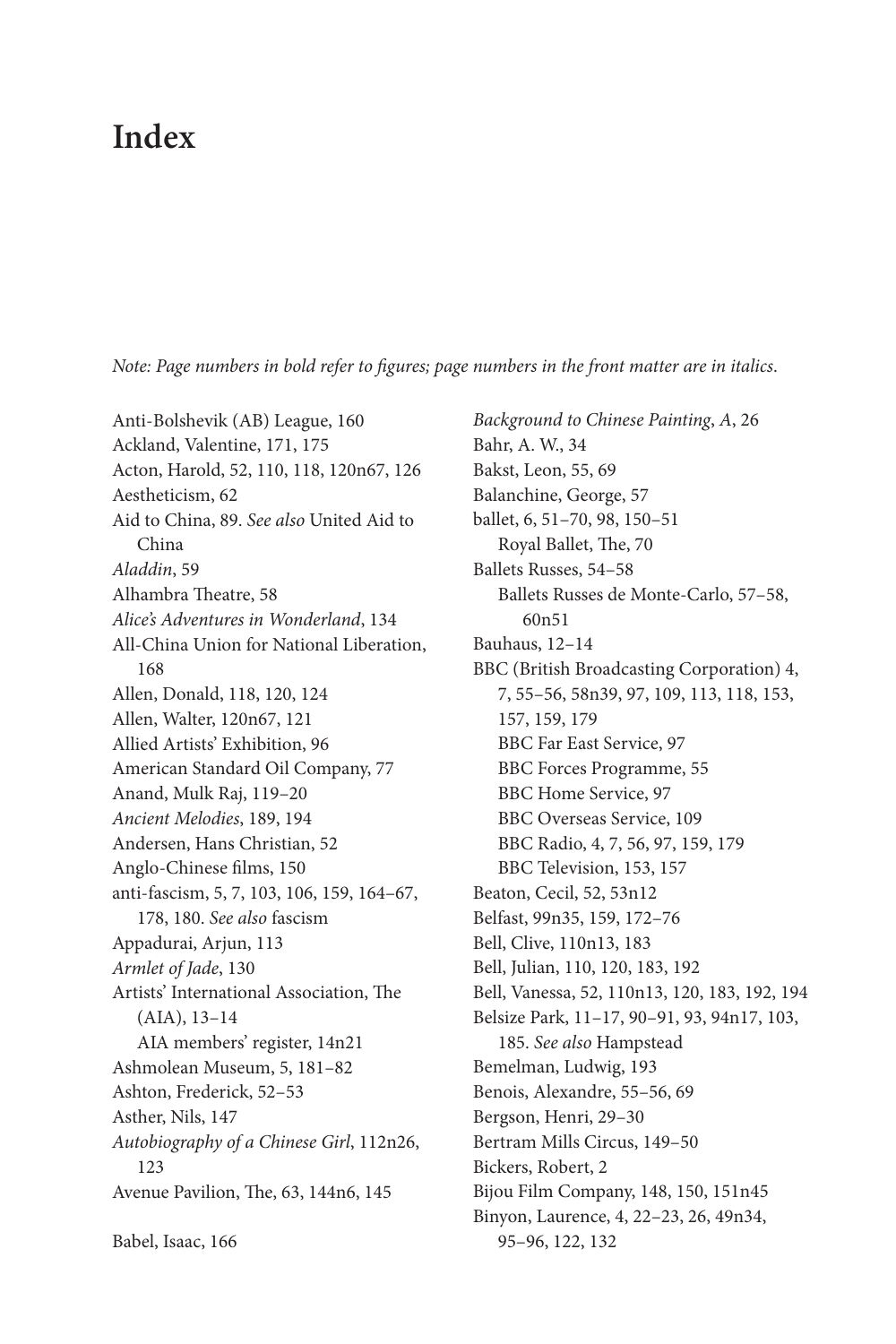*Birds*, *The*, 6, 51–53, 55, 57, 61, 64–70 *Blackbirds*, *The*, 61 Blitz, The, 5, 15, 46, 52, 54, 78, 89–90, 93n15, 94, 102, 112, 134. *See also* bombing 'Blitz spirit', 6, 93 Bloody Saturday, 94 Bloomsbury Group, The, 109–10, 120, 131, 181, 194 Blue Plaque, 5, 12n8 Blum, René, 57–58 Blunt, Anthony, 13, 94n16 bombing, 15–16, 40, 78, 90, 93n15, 94–95, 145n16, 178, 186. *See also* Blitz 'Bombing Casualties: Spain', 14–15 of Chongqing, 94, 102 'Guernica', 178 of Hampstead, 5, 15–16, 40, 52, 78, 89–90, 94–95, 134 of Jiujiang, 78 of London, 40, 90, 94–95, 145n16, 186 of Shanghai, 94 Book Society, 120–21 Bottomley, Gordon, 123 Bradley, Lionel, 66–69 Brandt, Bill, 13, 16 Brandt, Rolf, 13 Breuer, Marcel, 12 *Bridge of Heaven*, *The*, 139, 157 Brighton Pavilion, The, 69 *Britain at War* (Zhanshi Buliedian), 99–100 British Museum, 4, 19, 21, 26–27, 30, 95, 143, 181 Broadway, 128, 130, 132, 140, 143, 156n72 *Brush Drawing in the Chinese Manner*, 182 Brussels, 134, 145, 151n44, 167–68, 171 Buck, Pearl, 21, 125, 126n96, 147, 156 Budai, 78–81 *Budai Monk*, *The* (painting) (1934), 78, 80 *Budai Monk*, *The* (painting) (1972), 78, 81 Buddhism, 24, 33, 78–81 Buddha, 18, 20, 80 Buddhist monk, 76, 78–81, 177 Buddhist painting, 18, 20, 22, 78–81

Buddhist revival, 33 Buddhist temples, 78 Buddhist texts, 20n9 Maitreya, 80 Zen, 78n26 Buñuel, Luis, 144 Burke, Thomas, 2, 147 Burlington House, 143, 173, *Burlington Magazine*, *The*, 34n62, 35 Burma Road, 95, 100–102 Burra, Edward, 52 Butterfly Wu (Hu Die), 146, 155 Byron, Lord, 163 Cai Chusheng, 145–46 Cai Tingkai, 161 Cai Yuanpei, 22 calligraphy, 6, 15, 19–20, 26, 34–35, 57, 84, 109, 140, 180, 191–92 Chiang Yee, 15, 18–21, 26, 34–35, 57, 78–79, 180 Hsiung, Shih-I, 140 Sye Ko Ho, 191–92 Xu Zhimo, 109 *Calligraphy and Paintings by Chiang Yee*, 78–79 Cambridge, 1, 114n33, 143, 188 Carrington, Noel, 94–95, 107, 110, 114–18, 125 Carroll, Lewis, 134 Casanova, Pascale, 108 *Casanova's Chinese Restaurant*, 52, 61, 63 *Cathay*, 62 census (UK), 2–3, 130 1911, 2 1931, 2, 130 Chan, Charlie, 40–46, 48, 137. *See also* film 'Charlie Chan and Myself ', **42** *Chant du Rossignol*, *Le*, 56 Chaplin, Charlie, 64 Chen Jitong, 25 Chen Mingshu, 160–62, 167–68 Chen Yuan, 113n27, 182–84, 187, 194–95 Chen, Jack, 13–14, 169 Cheng Kwang Movie House, 154 Chiang Hsu, 73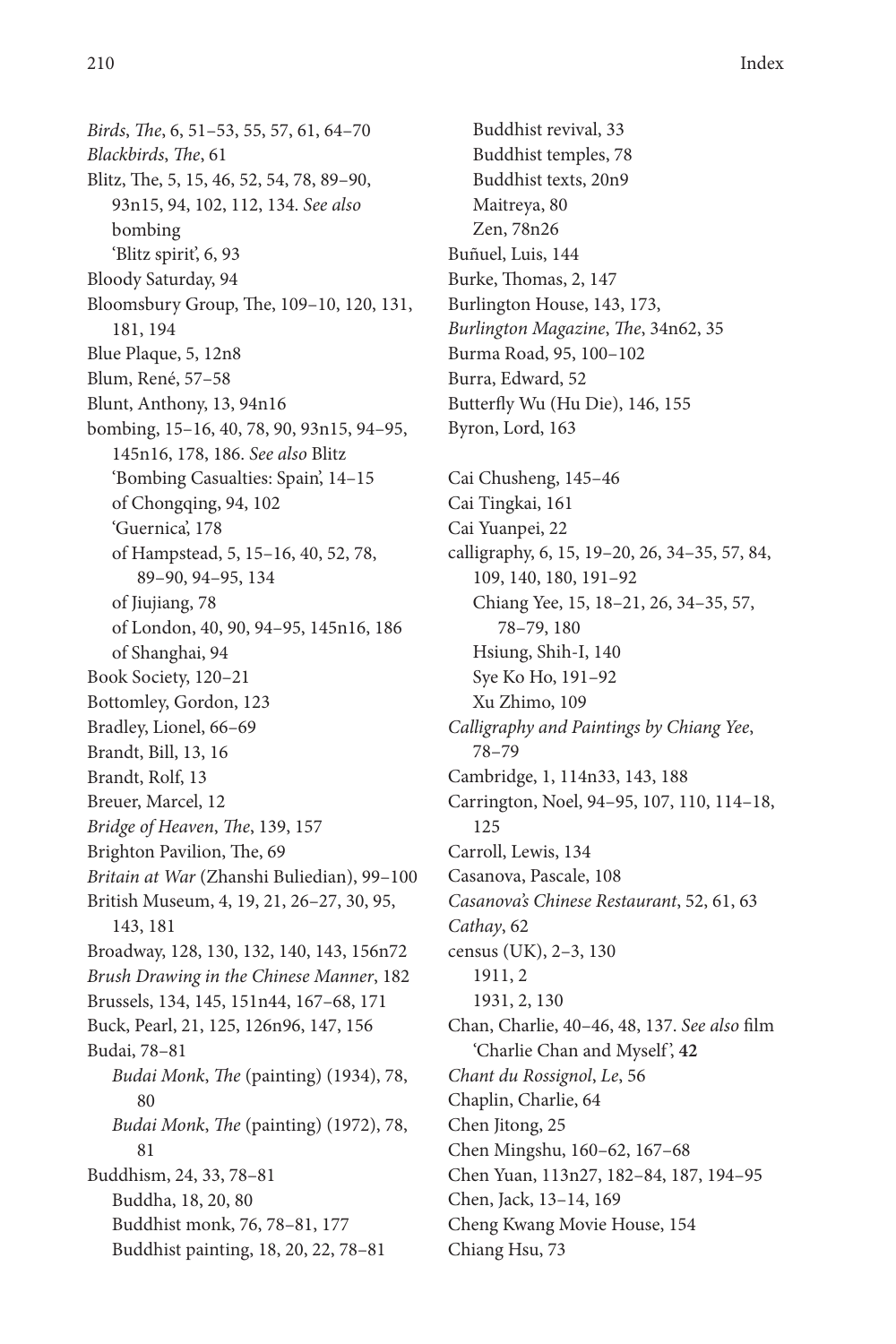Chiang Kai-shek, 7, 77, 157, 161, 166, 168, 195 Chiang Ta-ch'uan, 90 Chiang Yee (Jiang Yi) AIA, member of, 14 ballet, 51–70 ballet and calligraphy, analogy between, 57–58 BBC Radio, 4, 97, 102, 113 Buddhism, 20, 22, 24, 33, 76, 78–81 calligraphy, 15, 18–21, 26, 34–35, 57, 78–79, 180 Carrington, Noel, 93–95, 107, 110, 114–18 Charlie Chan, 40–46, 48 childhood, 72–76, 78, 87–88 children's books, 78, 90, 93–94, 94n16, 102, 107, 112, 115–17, 125 *Chin-Pao and the Giant Pandas*, 90, 94n16, 95n21, 188 *Dabbitse*, 116–17, 102n41 *Lo Cheng: The Boy who Wouldn't Keep Still*, 94n16, 102n41, 116 *Story of Ming*, *The*, 94n16, 102n41, 116 Herdan, Innes (née Jackson), 22–23, 78, 93, 131, 175, 183 International Exhibition of Chinese Art, 21, 26, 36, 131 Jiujiang, 19, 71–75, 77–78, 81, 84–86, 88, 90, 92, 94, 96n24, 102–3, 184 Lake District, 82–83, 85, 115n42, 130 Lambert, Constant, 51–52, 55, 57, 60–61, 65–66 lectures and talks, 4, 19, 22, 35, 95–97, 109–10, 134 London Zoo, 93–94, 116, 188 New Burlington Galleries, 13, 21–22, 131–32 Oxford, *xi*, 15, 37–50, 129, 134, 158, 186 painting (and illustration), 15, 18–22, 24–36, 74, 78–81, 83, 89, 95, 96n24, 97n26, 102, 116, 130–32, 135–36, 138–40, 180, 184 poetry, 6, 24, 79n28, 81, 83–86, 97, 102, 158–59, 163, 180

propaganda, 6, 89, 91, 100–103, 117 Read, Herbert, 14–15, 35n64 silence, 6, 38, 40-41, 49, 76, 77, 81, 83 Silent Traveller (Yaxingzhe), 38–41, 44–50, 70–72, 76–78, 80–88 Silent Traveller books. *See individual titles* Six Laws (Six Principles), 22, 27–31 School of Oriental Studies (SOS), 19–20, 22, 34–35, 78, 80, 92, 132, 184 'Uncle' Chiang, 135–36, 182, 188 wartime, 89–103 Wellcome, 91–93, 102 Xu Beihong, 18, 96n23, 96n24, 98, 130–31 Zhongya (Chung-ya), 19, 79 *China but not Cathay*, 59 China Campaign Committee (CCC), 14, 101, 110–11, 159, 169–72, 176, 178 China craze, 142–43, 145–46, 149 *China Fights Back*, 170 China House, 135 China Institute, 96 *China Today*, 171 China, representation of, 180 *Chinese Cabaret*, 150–52 *Chinese Calligraphy: An Introduction to its Aesthetic and Technique*, 6, 15, 18, 35n64, 57, 78, 117n57 *Chinese Childhood*, *A*, 6, 71–76, **88** *Chinese Children at Play*, 86–87 Chinese Communist Party (CCP), 157, 160–61, 168–69 *Chinese Cookery: A Hundred Practical Recipes*, 97–98, 189 Chinese Embassy, 97, 100, 188–90 *Chinese Eye: An Interpretation of Chinese Painting*, *The*, 5–6, 18, 21–23, 25–28, 31–33, **34**, 35, 78, 131–32, 134 Chinese film, 63, 142–50 'Chinese Peasant in Spring, The' (Nongren zhi chun), 145–46 Hsiung, Shih-I, 142–43, 152–57 *Rose of Pu-Chui*, The (Xixiangji), 63, 143–45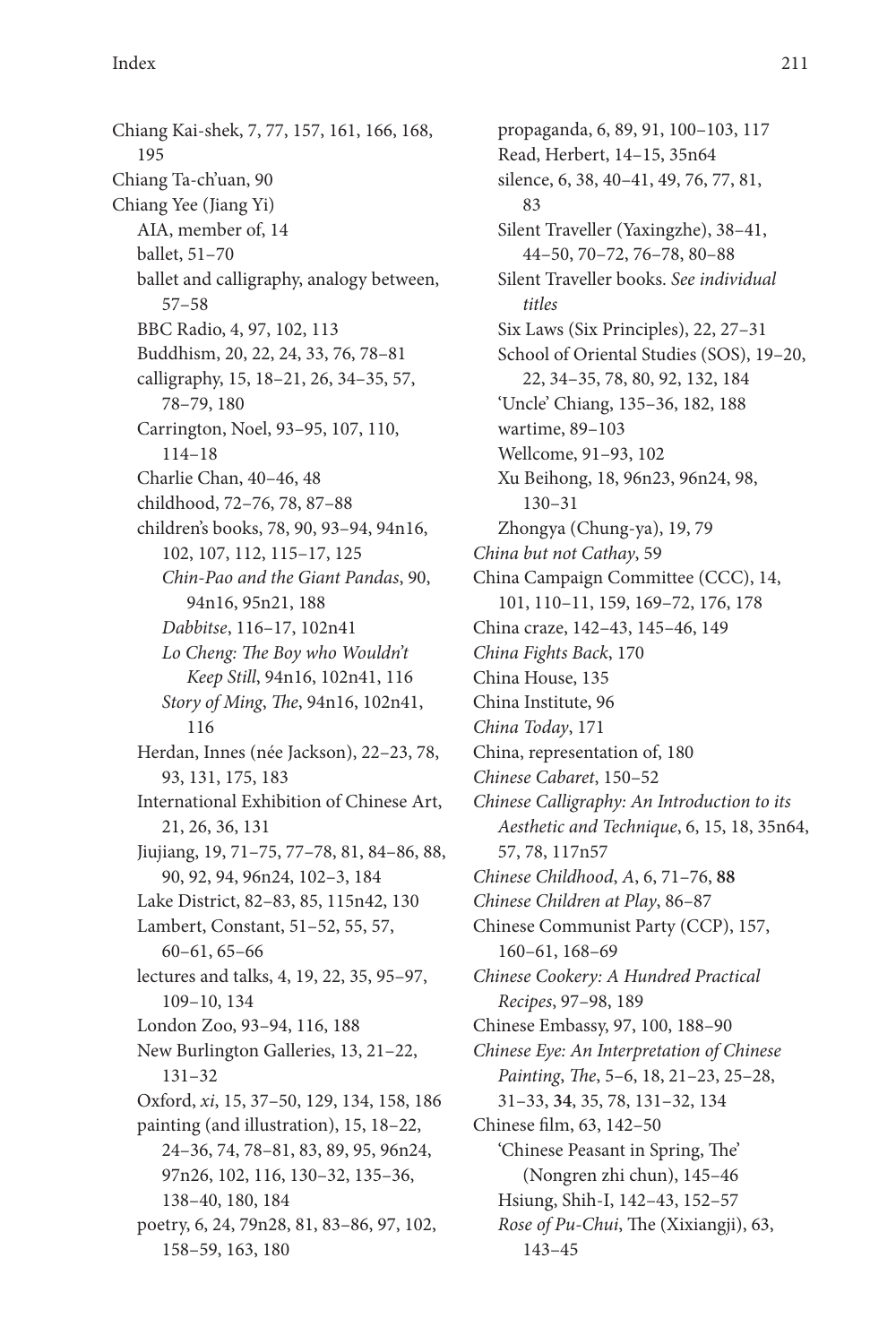*Song of the Fishermen* (Yuguang qu), 145–46 *Chinese Fluteplayer*, *The*, 176 Chinese Labour Corps, 3 Chinese League of National Revolution, 168 Chinese National Salvation Association, 168 Chinese Nationalist Party (Kuomintang; Guomindang), 7, 20, 97n32, 101, 140, 152, 169 Chiang Yee, 20 Shih-I Hsiung, 140, 157 Wang Lixi, 7, 160, 169 Chinese News Service, New York, 101 Chinese painting, 13, 18–36, 74, 78–81, 83, 89, 96, 111, 116, 130–32, 138, 180–82, 191 Buddhist painting, 18, 20, 22, 78–80 Chiang Yee (painting and illustration), 15, 18–22, 24–36, 74, 78–81, 83, 89, 95, 96n24, 97n26, 102, 116, 130–32, 135–36, 138–40, 180, 184 *Chinese Eye: An Interpretation of Chinese Painting*, *The*, 5–6, 18, 21–23, 25–28, 31–33, **34**, 35, 78, 131–32, 134 Exhibition of Modern Chinese Painting, 13, 21–22, 28, 131–32 Xie He's Six Laws (aka Six Principles), 22, 27–30 *Chinese Peasant in Spring*, *The*. *See* Chinese film Chinese Republic. *See* Republic of China, The 'Chinese Seaman, A', 121–22 Chinese Society, The, 95 Chinese Student Union, 135 Chinese Writers' Associations War Area Interview Group, 179 Chineseness, 43, 48, 52, 60, 132–33, 136, 141 Chinnery, Ying, 181, 187, 197 chinoiserie, 52, 55–62, 63n74, 65 *Chin-Pao and the Giant Pandas*, 90, 95n21, 102n41, 188 Chongqing, bombing of. *See* bombing *Chu Chin Chow*, 13n14, 133, 137, 154 Chu Chin Chow, 147

Chung-ya. *See* Chiang Yee Churchill, Winston, 93, 99, **100** Chuter, Florence (aka Florence Kaye, Florence Lambert), 63 Cicio Mar. *See* Ye Junjian *Circle of Chalk*, *The*, 63, 145, 154 citizen diplomacy (*guomin waijiao*), 170 Clark, Kenneth, 49n34, 99 Clayden, Pauline, 53 Clegg, Arthur, 169 Cold War, 35 Collet's Chinese Bookshop, 181–82 'Colloquy on Ballet', 56 *commedia dell'arte*, 55 Communist Party of Great Britain, 171 Connard, Philip, 130 Connolly, Cyril, 111, 120n67 Constantine, George Hamilton, 96 Constructivist, 12n9, 57 *Contemporary Chinese Short Stories*, 125 Council for the Encouragement of Music and the Arts and Entertainments National Service Association (CEMA), 54–55, 69 Country Life (publishers), 82, 91, 107, 115 also *Country Life*, 89 Covent Garden Opera House, 57–58 Crescent Moon Society, 110, 131 *'Critical Review*, *The' (Xueheng)*, 24 oddments, 37, 50 *also* cultural 'oddment' 37 Curwen, Charles, 181

*Dabbitse*, 116–17 Dai Ailian, 53n11, 150–51 *Daily Sketch*, *The*, 65 *Daily Worker*, *The*, 171 Dale, Margaret, 53, **66**, **67** 'Dance to the Music of Time, A', 52 *Dancing Times*, *The*, 70, 150 *Daylight*, 110n13, 111n20, 118 de Basil, Colonel Wassily, 57–58 de Lion, Leon M., 133 de Valois, Ninette, 51–52, 54 de Zoete, Beryl, 120 Deansway, 186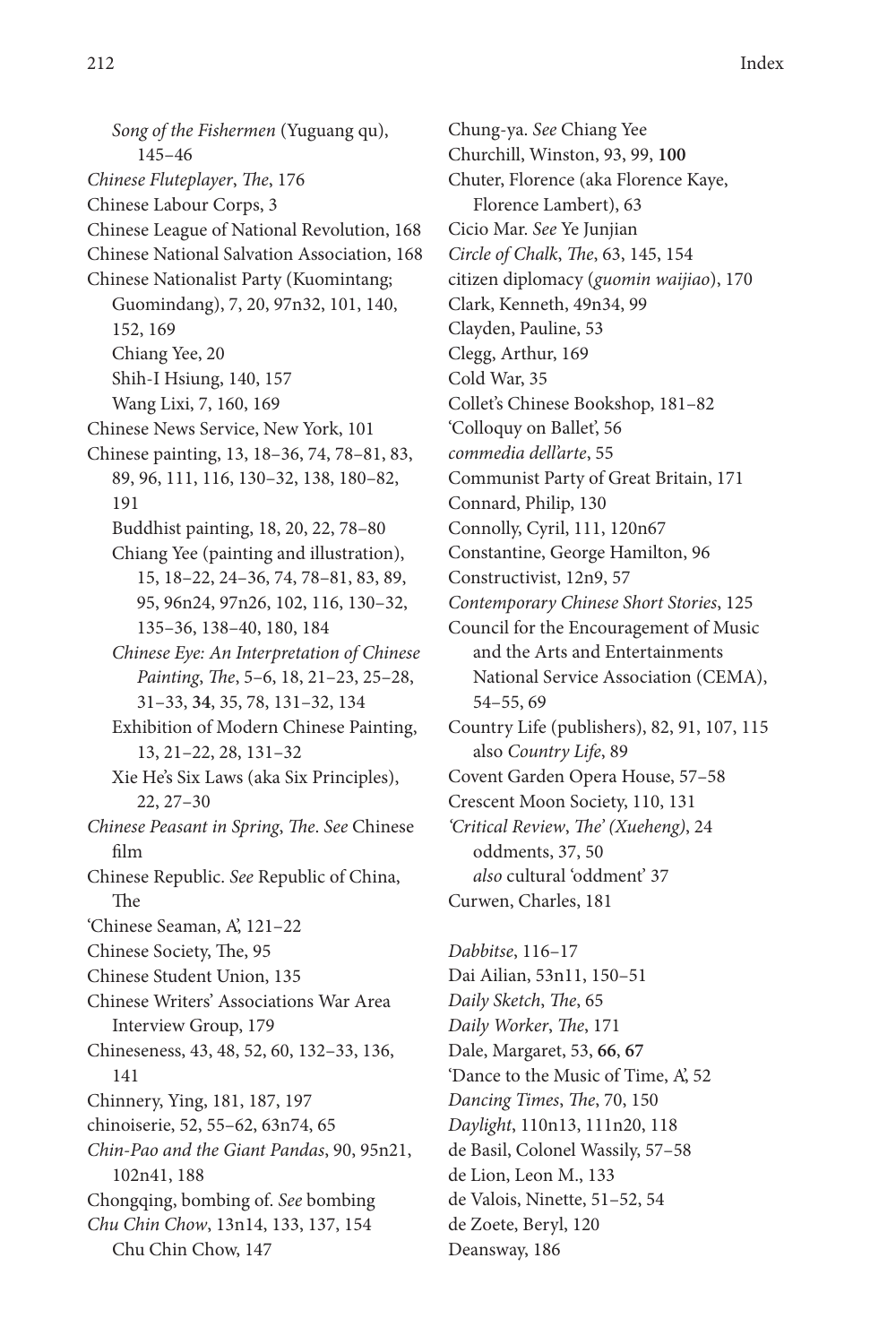Depero, Fortunato, 56 Derain, André, 52, 58–59, 69 Design and Industries Association, 115 Deva Surya Sena (Herbert Charles Jacob Pieris), 153, 154n54 Di Baoxian, 31–33 Diaghilev, Sergei, 52, 55–58, 65 Diaspora, 3, 128–30, 133–34, 141 *Doll's House*, *A*, 156 *Dover Street to Dixie*, 61 Driesch, Hans, 29–30 Drummond, Lindsay, 119 Drury Lane Theatre, 56 Du Fu, 25–26 *Dummy Talks*, *The*, 149 Dunbar, Evelyn, 99 Dunsany, Lord, 139 East End (London), 48–50, 64, 184, 190 East Ender, 50 East London College, 184 Limehouse, 1–3, 11, 48, 63, 189–90 *Eastern Cabaret*, 153–54 Edinburgh Congress, 165 Edwards, Evangeline Dora, 35 Eglevsky, André, 58–59 *Eight Poems of Li Po*, 63, 145 Ellington, Duke, 61 Emperor Ai, 73 *Emperor's Nightingale*, *The*, *52* English Heritage, 5, 12n8, 17n33 English policemen, 37–38 Espey, John, 71, 88 Etches, Matilda, 53–54 *Etching of a Tormented Age*, 118 Eumorfopoulos, George, 142–43 Evans, Edwin, 55 Exhibition of Ballet Design, 69 Exhibition of Modern Chinese Painting, 13, 21–22, 28, 131–32 *Exile and Wars* (*Quguo Cao*), 158–59, 170, 174–77

Fairbanks, Douglas, 62 *'Famous Paintings Collected by PingTeng Ke'* (*Zhongguo minghuaji*), 30–31, 33

Fang Zhaoling, 182, 184, 191 fascism, 103, 109, 164–67, 178, 183 Fauvism, 58 Fei Chengwu, 182, 185, 193 'Fifty Quatrains from Exile' (*Quguo wushi jueju*), 176 film, 2–3, 7, 41–44, 60–61, 63–64, 137, 142–57, 190. *See also* Chinese film Bijou Film Company, 148–51 Charlie Chan, 41–44, 147 *Charlie Chan in Panama*, 41 *Charlie Chan in Shanghai*, 147 *Chien Andalou*, *Un*, 144 *Chinese Cabaret*, 150–52 *Chu Chin Chow*, 13n14, 133, 137, 154 *Dummy Talks*, *The*, 149 Fu Manchu, 2, 7, 41–42, 142, 146–47, 153–54 Gardner, Ava, 190–91 *Good Earth*, *The*, 126n96, 147, 156 International Revue, 151–53 Lai Foun, 148–52 Leyda, Jay, 144–45 Moscow Film Festival, 145–46 Pacific Films Corporation, 157 *Piccadilly*, 145 *Reviving Rose*, *A* (Fuhuo de meigui), 144 *Rose of Pu-Chui*, *The* (Xixiangji), 63, 143–45, 154–55 *Shadow Sweetheart*, 148, 152–53 Wong, Anna May, 61–65, 145, 154 Finchley, 186, 190 *Firebird*, *The* (*L'Oiseau de feu*), 58 First World War, 2–3, 29, 56, 91n8 *also* Great War, The, 56 *Flight of the Dragon*, 4 *Flowering Exile*, 128, 135, 182, 186–88, 192–95 Fokine, Michel, 58–60 Fong, Wen C., 35 *Forgotten Wave*, *The*, 114, 122 Forrest, George, 134 Forster, E. M., 113, 118, 121, 166 Foss, Dora, 64 Fraser, Moyra, 53–54, 65, **67** Friends of the Chinese People (FOCP), 169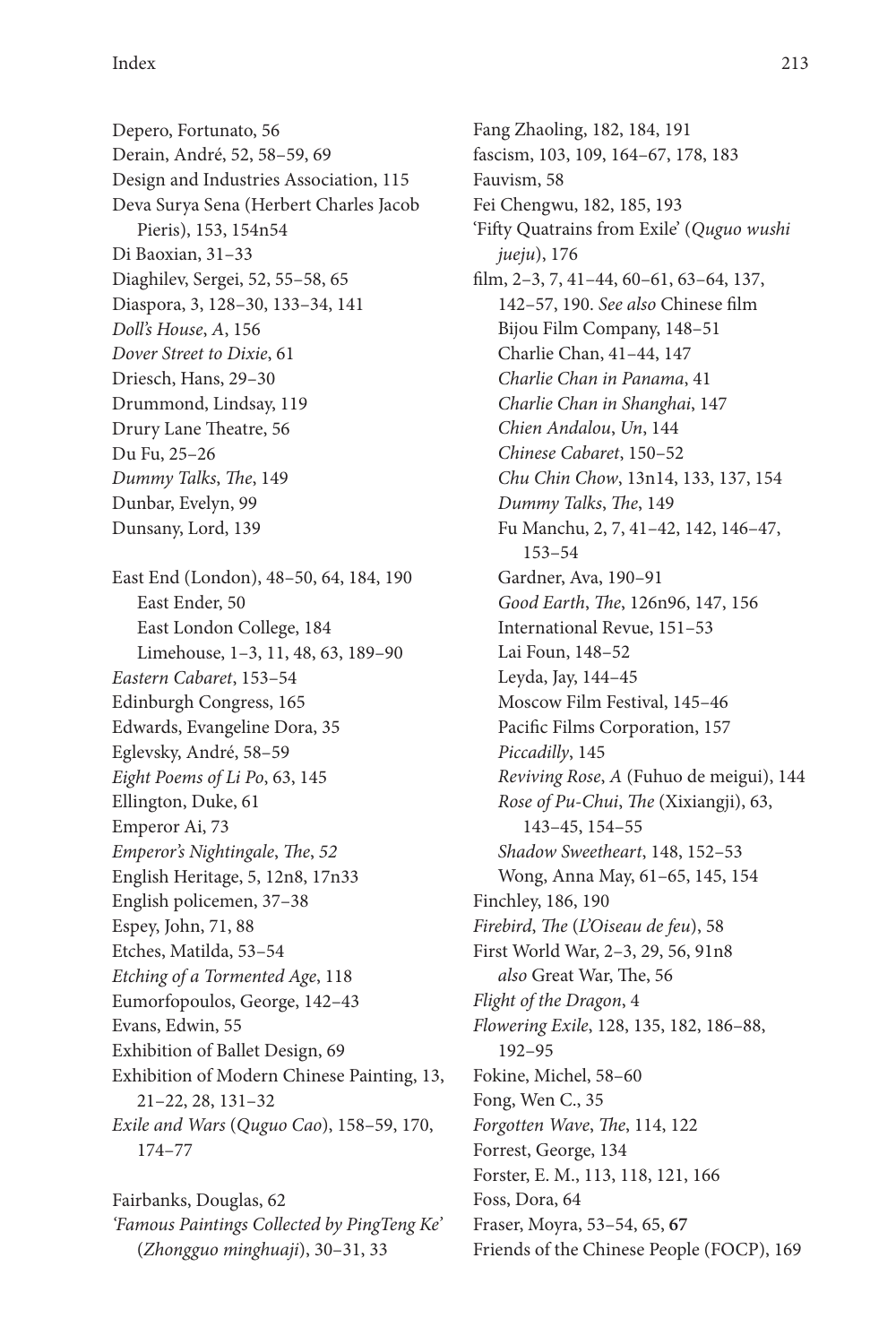Friends' Ambulance Unit, the, 181 Fry, Margery, 111 Fu Manchu, 2, 7, 41–42, 142, 146–47, 153–54 Fujian Rebellion, 160–62, 168 Futurism, 56

Gardner, Ava, 190–91 German artists and writers, 12, 13n11, 165, 179 Bauhaus, 5, 12–14. *See also* Gropius, Walter; Breuer, Marcel translations of Li Bai (Li Po), 145n17 Germany exhibitions in, 22 Teng Gu in, 28–29 war with, 90–91, 94, 102 *Gesamtkunstwerk*, 52, 56, 69 Gest, Morris, 140 ghosts, 49–50 Gide, André, 166 Giles, Herbert, 27, 29, 36 Gilroy, Paul, 129 Goldfinger, Ernő, 12 *Goldrush*, *The*, 64 Gollancz, Victor, 96n22, 101, 109–12, 122, 124–25, 169–71, 179 *See also* Left Book Club Gomez, E. T., 3 Goncharova, Natalia, 58, 69 Gong Zizhen, 177–78 *Good Earth*, *The*, 126n96, 147, 156 Gorky, Maxim, 166 Graham, Cunninghame, 137 Grant, Duncan, 52, 183 Graves Art Gallery, Sheffield, 96 Gray, Basil, 95 Greek Street, 64 Greene, Graham, *vii*, 95n 20, 134, 186 Grey, Beryl, *ix*, 53, 54n15, 64, **68** Gropius, Walter, 12 Grotrian Hall, 153 Gu Yuncheng, 31, 197 'Guernica', 178 Guomindang. *See* Kuomintang Guo Moruo, 161, 163

Guo Taiqi, 97n 32 *Guohua*, 20n7, 21, 25 *guoxue* (National Studies), 30 *guqin*, 24

Hahn, Emily, 109n 6, 110–11, 123n84, 126 hair (Hair Raid), *ix*, 46–47, 72 'Hall of Three Footpaths', 74–75 Hamilton, Gordon, *ix*, 53, **66**, **67** Hampstead Heath, 12, 93–94, 162, 164 *Hampstead at War*, 16, 202 Han Suyin, 114, 119, 123n84 *Harp with a Thousand Strings*, 119, 123n84 Harris, Buddy, 150n43, 151n45, 152 Harvard University, 35 Haskell, Arnold, 54, 69 Hayward, John, 120 Heartfield, John (Helmut Herzfeld), 12, 13n11 Helpmann, Robert, 53–55, 61, 64–65, 69–70 Hepworth, Barbara, 11, 13 Herdan, Innes. *See* Jackson, Innes Hertford House, Manchester Square, 97 Heseltine, Philip (pseud. Peter Warlock) 61–62 Hewitt, John, 159, 172, 173n55 and 57, 174–76, 178n75, 180 Hewitt, Roberta, 172 Heyford Hill House, 186 Hitler, Adolf, 150n42, 152 Ho Sze Ko, 140 Ho Wai-kam, 35 Ho, Grace (aka Lau, Grace), 135, 181, 186, 188, 190–91 Ho, Lily, 140, 183–84 Hogarth Press, 110n13, 124 Hollywood, 62, 63n74, 138, 143n1, 147 Holmes, Colin, 1–2 Holmes, Winifred, 142, 143n1, 148, 150 Holocaust, 39 Homesickness, 81, 83n43, 85, 103, 135, 187–88 Hong Kong, 26, 91, 99n37, 103, 120, 124, 135, 149n33, 150n42, 154, 157, 182, 186, 190 Hong Shen, 155–57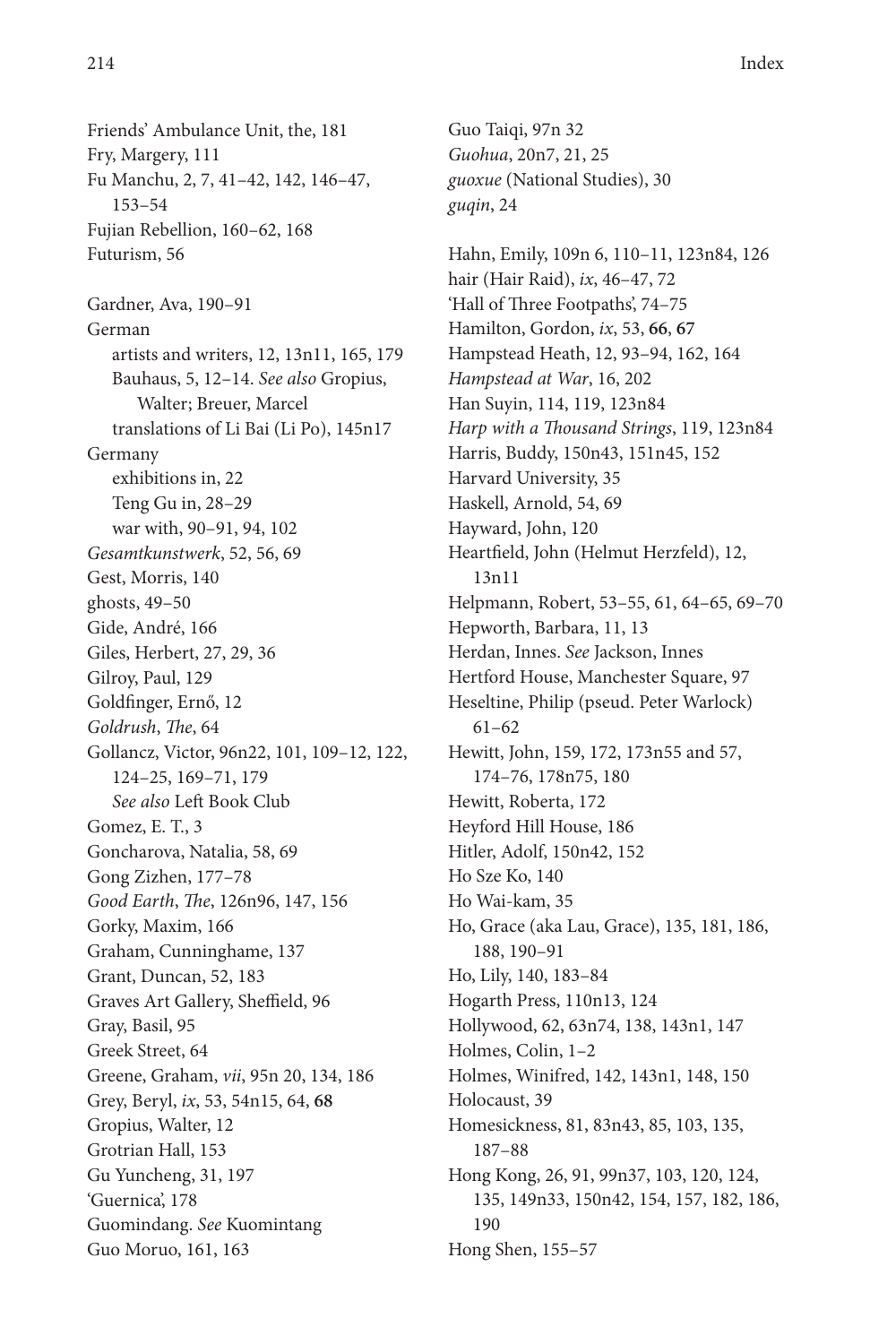Honourable Pussy Cat, 40, 43–45 *Horizon*, 111 Horsnell, Horace, 60, 65, 67 Hosie, Lady, 98, 99n35 Hou Yao, 63n74, 143n5, 144 Hsiao Ch'ien (Xiao Qian), 1, 7, 14–15, 59, 95–97, 100–101, 107–15, 118n33, 119, 123–24, 125n92, 126–27, 140, 184 Hsiung Dymia (Cai Daimei), 1, 3, 93, 116, 128, 132, 135, 137, 148n27, 162, 182–88, 191–95 Hsiung Shih-I (Xiong Shiyi), *vii*, 1, 7, 11, 13–14, 21–23, 31, 36–38, 82, 91, 93, 95–97, 101, 108–9, 113, 123, 126, 128–43, 146–48, 150–57, 159, 162–63, 166–67, 170, 179, 183–87, 195 Hsiung Shih-I (Xiong Shiyi) as screenwriter, 7, 142–57 Hsiung, Deh-I, 135–36, 181, 186–88, 193–95 Hsiung, Delan (aka Hsiung, Diana), 116, 117n51, 185 Hsiung, Deni, 139–40, 185, 195 Hsiung, Dewei, 185 Hsiung, Diana. *See* Hsiung, Delan Hsiung, Wei, 139 Hu Qiuyuan, 161–67 Huang Zunxian, 176 *Hundred and Seventy Chinese Poems*, *A*, 172–73 Huxley, Elspeth, 97

Ibsen, Henrik, 118, 156 Iffley Turn, vii, 95n20, 134 *Ignorant and the Forgotten*, *The*, 120 *Illustrated London News*, *The*, 59, 93 Independent Labour Party, The, 172 International Congress of Writers for the Defence of Culture, 159, 166–68, 171 International Exhibition of Chinese Art, 4, 21, 26, 36, 131, 143, 173 International Peace Campaign (IPC); International Peace Campaign Congress, 134, 159, 167n33, 168–70, 178 International PEN, 165 *International Revue*, 151–53

International Settlement, Shanghai, 91, 99n37, 147 *International Stories*, 120 International Union of Revolutionary Writers, 164 Irish Citizen Army, 173 Irvine, John, 98, 99n35 Isherwood, Christopher, 120 Isokon, 12–13 Jackson, Barry, 133 Jackson, Innes (*also* Innes Herdan), 22–23, 29, 34n62, 78, 81, 93, 96, 131, 175, 177, 179, 183 Japan, 7, 14, 29, 40, 44, 58n43, 74, 76, 78, 90, 92, 97, 98n34, 101, 103, 109–10, 119–20, 124, 134, 161, 166, 168–69, 171–73, 178, 182, 192, 194 Jenyns, Roger Soame (Soame Jenyns), 26 Jiang Guangnai, 161 Jiangxi province, 19, 23, 35, 36, 77, 86, 130, 134, 160 Jing Youru, 162 Jiujiang, 18–19, 72–74, 77, 84, 94, 96n24, 102 John Day, 71 Johnson, Reginald, 35 Joint Broadcasting Commission, 134 *Journal of the Fell and Rock Climbing Club*, 83 *Journey to the West* (*Monkey*), 79n28, 126 'Julian and Maddalo', 163 Karloff, Boris, 41, 147 Keats, John, 163–64, 176 Kelvingrove Galleries, Glasgow, 98 Kipling, Rudyard, 156

Kirsova, Helene, 59 Kokoschka, Oskar, 13 Konin Corporation, 157

Kung-chao, George, 100

152, 157, 161n8

Koo, Wellington, 44–45, 97n32, 98, 121

Kuomintang (KMT); (Guomindang, GMD), 7, 20, 22, 100, 140, 160, 167, 169, 177 Nationalist Party, 7, 20, 97n32, 101, 140,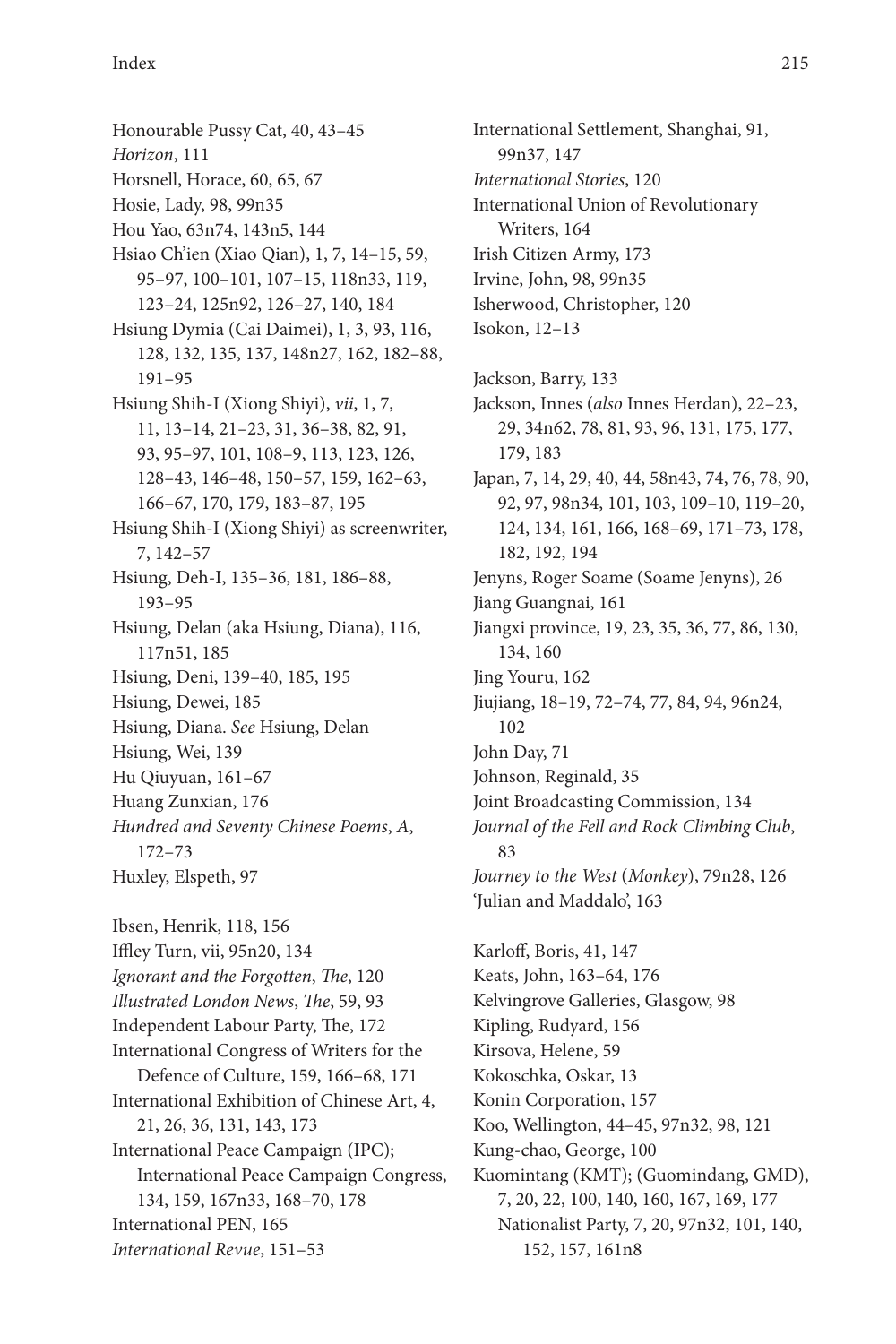*Labour Monthly*, 169 *Lady Precious Stream*, *vii*, 7, 21, 109, 126, 128, 130–34, 137–40, 142–43, 146–48, 151, 153, 155, 156n70, 157, 179 Lai Foun (*also* Four Lai Founs; Five Lai Founs; Lai Foun and his Chinese Wonders; Lai Foun Troupe; Six Lai Founs), 7, 142, 148–54, 157 Lai Man-Wai, 144, 154 Lake District, 82–83, 85n42 Lambert, Constant, 51–52, 55–57, 60–65, 145 Lane, Allen, 115–16 Lascelles, Anne, 53 Laski, Harold, 170 Lau, Grace. *See* Ho, Grace Laver, James, 63 Lawn Road, 12, 14n21 Lawrence, Sir Alexander W., 57–58 Lee, M. P. (aka Li Mengbing), 97, 189 Left Book Club, 109–10, 159, 169–72 *Left Review* 7, 109, 159, 164–66, 169, 171, 179 Lehmann, John, 107, 110–14, 118–22, 124–25 *L'Epreuve d'amour*; *or Chung Yang and the Mandarin*, 58–59 Les Ballets de Monte Carlo, 57–58, 60n51 Lethaby Gallery, 70 Lewis, Sinclair, 166 Leyda, Jay, 144 Li Bai. *See* Li Po Li Chu-tsing, 36 Li Gongpu, 168 Li He, 163, 176 Li Mengbing. *See* Lee, M. P. Li Po (Li Bai), 62–63, 97, 145 Li Ruiqing, 24, 33 Li Yu, 81 Lianhua Film Studios, 154 Liao Hongying, 183 *Life and Letters Today*, 109, 119 Limehouse (East End Chinatown), 1–3, 11, 48, 63, 190 *Limehouse Nights: Tales of Chinatown*, 2

Lin Yutang, 108, 123n79, 123n84, 140, 186, 191, 194 Ling Shuhua, 113n27, 131, 182–83, 186–87, 189, 191–95 *Listener*, *The*, 89, 91n10, 109, 120, 122 Little Theatre, The, 143, 156n70 Liu Haisu, 13, 22, 25, 28, 30, 96, 131, 162, 185 Liu Songnian, 23 *Living China*, 109, 124 *Lo Cheng: The Boy Who Wouldn't Sit Still*, 94n16, 102n41, 116 Lo Ming Yau, 154 Lo, Kenneth (Lo, Hsiao Chien); (Luo Xiaojian), 7, 107, 113, 121, 184, 188–190 *Lolly Willowes*; *or*, *The Loving Huntsman*, 172, 178 London Zoo, 93, 188 Lorca, Federico Garcia, 145 Lord Berners, 52n4 Low, David, 14 Lu Jingqing, 1, 162–63, 167, 185 Lu Xun, 109, 125, 147n24 Luo Changhai, 77 Ma Xiangbo, 168 MacDiarmid, Hugh, 165 *Madeline*, 193 mahjong, 7, 181–83, 191–92

Maida Vale, 183, 186 Maitreya, 80. *See also* Buddhism Malraux, André, 166 Malvern Theatre Festival, 132–33 Manchu dress, 151 Mao Zedong, 53n11, 160 *Map of Hearts*, *A*, 119 Marco Polo Bridge Incident, 78, 109 Martin, Kingsley, 111, 119, 122, 178 Masculinities, 37, 43 Massine, Leonide, 57–58 Matisse, Henri, 56, 58 May Fourth, 63n74, 163 McKnight Kauffer, E., 52 Medway Film Company, 150n42, 151, 152n51

Mei Lanfang, 146, 156, 185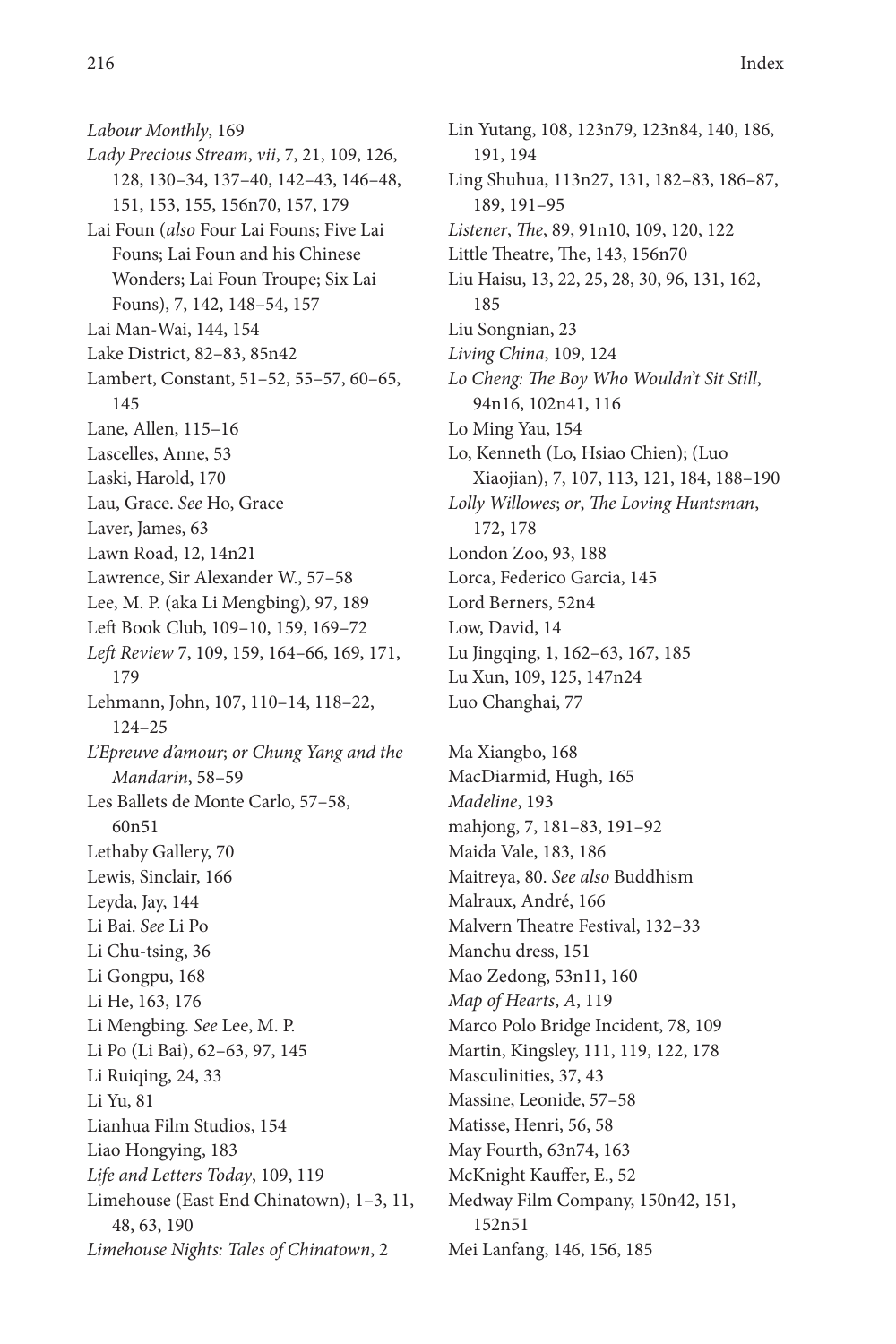Memories of China, 121 Men of the Trees, The, 21 *also* Men of the Trees Exhibition, The, 132 Methuen, 21, 71, 95, 99, 101, 113–14, 130–31 Michieli, J. W., 93 Miller, Lee, 12 Mills, Florence, 61 Milner, Sir William, 95 Ming dynasty, 31n55 Ministry of Information of the Republic of China, 90, 100–101, 116 Ministry of Information, British, 90–91, 99–100, 119–20 Ministry of Information, Far Eastern Bureau, 91 Minxin Motion Picture Company, 63, 144, 154 Modern Chinese Painting Exhibition, 13, 21–22, 28, 131–32 *Modern Miscellany*, 147 Moholy-Nagy, László, 12 *Moment in Peking*, 157 Mondrian, Piet, 13, 16–17 Montague, Ivor, 144 Moore, Henry, 11, 13–14, 16 Moscow Film Festival, 146 Mossford, Lorna, 53 Mount Lu, 75, 83–86 *Mountain Village*, *The*, 120 Moy Long, 150 Music Hall, 54, 148, 150–51, 154 *Music Ho!*, 61–62 Nanjing, 75, 160–61, 166–67, 182 Nanyang University, 35 Nash, Paul, 99 National Book League, 99 National Central University, 182 National Revolutionary Army, 77 Nationalist Party (China). *See* Kuomintang *Nature*, 21n10

Nazi persecution, 1, 12, 39n6 Nazism, 95n18, 96–97, 165 Nehru, Jawaharlal, 179

Nelun Devi (Julia Pauline Winifred de Silva), 153–54 Nemtchinova, Vera, 58, 60 'Nest of gentle artists', 11, 17 New Burlington Galleries, 13, 21–22, 25, 131–32, 143, 173 *New Statesman*, 109, 174 *New Statesman and Nation*, *The*, 109, 111 New Theatre, 63, 65 *New Writing*, 109–11, 118–20, 124, 164n21 New York, 60n51, 61n58, 71, 101, 118, 125, 130, 150, 191 *New York Times Book Review*, 71 Newman, Ernest, 60 Newman, John Henry, 134 Nichols, Robert, 61–62 Nicholson, Ben, 11 Nivedita, Sister (Margaret Elizabeth Noble), 29 nostalgia, 72, 84, 86–87, 176 'Notes to the Chinese Exhibition', 173 Obata, Shigeyoshi, 62 Oboukhov, Anatole, 58 *Observer*, *The*, 60, 65, 120 'Ode to a Nightingale', 164 Odeon, Haverstock Hill, 13, 16 Okakura Kakuzō, 27, 29 Oland, Warner, 42n14, 147 Olivier, Laurence, 145 Olympic Games (Berlin), 152 Orientalist (Orientalism), 7, 60, 133, 137, 142, 147, 151, 153, 180 Orwell, George, 113, 118 Over-Seas League, 97 Oxford (Oxford, University of), *vii–viii*, 1, 50, 135, 184 Oxford Union Debate, 45 Pacific Films Corporation, 157 Painter, Joan, 157

*Painting in the Far East*, 4 panda, 93, 116, 135–36, 188 *also* pandamania, 116 Pantheon Theatre, The, 154 pantomime, 59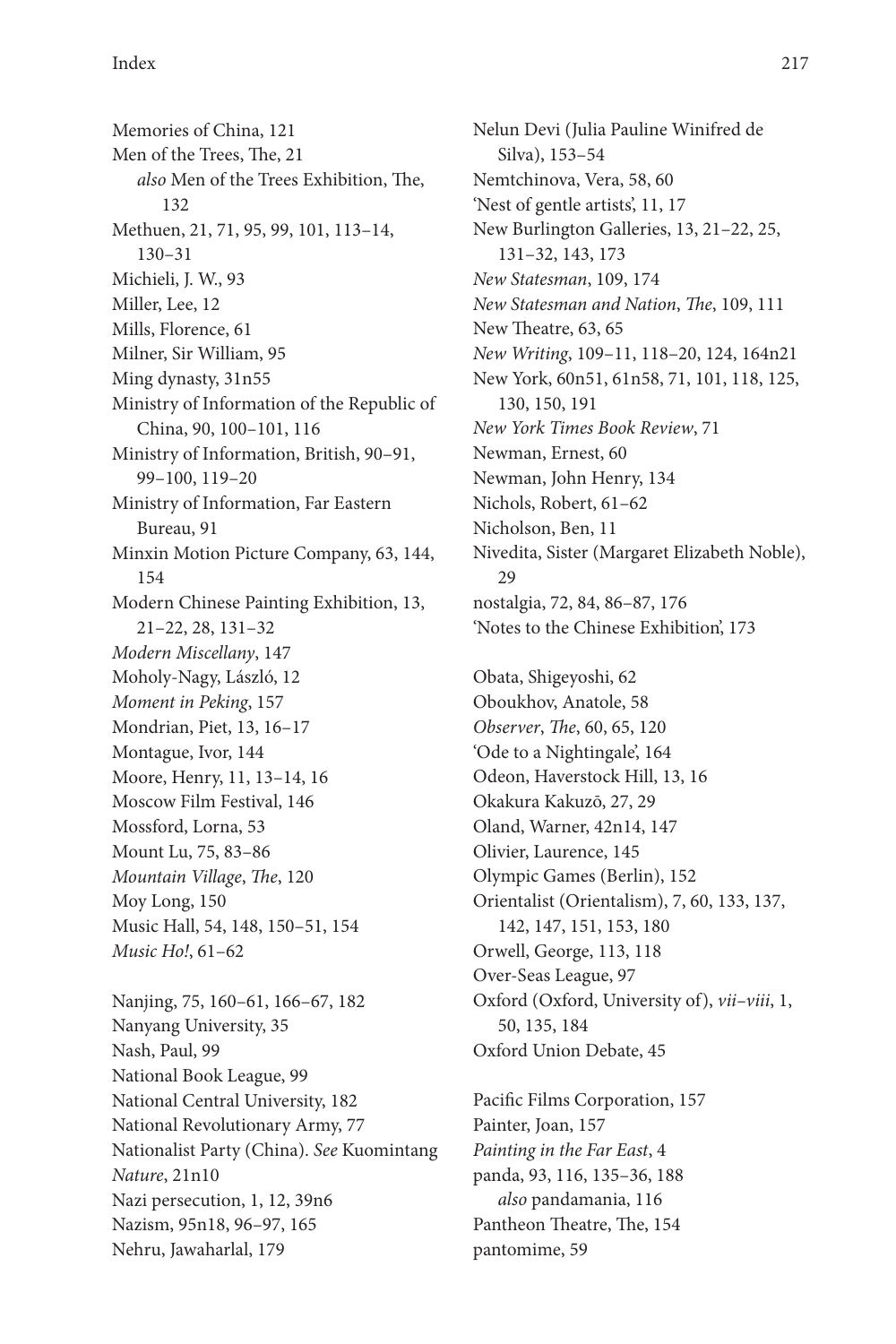Paris, 26, 28, 35, 91, 144, 166–67, 169, 194–95 Parkhill Road, 11, 13, 15–17, 91, 94n17, 122, 185–86 Parliament Hill, 162–63 Pater, Walter, 29–30 Pathé, 149, 150n40 Paulet, Reine, 153–54 Payne, Robert, 110, 125 Peking Opera, 130, 146, 156–58, 191 Penguin Books, 3, 52, 112, 114–16 *Penguin New Writing*, *The*, 109, 111, 122, 124 Penrose, Roland, 12–13 *People of China*, 124 People's Republic of China, 36, 157, 184 People's Revolutionary Government, The, 162 Peter Bernard and his Ragtimers, 152 Phoney War, 94 *Piccadilly*, 63, 143, 145, 154 Pilot Press, 114, 119 poetry, 24, 62, 110, 114, 125–26 Chiang Yee, 6, 24, 79, 81, 83–86, 97, 132, 180 Ho, Lily, 140, 184, 192 Ho, Sze Ko, 140 Irvine, John, 98 Kipling, Rudyard, 156 Li Po, 62–63, 97, 145 Lo, Kenneth, 122 Lorca, Federico Garcia, 144–45 Shi Zhecun, 14–15 Su Dongpo, 189 Tao Yuanming, 85–86 Waley, Arthur, 172–73 Wang Lixi, 7, 158–60, 163, 172–79 'poetry talks from overseas' (*haiwai shihua*), 175 *Pool of Ch'ien Lung*, *The*, 98 Poon Lim (Pan Lian), 122 Pound, Ezra, 62 Powell, Anthony, 52, 61–63, 64 Poyang Lake, 85 Priestley, J. B., 113, 120, 130, 138 Pritchard, Jack, 12

*Professor from Peking*, *The*, 139 propaganda, 6, 89, 91, 100–102, 113, 117, 170, 179 Puffin Books, 114 Qi Baishi, 24, 96 Qian Zhongshu, 30 Qin Shihuang, 172 Qing dynasty, 31, 175 *qipao*, 191 Queen Mary, 95n21, 97, 130 race (racism), 6, 39–40, 43n15, 46, 50, 70, 108, 129, 152 racial representation, 7, 20, 117, 129, 136, 141 *Radio Times*, *The*, 149 Rassine, Alexis, 53, 66 rationing, 54, 92, 97, 114, 116, 136, 187 food, 54, 97, 136, 187 paper, 92, 114, 116 Read, Herbert, 11, 13–15, 29, 35n64 Red Army, 181 *Red Star Over China*, 170 Redfern, James, 65 *Red-Maned Steed*, *The*, 130, 143. See *Lady Precious Stream* Republic of China, 25, 90, 100–103, 117, 163, 175, 185n8 Republican Government. *See* Kuomintang *'Research Monthly*, *The'* (*Dushu zazhi*), 161 Resphigi, Ottorino, 53 Revolution (1911), 44, 160 Reynolds, S. E., 150 Rhythmic vitality (*qiyun shengdong*), 27–30 Rickword, Edgell, 164, 171 Robeson, Paul, 131 Robey, George, 13n14, 154 Rohmer, Sax, 2, 146–47, 154 *Romeo and Juliet*, 52 Roosevelt, Eleanor, 130 *Rose of Pu-Chui*, *The* (*Xixiangji* [Romance of the Western Chamber]), 63, 143–45, 154–55 Ross, Alan, 119 *Rossignol*, *Le*, 55–56, 62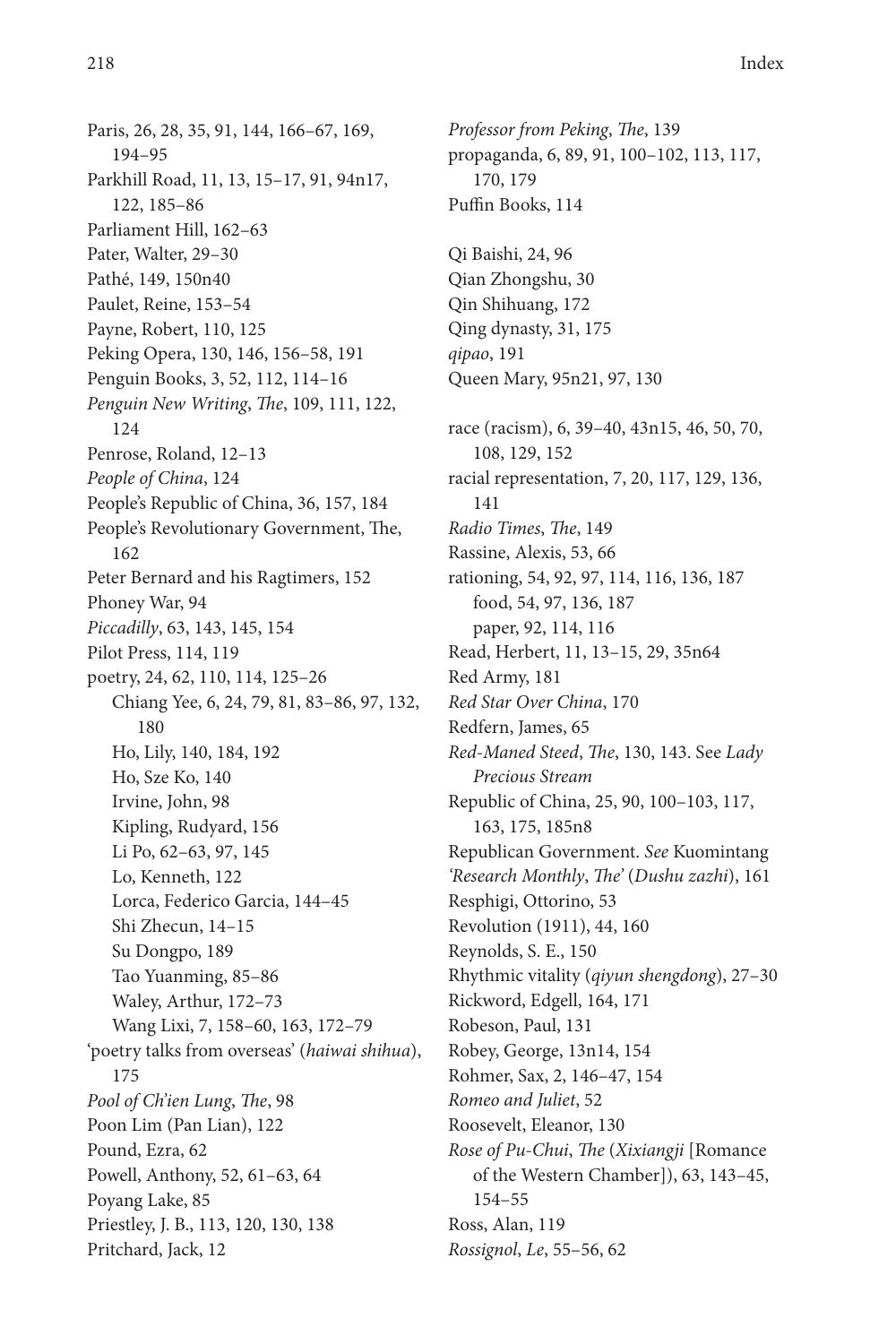Rothenstein, Sir William, 99 Royal Academy of Arts, 21, 34, 131, 143 Royal Opera House, The, 52, 65–66, 70 Royal Society of British Artists, The (RBA), 96, 99 Rylands, George 'Dadie', 120 Sackville-West, Vita, 194 Sadler's Wells, 51–55, 65, 70 Said, Edward, 87 Sansom, William, 119 Savoy Theatre, 63, 143 School of Oriental Studies (SOS); School of Oriental and African Studies (SOAS), 19–20, 22, 31, 35, 78, 80, 92, 109, 132, 182, 184 Scottish National Gallery, 96 Second Sino-Japanese War. *See* War of Resistance Against Japan Second World War, The, *viii*, 4, 40, 52, 54, 89, 93, 103, 108, 112, 114, 121–22, 145n16 Senate House, 91n8, 99–100 Serge, Victor, 166 *Shadow Sweetheart*, 148, 152 Shanghai, 13–14, 18, 20, 24, 26, 63–64, 91, 94, 96n24, 99n37, 101–2, 143, 143n4, 143n5, 144, 147, 154, 160–62, 168, 184 Shanghai Restaurant, 64 Shanghai War of 1932, 160–61 *shanju* (dwelling in the mountains), 163 Shao Xunmei, 15 Shaw, George Bernard, *vii*, 55 Shearer, Moira, 53 Sheldon, Joan, 53, **66**, **67** Shelley Memorial, The, 10 Shelley, Percy Bysshe, 10, 158, 163–64, 176 Shelley Wang, 2, 7, 159, 163–64, 171, 173, 185. *See* Wang Lixi Shen Congwen, 125 Shen, Mary, 182, 191 Shenzhou guoguang she, The, 160–61 Shepherd, Graham, 93, 94n16 *shihua* ('poetry talks'), 174–75 *Shishi xinbao*, 18

*Short History of Chinese Civilization*, 110, 122 silence. *See under* Chiang Yee *Silent Traveller in London*, *The*, *vii*, 12, 15, 38, 49–50, 57–58, 72, 78, 82n38, 90, 92, 134, 136, 138 *Silent Traveller in New York*, *The*, 72 *Silent Traveller in Oxford*, *The*, 37, 39, 40, **42**, 46, **47**, 50, 51–52, 64, 66, 72, 99, 158 *Silent Traveller in War Time*, *The*, 6, 9, 91–94, **100**, 103 Silent Traveller, The (Silent Traveller books), *viii*, 6, 33, 35, 36, 39, 40–41, 44–50, 70, 72, 76, 80, 92–93, 101, 115, 138 *Silent Traveller: A Chinese Artist in Lakeland*, *The*, 15, 82 Singapore, 101, 148, 186 Sinophilia, 52 Sitwell, Edith, 51 Sitwell, Osbert, 51 Sitwell, Sacheverell, 51 Six Laws (Six Principals), 22, 27–30 *Sketches About London in Wartime*, 91 Smedley, Agnes, 170 Smith, Amy, 173–74 Snodland, 148, 151, 157 Snow, Edgar, 109–10, 124, 170 Snow, Helen Foster, 110 Socialist Realism, 5, 13, 164 Song dynasty, 23, 81 *Song of the Fishermen*, 145–46 *Songs of Chu*, 176 'Sonnet: To Japan on Her Chinese Policy', 173 Southeastern University, 19–20, 24, 30 Southmoor Road, 95, 134 Soviet Union; (Union of Soviet Socialist Republics, U.S.S.R.), 57, 164–66 Spanish Civil War, 91–92, 164, 178 *Spectator*, *The*, 13, 63n74, 65, 121 Spencer, Herbert, 29–30 Spencer, Stanley, 186, 191 Spender, Stephen, 119–20 Spillett, Helen *Spinners of Silk*, *The*, 119 Sri Lanka, 153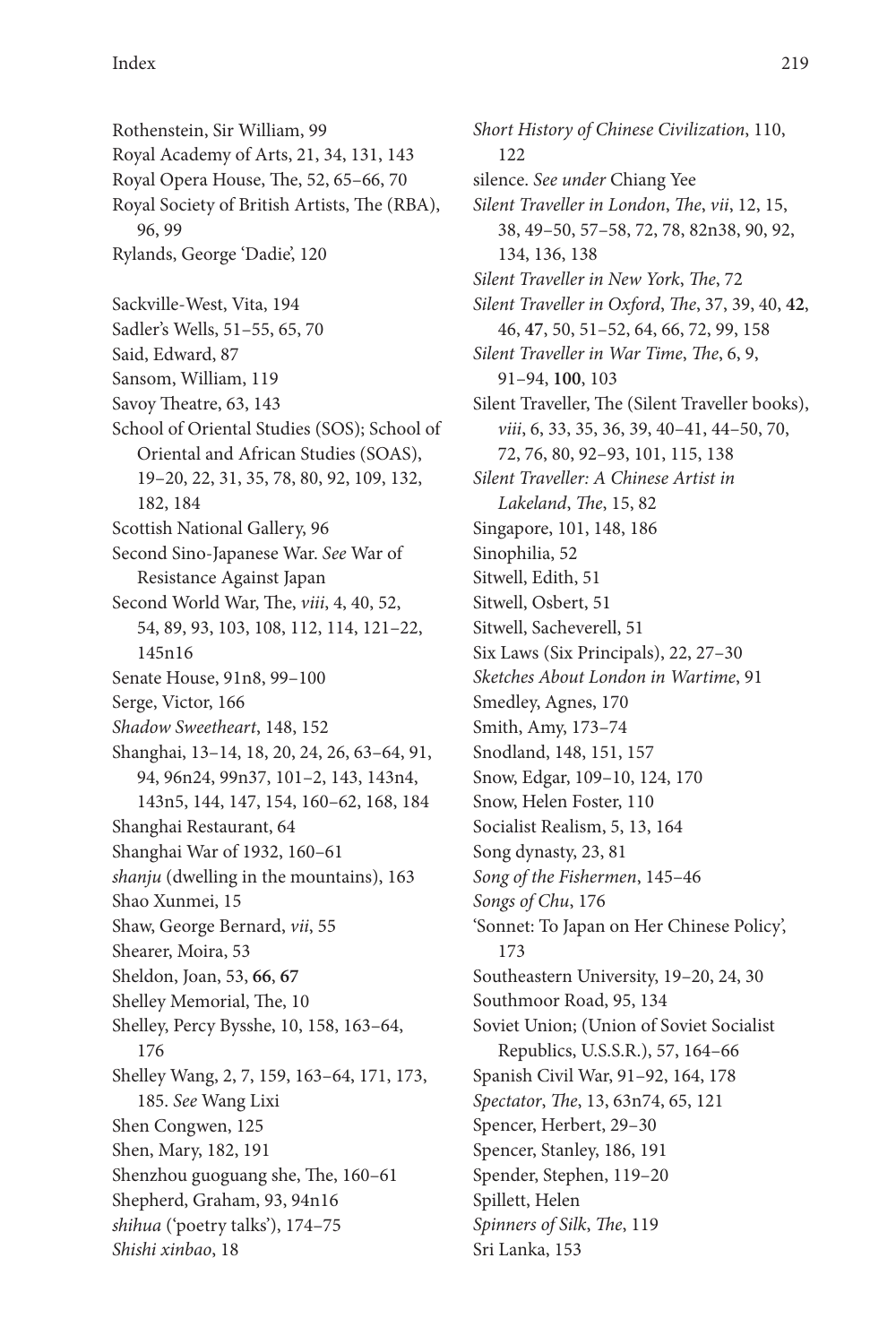St. Albans, 93, 185–87 *Story of China*, *The*, 96n22, 116, 117n51, 123 *Story of Ming*, *The*, 94n16, 102n41, 116 Strachey, John, 170 Strachey, Marjorie, 194 Stravinsky, Igor, 56, 62 Stroheim, Erich von, 144 Su Dongpo, 189 Sullivan, Michael, 35 Sun Moqian, 78 *Sunday Times*, *The*, 60 Sung Hua, 193 Surrealism (Surrealist), 12–13 Swann, Peter, 182 Swiss Cottage, 185–86, 195 Sylvan Press, 114, 120 *Ta Kung Pao* (*Dagong bao*), 118 Tang dynasty, 26, 28, 32, 62, 81, 97, 145, 163, 192 Tang Poetry, 62, 97, 145, 163, 192 Tao Xingzhi, 167–68 Tao Xisheng, 161 Tao Yuanming, 85–86 *Tatler and Bystander*, *The*, 54 Teng Gu, 28 theatre design, 70 *Theory of the Six Laws in Chinese Painting*, *The*, 28–29 *They Fly South*, 120 *Thief of Baghdad*, *The*, 61 Thomas, Myfanwy, 64 *Three Seasons and Other Stories*, 120 Tian Han, 113n27, 155–57 *T'ien Hsia Monthly*, 14 *Time and Tide*, 109 *Times Literary Supplement*, *The*, 71, 109, 120, 122, 127 *Times*, *The*, 65 'To China on the Fall of Shanghai', 173 Toler, Sidney, 42 Toller, Ernst, 165, 179 Tolstoy, Leo, 121 Transatlantic Arts, 117–18, 125 Tregear, Mary, 182

Tsui Chi, 1, 7, 96, 107, 110–17, 119, 122–24, 127, 185, 193 UNESCO, 155, 183, 195 Union of Democratic Control, 169 United Aid to China, 96 University of Cambridge, 101, 108n4, 112, 120, 184, 186 University of London, 19, 22, 109, 181, 184, 190 University of Manchester, 182, 184 Upper Park Road, 11–13, 14n21, 16–17, 91, 94n17, 122, 130, 162, 185–86 US (United States of America), 12, 15, 35, 58, 72, 101, 116, 117, 123, 125, 127, 129–30, 140–41, 150, 151n44, 155–56, 186, 194 Val Baker, Denys, 114, 120 *Variety*, 149, 152, 154 Victoria and Albert Museum, 143 Victorian, 1, 3, 16, 29, 62, 67 Vic-Wells, 51 *Violin Song*, 148n28, 152 *Visiting The British War Artists' Exhibition*, 99–100 Wade-Giles, 23, 24 Wales, Nym (Helen Foster Snow pseud), 110 Waley, Arthur, 27, 36, 120, 123n81, 126, 172–73, 194 Walton, William, 52 Wang Chi-chen, 125, 126n96 Wang Lixi, 1, 7, 14, 158–80, 185 Shelley Wang, 2, 7, 159, 163–64, 171, 173, 185 Wang Shifu, 143n5 Wang Wei, 32 War Artists' Advisory Committee (WAAC), 90, 99 War Artists' Exhibition, 99 war morale literature, 90 War of Resistance against Japan (aka Second Sino-Japanese War), 7, 40, 89–90, 109, 119, 134, 159, 169, 171, 175